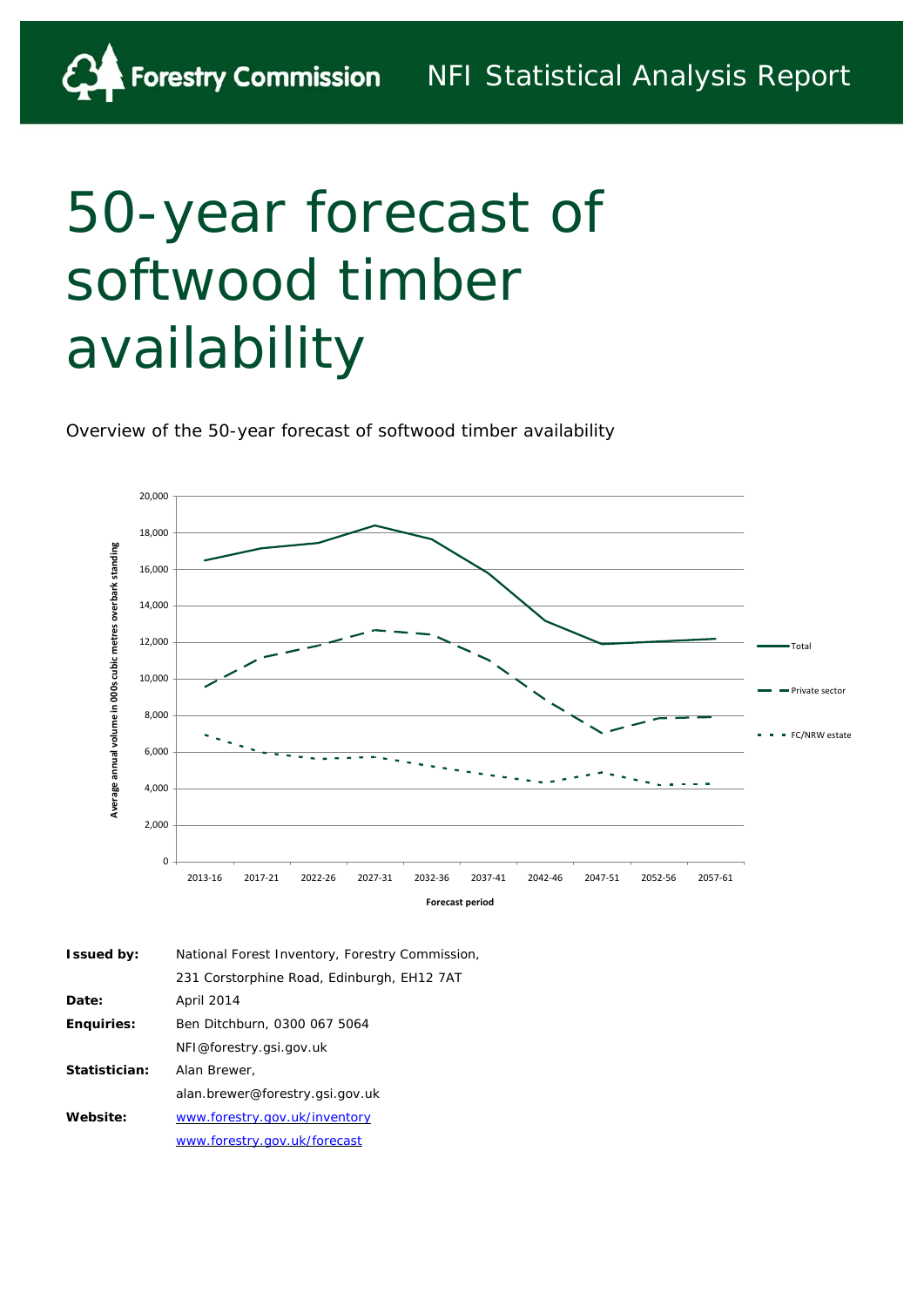## **Summary**

The National Forest Inventory provides a record of the size and distribution of forests and woodlands in Great Britain and information on key forest attributes. This information, together with Forestry Commission growth and yield models, is used to forecast softwood and hardwood timber availability. This Report provides a 50-year forecast of softwood timber volume that could potentially be produced from conifers growing in forests and woodlands in GB, if public forests are managed to plan and private forests to maximise potential yield. It includes estimates for England, Scotland, and Wales, broken down by Forestry Commission/Natural Resources Wales (FC/NRW) and Private sector ownership.

Some of the key findings of this report are:

- The forecast of softwood availability for the GB forest estate is an average of 15.2 million  $m^3$  of softwood timber per annum over the 50-year period. For England this equates to an average of 3.5 million  $m^3$  per annum; for Scotland 10.2 million  $m^3$ ; and for Wales 1.5 million  $m^3$ .
- The forecast of average annual GB softwood availability for the next 50 years is 29% higher than the annual softwood production across GB for 2012, reported in Forestry Statistics 2013, as 11.8 million  $m^3$  (9.652 million green tonnes). However, annual softwood production has not been constant in the past and has risen over the last four decades.
- Potential softwood availability changes over the period of the forecast; it increases from an average of 16.5 million m<sup>3</sup> per annum in the period 2013–16, rising to a maximum of 18.4 million m<sup>3</sup> per annum in 2027–31, after which it falls away then levels out, reaching an average of 12.2 million  $m^3$  per annum in 2057-61.
- The pattern over time of future softwood availability from the FC/NRW estate and Private sector estate are different. In the FC/NRW estate there is a gradual decline over time from the beginning to the end of the 50 year period, while in the Private sector there are increases through to the 2027-31 period, followed by a steep decline, but finally stabilising at a level lower than the initial reporting period at the end of the 50 year period.
- The FC/NRW estate is projected to generate an average of 5.2 million  $m^3$  per annum for the next 50 years, if existing forest management plans are followed and production is not constrained, 6.9 million  $m^3$  per annum would be produced in the first period (2013–16) and this will decline to an average of 4.3 million  $m^3$  per annum in the final five-year period (2057-61). However, it is the published intention in Scotland and Wales to constrain production in the short term with a view to smoothing production over the medium to long term.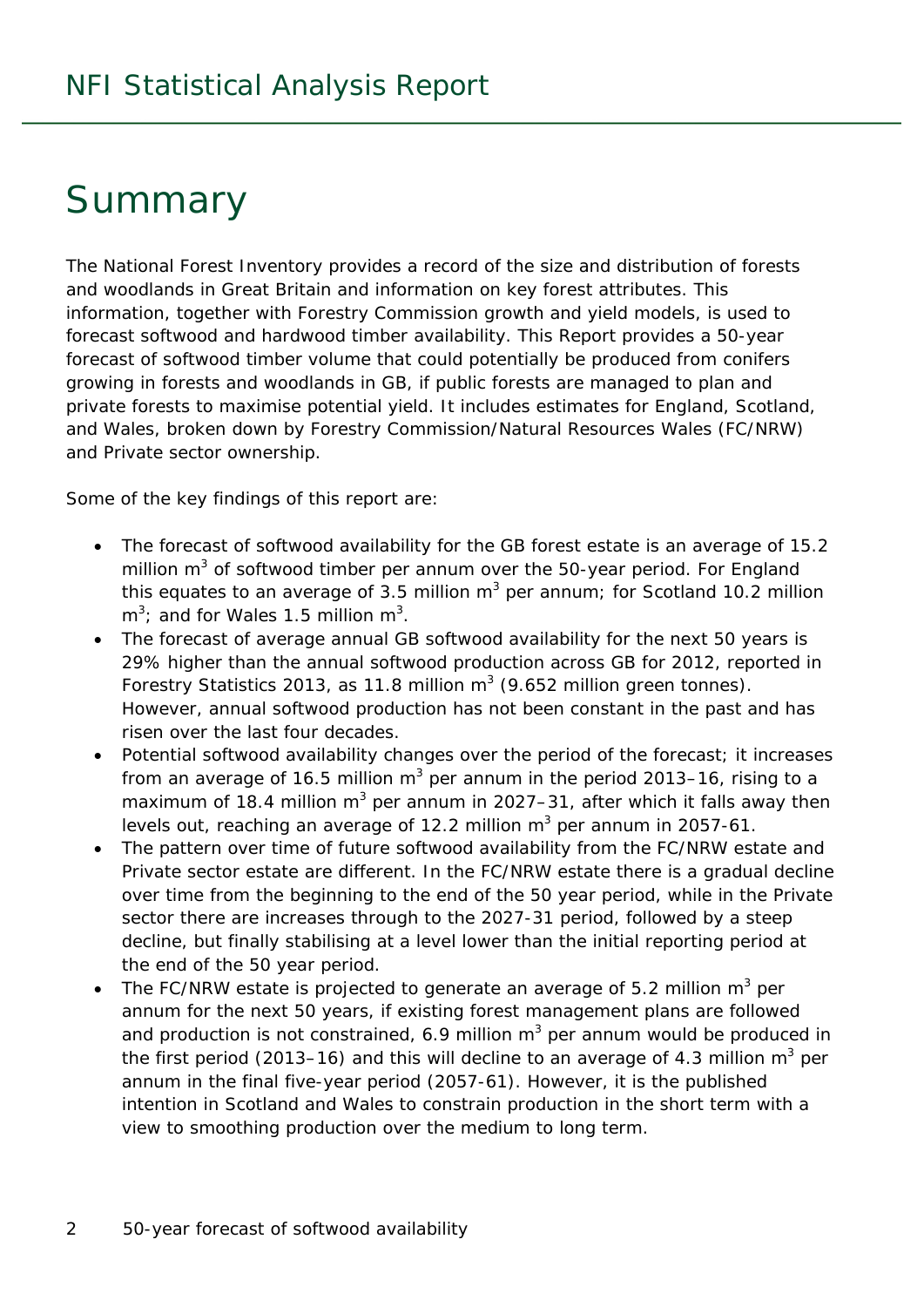The potential availability of softwood timber from the Private sector estate is forecast to average 10.0 million m<sup>3</sup> per annum for the next 50 years, under a management scenario of maximising timber productivity. For England the average is 2.4 million m<sup>3</sup> per annum; for Scotland 6.9 million m<sup>3</sup> per annum; and for Wales 0.8 million  $m^3$  per annum.

The actual levels of timber that will be produced will vary from the results reported here as production depends on the harvesting choices made by forest and woodland owners. In this report, a range of alternative scenarios have been explored for the Private sector to assess the impact of such choices on the amount and timing of production in the private sector.

This report provides a summary of the 50-year forecast of softwood availability. A separate NFI report is simultaneously published providing 50-year forecasts of hardwood timber availability in Great Britain. NFI reports are published at:

www.forestry.gov.uk/inventory.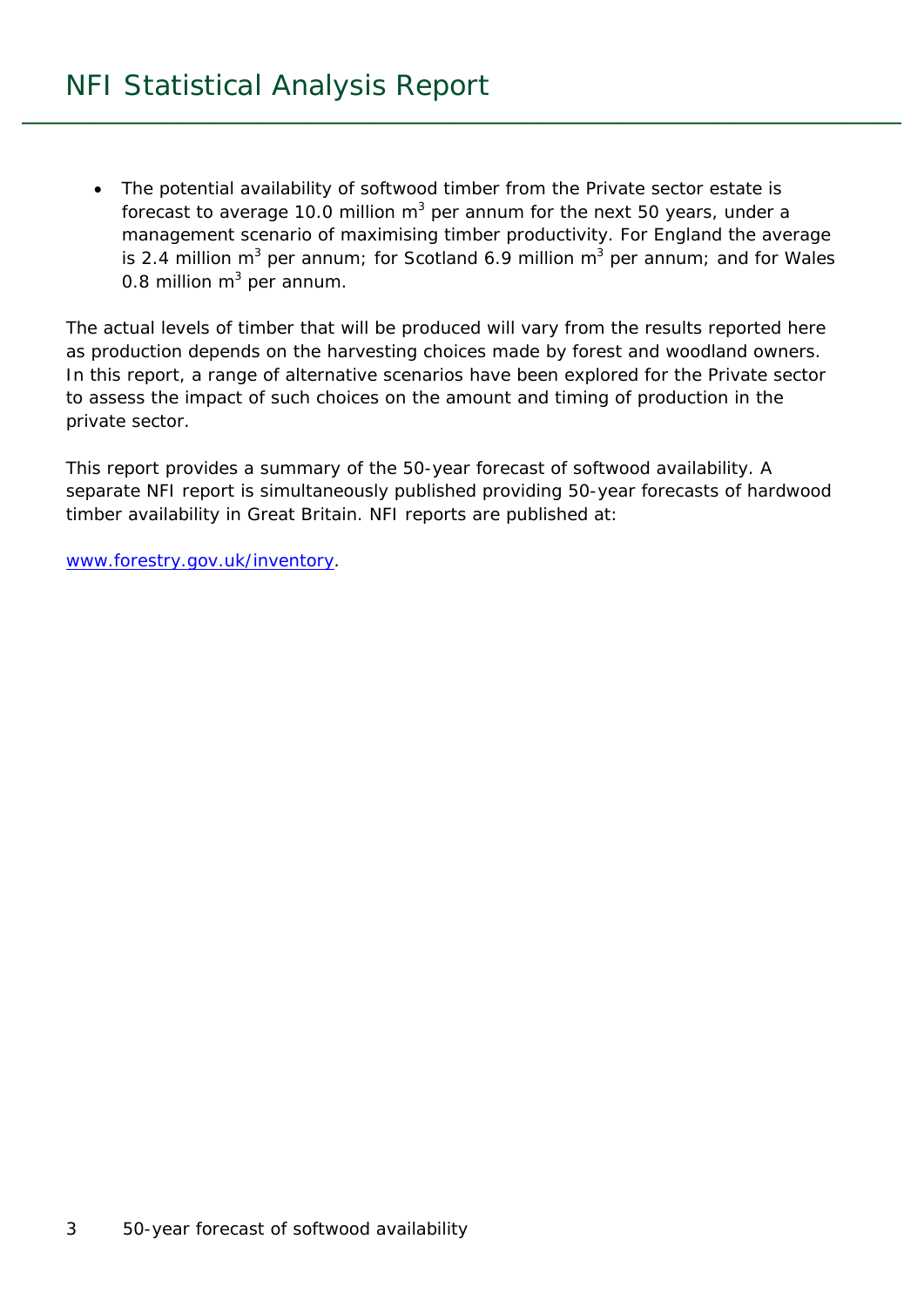#### **Table 1a** Summary of FC/NRW softwood forecast

|                      | 2013-2016                       | 2017-2021                       | 2022-2026                       | 2027-2031                       | 2032-2036                       |
|----------------------|---------------------------------|---------------------------------|---------------------------------|---------------------------------|---------------------------------|
|                      | volume                          | volume                          | volume                          | volume                          | volume                          |
|                      | $(000 \text{ m}^3 \text{ obs})$ | $(000 \text{ m}^3 \text{ obs})$ | $(000 \text{ m}^3 \text{ obs})$ | $(000 \text{ m}^3 \text{ obs})$ | $(000 \text{ m}^3 \text{ obs})$ |
| England              | 1,632                           | 1,330                           | 1,211                           | 1,159                           | 1,066                           |
| Scotland             | 4,220                           | 3,658                           | 3,516                           | 3,789                           | 3,215                           |
| Wales                | 1,082                           | 991                             | 895                             | 778                             | 934                             |
| <b>Great Britain</b> | 6,933                           | 5,980                           | 5,622                           | 5,726                           | 5,216                           |

|                      | 2037-2041                       | 2042-2046                       | 2047-2051                       | 2052-2056                       | 2057-2061                       |
|----------------------|---------------------------------|---------------------------------|---------------------------------|---------------------------------|---------------------------------|
|                      | volume                          | volume                          | volume                          | volume                          | volume                          |
|                      | $(000 \text{ m}^3 \text{ obs})$ | $(000 \text{ m}^3 \text{ obs})$ | $(000 \text{ m}^3 \text{ obs})$ | $(000 \text{ m}^3 \text{ obs})$ | $(000 \text{ m}^3 \text{ obs})$ |
| England              | 1,013                           | 1,055                           | 1.014                           | 828                             | 1,250                           |
| Scotland             | 2,936                           | 2,730                           | 3,280                           | 2,886                           | 2,339                           |
| Wales                | 794                             | 531                             | 585                             | 495                             | 679                             |
| <b>Great Britain</b> | 4,744                           | 4,316                           | 4,879                           | 4,209                           | 4,269                           |

#### **Table 1b** Summary of Private sector softwood forecast

|                      | 2013-16                                   |     | $2017 - 21$                        |     | $2022 - 26$                               |     | $2027 - 31$                        |                  |
|----------------------|-------------------------------------------|-----|------------------------------------|-----|-------------------------------------------|-----|------------------------------------|------------------|
|                      | volume<br>$(000 \text{ m}^3 \text{ obs})$ | SE% | volume<br>(000 m <sup>3</sup> obs) | SE% | volume<br>$(000 \text{ m}^3 \text{ obs})$ | SE% | volume<br>(000 m <sup>3</sup> obs) | SE %             |
| England              | 2.945                                     | 5   | 3,225                              | 5   | 2,903                                     | 5   | 2,986                              | 5                |
| Scotland             | 5,708                                     | 5   | 6.997                              | 5   | 7,830                                     | 5   | 8,910                              | 5                |
| Wales                | 901                                       | 16  | 949                                | 13  | 1,087                                     | 14  | 775                                | 15               |
| <b>Great Britain</b> | 9,554                                     |     | 11,171                             |     | 11,820                                    | 4   | 12,671                             | $\boldsymbol{4}$ |

|                      | 2032-36                   |        | $2037 - 41$<br>$2042 - 46$            |     | 2047-51                                   |     |                                           |                  |
|----------------------|---------------------------|--------|---------------------------------------|-----|-------------------------------------------|-----|-------------------------------------------|------------------|
|                      | volume<br>(000 m്<br>obs) | $SE$ % | volume<br>$(000 \text{ m}^3)$<br>obs) | SE% | volume<br>$(000 \text{ m}^3 \text{ obs})$ | SE% | volume<br>(000)<br>obs)<br>m <sup>2</sup> | $SE\%$           |
| England              | 2,850                     | 6      | 2,224                                 | 6   | 1,848                                     | 6   | 1,523                                     | 5                |
| Scotland             | 8.847                     | 5      | 8,133                                 | 5   | 6,527                                     | 5   | 4,986                                     | 5                |
| Wales                | 736                       | 15     | 679                                   | 15  | 490                                       | 15  | 521                                       | 14               |
| <b>Great Britain</b> | 12,433                    |        | 11,035                                |     | 8,865                                     | 4   | 7,030                                     | $\boldsymbol{4}$ |

|                      | 2052-56                         |        | $2057 - 61$                     |                |  |
|----------------------|---------------------------------|--------|---------------------------------|----------------|--|
|                      | volume                          |        | volume                          | SE %           |  |
|                      | $(000 \text{ m}^3 \text{ obs})$ | $SE$ % | $(000 \text{ m}^3 \text{ obs})$ |                |  |
| England              | 1,431                           |        | 1,603                           | 6              |  |
| Scotland             | 5,679                           |        | 5,627                           | $\overline{4}$ |  |
| Wales                | 734                             | 13     | 694                             | 12             |  |
| <b>Great Britain</b> | 7,845                           | 3      | 7,924                           | 3              |  |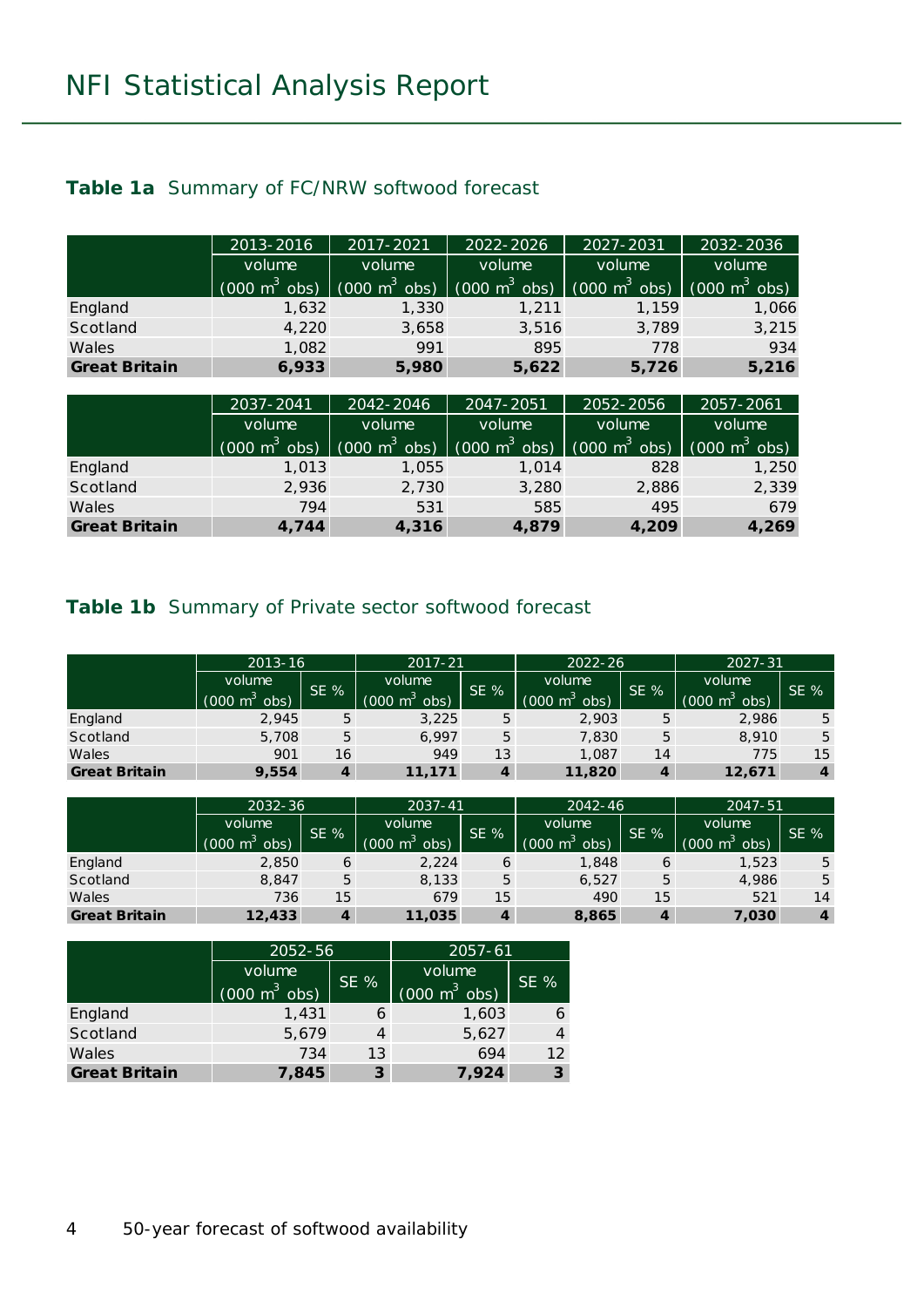

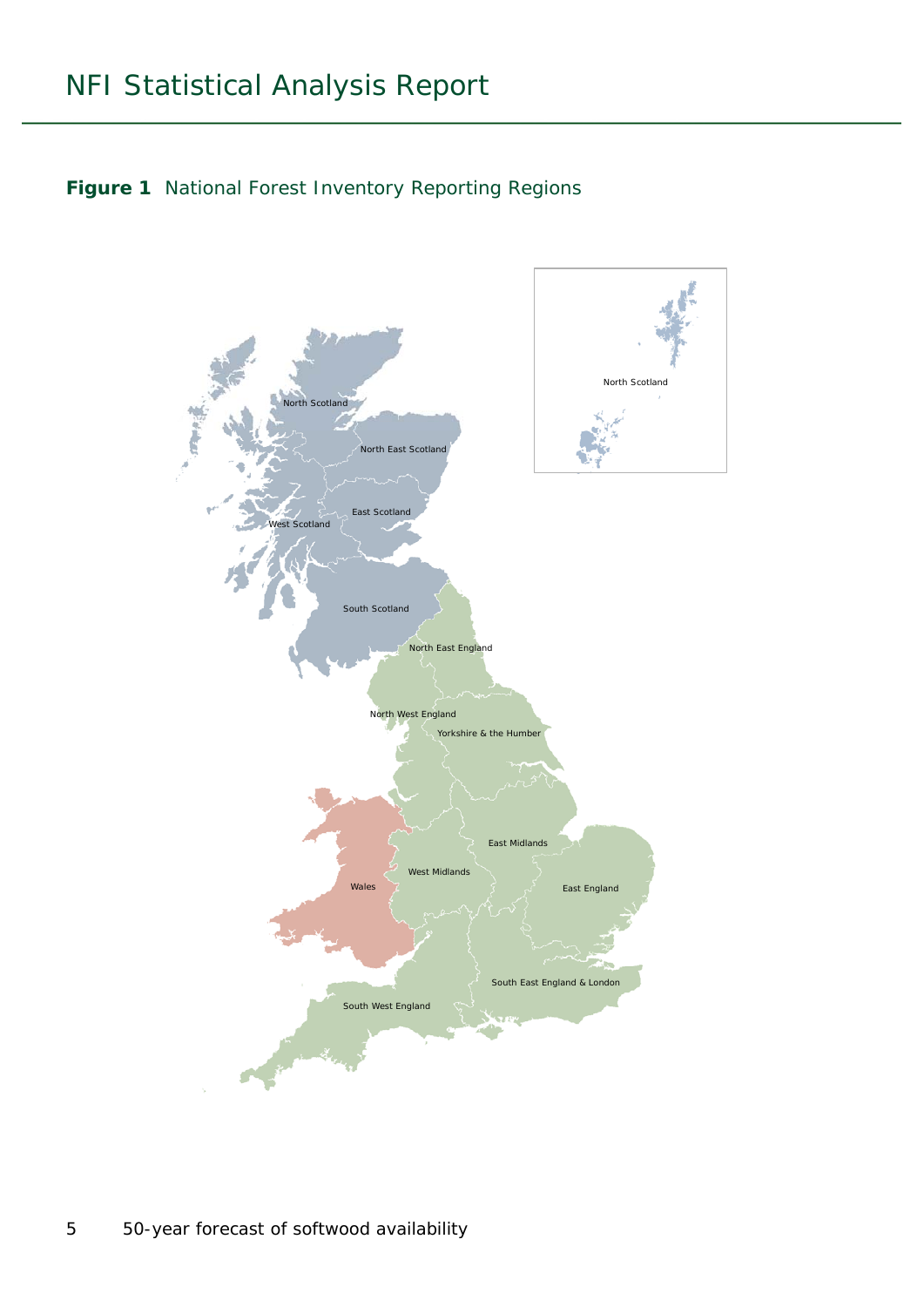## **Contents**

| Estimates for the Forestry Commission and Natural Resources Wales estates 11 |  |
|------------------------------------------------------------------------------|--|
|                                                                              |  |
| Modifying the 25-year 'headline' scenario for a 50-year forecast  15         |  |
|                                                                              |  |
|                                                                              |  |
|                                                                              |  |
|                                                                              |  |
|                                                                              |  |
|                                                                              |  |
|                                                                              |  |
|                                                                              |  |
| Appendix A Stocked area and standing volume at 31 March 2012  46             |  |
|                                                                              |  |
|                                                                              |  |
|                                                                              |  |
|                                                                              |  |
|                                                                              |  |
|                                                                              |  |
|                                                                              |  |

## Figures

| Figure 3 50-year forecast of softwood standing volume by sector  24                |  |
|------------------------------------------------------------------------------------|--|
|                                                                                    |  |
|                                                                                    |  |
| Figure 6a 50-year summary of softwood standing volume, increment and production    |  |
| for GB Figure 6b 50-year summary of softwood standing volume, increment and        |  |
|                                                                                    |  |
| Figure 7 50-year summary of softwood standing volume, increment and production for |  |
|                                                                                    |  |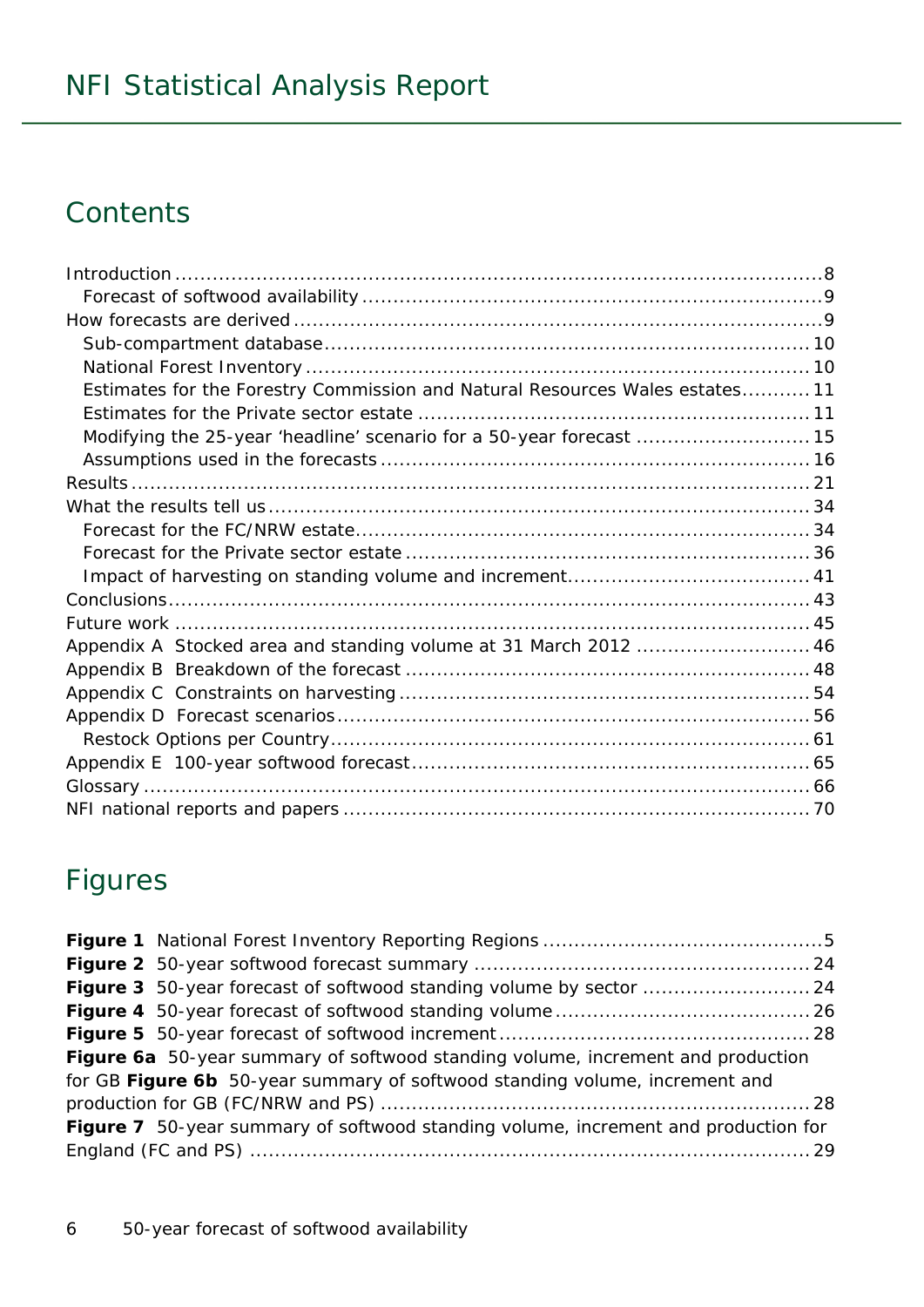| Figure 8 50-year summary of softwood standing volume, increment and production for       |  |
|------------------------------------------------------------------------------------------|--|
|                                                                                          |  |
| Figure 9 50-year summary of softwood standing volume, increment and production for       |  |
|                                                                                          |  |
| Figure 10 Impact of introducing open space and species conversion32                      |  |
| Figure 11 Impact of different approaches to determining age of felling32                 |  |
| <b>Figure 12</b> Impact of allocating a proportion of overdue timber for harvesting 33   |  |
|                                                                                          |  |
|                                                                                          |  |
| Figure E1 100-year forecast of softwood timber availability by sector  65                |  |
| Figure E2 100-year forecast of softwood timber availability for the Private sector under |  |
|                                                                                          |  |

## Tables

| Table 3 Standing volume (overbark standing) of softwood at 31 March 201222             |    |
|----------------------------------------------------------------------------------------|----|
| Table 4 50-year forecast of softwood availability; annual average volumes within       |    |
|                                                                                        |    |
| Table 5 50-year forecast of softwood standing volume; annual average volumes within    |    |
| periods                                                                                | 25 |
| Table 6 50-year forecast of softwood increment; annual average volumes within          |    |
|                                                                                        |    |
|                                                                                        |    |
|                                                                                        |    |
| Table A1 Stocked area by principal conifer tree species at 31 March 2012 46            |    |
| Table A2 Standing volume by principal conifer tree species at 31 March 2012 47         |    |
| Table B1 50-year forecast volume by principal conifer tree species at 31 March 2012 48 |    |
| Table B1 cont. 50-year forecast volume by principal conifer tree species at 31 March   |    |
|                                                                                        |    |
| Table B1 cont. 50-year forecast volume by principal conifer tree species at 31 March   |    |
|                                                                                        |    |
| Table B2 Summary of volume by country and region with % spruce51                       |    |
| Table B2 cont. Summary of volume by country and region with % spruce 52                |    |
| Table B2 cont. Summary of volume by country and region with % spruce  53               |    |
|                                                                                        |    |
|                                                                                        |    |
|                                                                                        |    |
|                                                                                        |    |
|                                                                                        |    |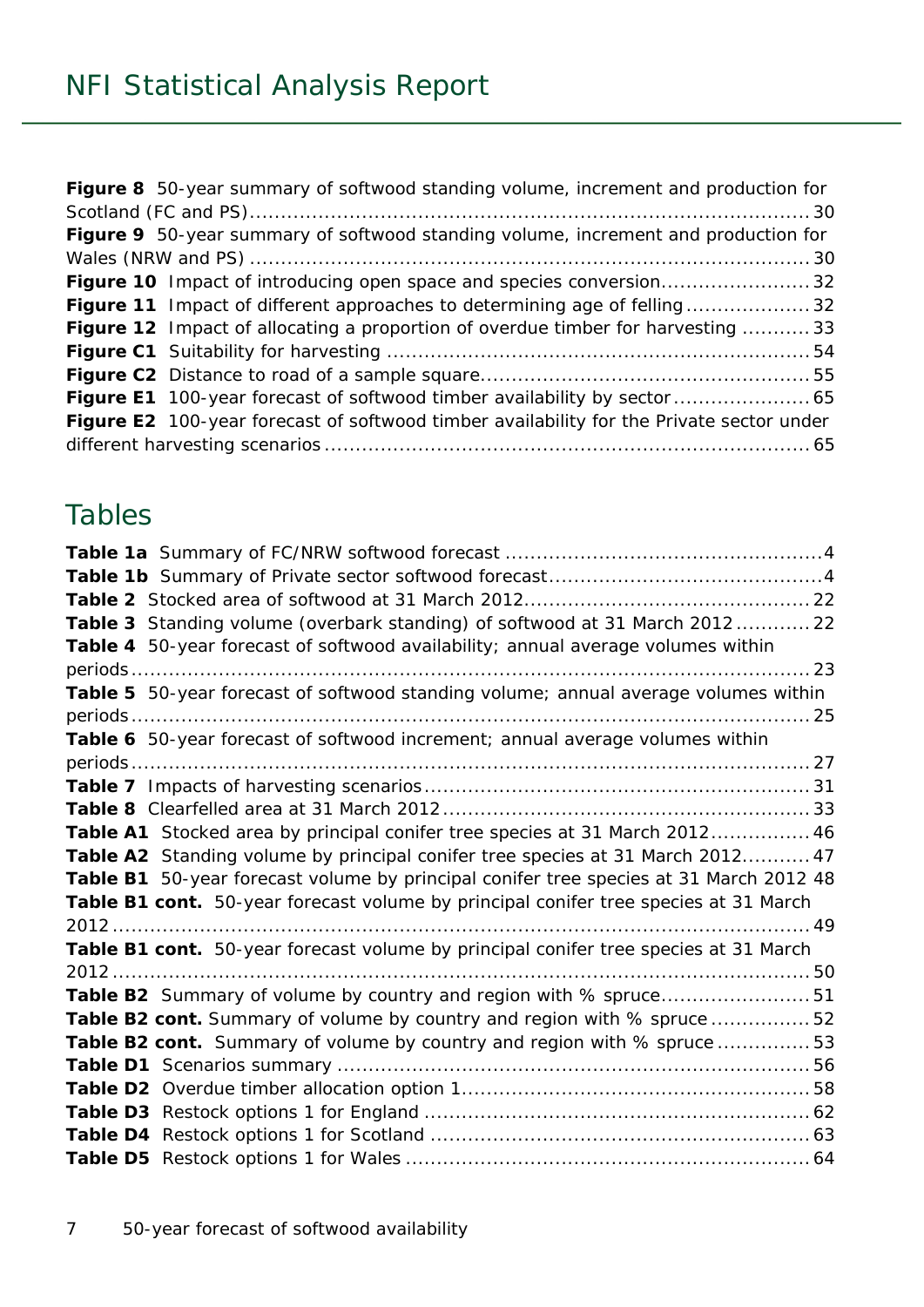## Introduction

National forest inventories are carried out by the Forestry Commission to provide accurate, up-to-date information about the size, distribution, composition and condition of the forests and woodlands in Great Britain (GB). This information is essential for developing and monitoring policies and guidance to support sustainable forest management.

The current National Forest Inventory (NFI), which began in 2009 (the first cycle is due for completion in 2015), is a multi-purpose operation that has involved the production of a forest and woodland map for GB and a continuing programme of field surveys of the mapped forest and woodland areas.

Information and data collected by the National Forest Inventory will be used for a number of purposes, including estimates of current values and forecasts of future values of forest metrics such as:

- Standing volume
- Timber availability
- Tree growth and increment
- Carbon stocks
- **Biomass**

Estimates of aspects of the biodiversity and social value of forests and woodlands will also be provided by the Inventory.

This NFI Report sets out the results of the 50-year forecast of softwood timber\* availability for all forests and woodlands in GB. The public sector comprises forests and woodlands managed by Forestry Commission England, Forestry Commission Scotland and Natural Resources Wales. Private sector woodland is all other forests and woodlands owned and managed by other bodies or individuals.

A 'sister' forecast of hardwood availability will also be published in 2014. Further information on this and other National Forest Inventory outputs is available from www.forestry.gov.uk/inventory.

\*Timber is defined in this report as the volume of stemwood to 7 cm top diameter in  $m<sup>3</sup>$ overbark standing (obs), including stump (above ground) and usable branchwood (of minimum 3 m in length and 7 cm top diameter).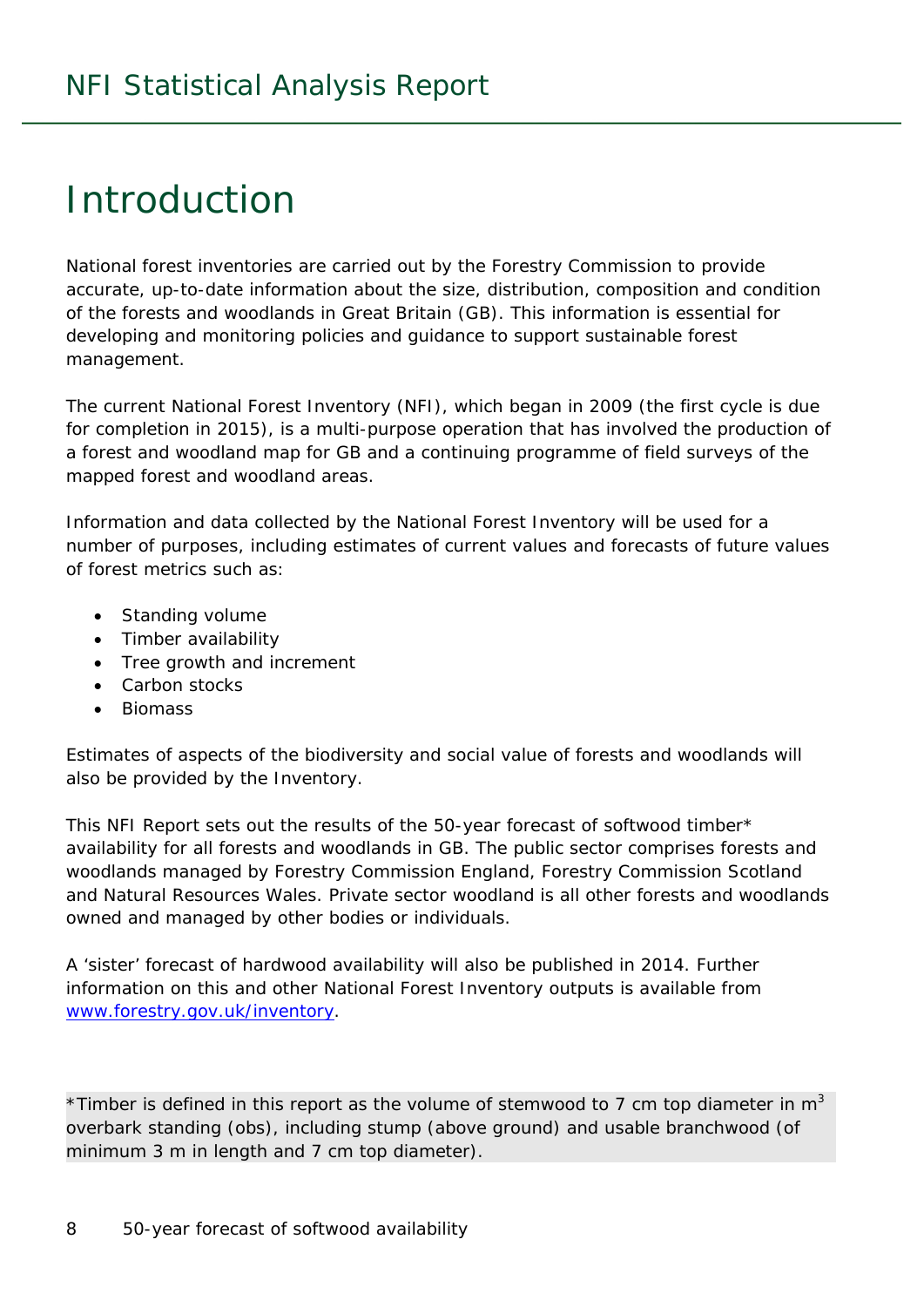### Forecast of softwood availability

The last forecast of softwood availability in the UK was published in the 2012 NFI report entitled *25-year forecast of softwood timber availability*. This new report, in addition to providing the latest overall forecasts for 25 and 50 years, gives a breakdown of forecast volume by country, by principal species, size class and National Forest Inventory region.

The baseline for the forecast of softwood availability for Great Britain is the National Forest Inventory assessment of Standing timber volume, the original version of which was published in 2012 (*Standing timber volume for coniferous trees in Britain*). This assessment of standing volume has subsequently been revised as more samples from the National Forest Inventory have been collected. The revised assessment of standing timber volume forms the basis of this forecast.

## How forecasts are derived

Forecasts of softwood availability are derived by assessing:

Woodland area.

j

- Woodland characteristics (e.g. age, species) within this area.
- How quickly the trees are growing (yield class).
- When the trees will be harvested.

The forecast of softwood availability for GB is composed of three separate forecasts: a forecast for the Forestry Commission (FC) estate in England and Scotland; a forecast for the Natural Resources Wales (NRW) estate<sup>\*</sup> and a forecast for the Private sector estate in GB. The forecasts have been derived separately for the FC/NRW estate and for the Private sector estate. They are based upon the same principles but use different data sources.

For the FC/NRW estate, information on woodland area and woodland characteristics has been extracted from the Forestry Commission's long-established Sub-compartment database. For the Private sector estate, the estimates were derived from results obtained to date from the National Forest Inventory.

<sup>\*</sup> The Natural Resources Wales estate in this report refers to the estate formerly managed by Forestry Commission Wales. It does not include former holdings in Wales of the Environment Agency or Countryside Council for Wales, which are treated as Private sector woodland in this report.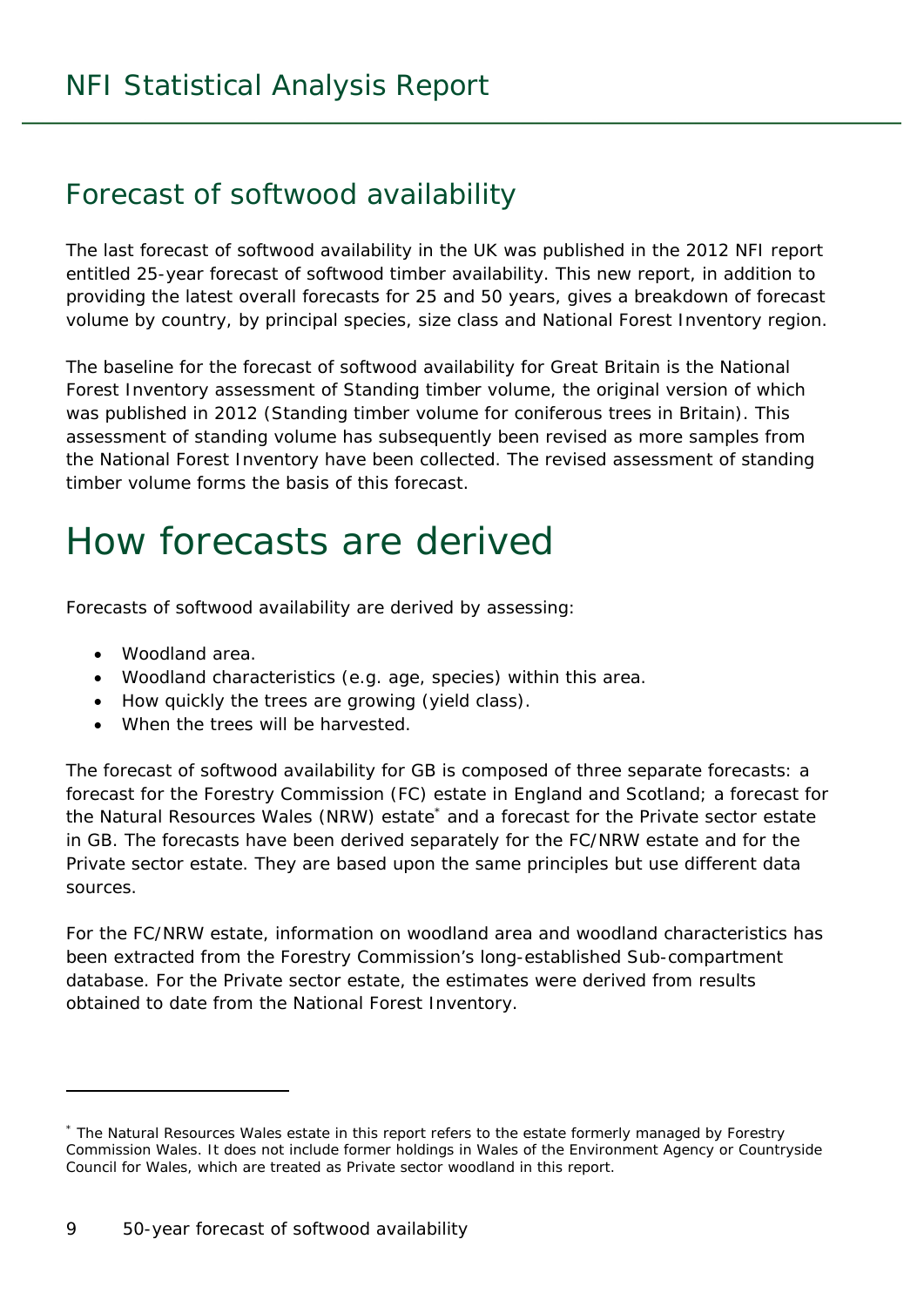The *National forest inventory forecasts methodology overview* and the technical documentation on *Felling and removals forecasts* give more information on the approaches used to derive the forecasts (see www.forestry.gov.uk/inventory).

### Sub-compartment database

The Sub-compartment database is a record of all land managed by the Forestry Commission and Natural Resources Wales. Each stand of trees is represented spatially, together with information on individual stand characteristics (for example species, planting year, spacing and yield class) which is periodically updated. As new surveys of stands are conducted (e.g. for operational purposes), survey results are also recorded against the stands. In addition, the database contains details of how the stands are to be managed – in particular, the planned frequency and type of thinning operations and a 'due date' for felling.

### National Forest Inventory

The National Forest Inventory is composed of two elements: a woodland map and a field survey. The woodland map covers all forests and woodlands over 0.5 hectares with a minimum of 20% canopy cover (or the potential to achieve it), including new planting, clearfelled sites and restocked sites. The map was established in 2010 and was based upon 25 cm resolution colour aerial photography for England and Scotland and 40 cm resolution aerial photography for Wales. The map was originally validated and updated using satellite imagery (available up to 2009), which gave an independent crosscheck of woodland present. Since then the map has been updated annually using 25cm resolution colour aerial photography and satellite imagery (available up to 2012). These sources were used in conjunction to identify areas of recently felled forests and newly established trees. Particular attention was paid to identifying areas of woodland loss verified as being due to the establishment of windfarms or the restoration of habitats.

Field survey work is then used to refine the map-based estimates of woodland and clearfelled areas and to measure detailed aspects of the forest. Field surveys carried out between 2009 and 2013 were used to estimate standing volume and other forest metrics that have been utilised in the production of this report. This involved the ground surveying of one-hectare sample squares that were partially or entirely covered by forest, including clearfelled areas, according to the woodland map. Further details of the mapping work and the derivation of forested areas can be found in the 2010 & 2011 Woodland Area reports at www.forestry.gov.uk/inventory.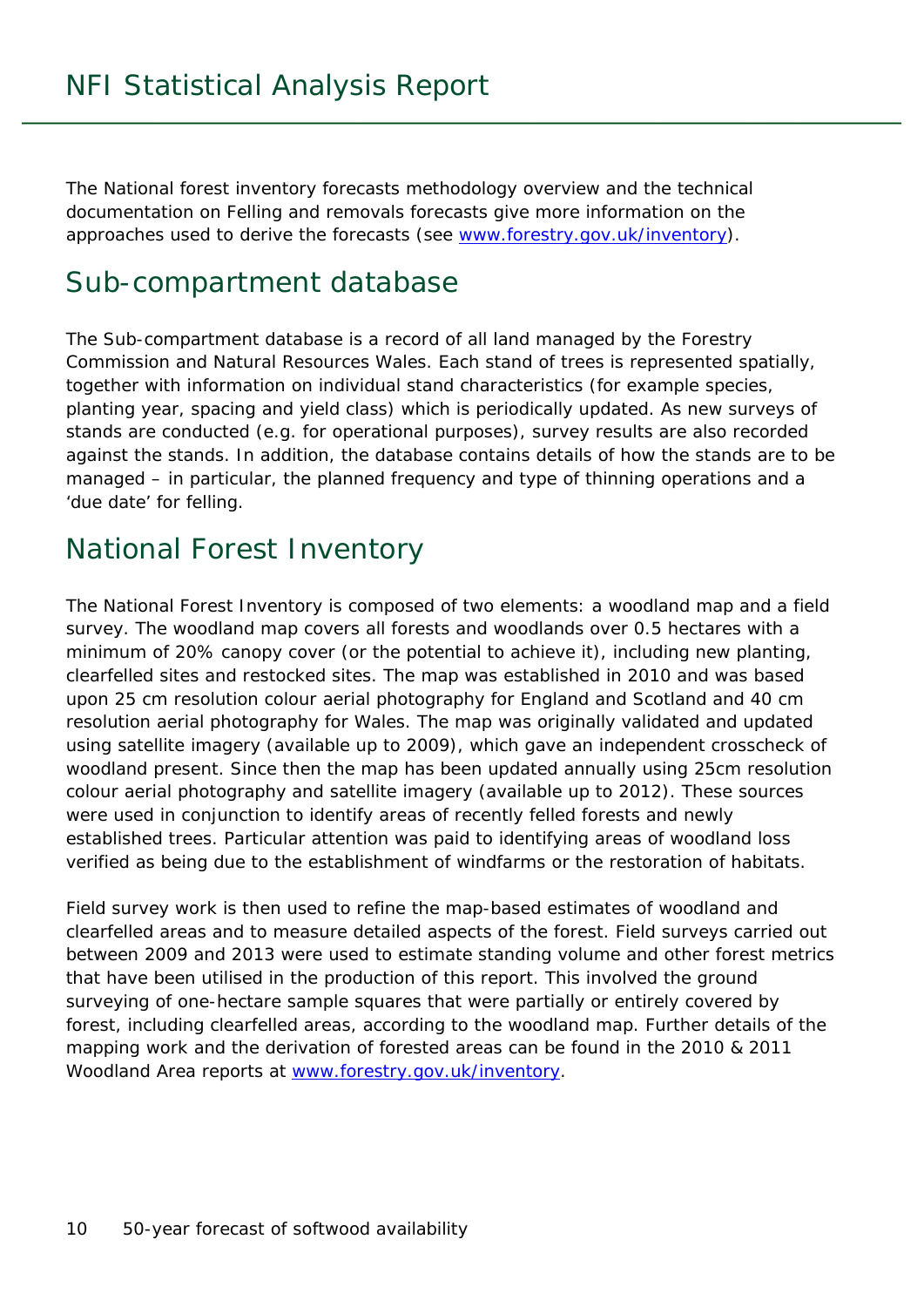## Estimates for the Forestry Commission and Natural Resources Wales estates

Information from the Sub-compartment database was used to estimate standing volume at the reference date of 31 March 2012 on a stand-by-stand basis. For each stand, if an operational survey had been carried out close to the reference date, information from that survey was used to estimate standing volume. Otherwise, an estimate was made of the state of the stand, normally involving the application of standard Forestry Commission growth and yield models that take into account the past management of the stand. This data formed the basis of the volume forecasts.

Forestry Commission growth and yield models were then used to 'grow' the stands, based upon the Inventory data and yield class estimates. The stands were grown taking account of harvesting events that either thinned or felled a stand over the forecast period, producing the standing volume, increment and production volumes projected by the forecasts. The timing and scale of thinning and felling events was taken from FC/NRW forest management plans, which set prescriptions for harvesting across productive forest areas on the FC/NRW estate. This was then aggregated to produce the estimated total production across a defined geographic area for particular types of stand (classified, for example, by species, age or size class). The production forecast is an output of this stand modelling process.

Because the resulting estimates are based on a full record of data from the Subcompartment database, there is no sampling error involved in the estimation process, therefore no sampling standard error is calculated. However, the nature of the estimation process within each individual stand does introduce estimation error, with variable contributions from stand to stand, due to the type, age and accuracy of the information held in the Sub-compartment database. These estimation errors have not been quantified in this report.

### Estimates for the Private sector estate

Forests on the National Forest Inventory woodland map were first separated into FC/NRW estate and Private sector estate holdings using Forestry Commission spatial records of management boundaries. Estimates of softwood availability on the Private sector estate used a woodland area obtained from the map updated to 31 March 2012 (published in May 2013). A full account of the National Forest Inventory mapping exercise can be found in the *National Forest Inventory forecasts methodology overview*. The mapped woodland area results can be found in the *National Forest Inventory woodland map reports for Great Britain, England, Scotland and Wales*, available online at www.forestry.gov.uk/inventory.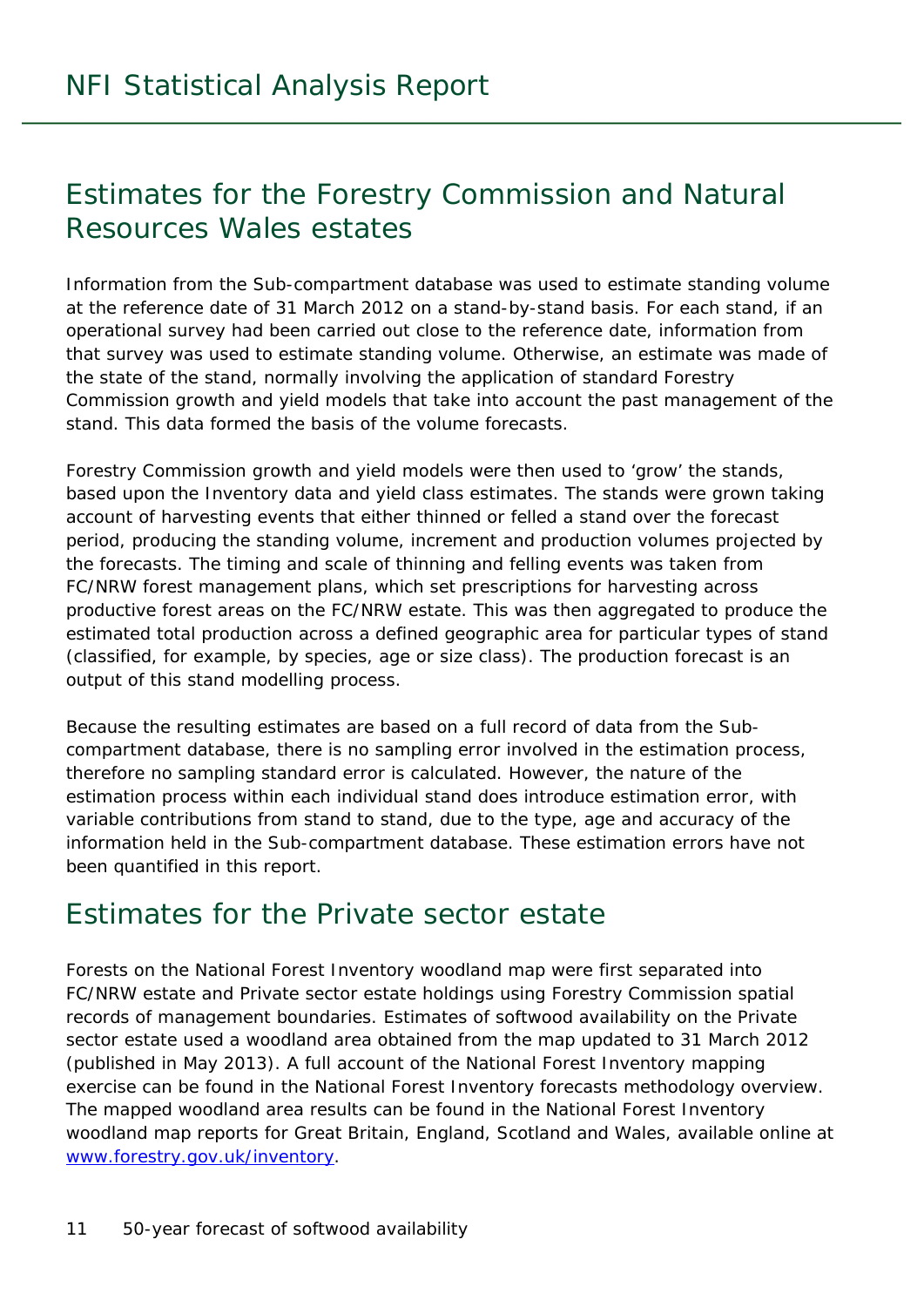The results in this report are based on survey returns from 9,594 sample squares surveyed across all woodland types between October 2009 and August 2013. These surveyed sample squares represent a sub-sample of a planned 15,000 statistically representative squares covering all GB woodland that will be surveyed during this first cycle of the National Forest Inventory survey (due for completion in 2015).

At each sample square, the forest was stratified into different woodland types or stands, where information on species, age, management and a range of other parameters was collected. Typically, sample squares covered parts of two or more different forest stands, resulting in around 27,490 stands being assessed. Within each stand, field-based computer systems were used to locate two or three randomly located 100 m<sup>2</sup> (0.01 hectare) circular plots, within which all trees of greater than or equal to 4 cm diameter at breast height (DBH) were mapped, species and age identified, stocking rates assessed and diameters measured. As a result a total of around 366,000 trees were measured. For around 105,000 of these trees, additional measurements of tree height and crown dimensions were taken to establish estimated yield class and for other purposes; for 77,921 trees, stem straightness was also assessed. The resulting data were used to estimate the standing volume of the trees and this formed the basis of the volume forecast. All squares were marked on the ground with metal pegs and GPS data of their location were recorded for checking and future measurement. All measurements were subject to office-based checks and 7% were re-measured in the field by an independent quality assurance team to ensure consistency and high standards.

The 2012 Inventory data for the Private sector estate was then run against several future harvesting scenarios (including the felling assumptions used for the 2005 Private sector forecast) to understand the impact of different felling ages and thinning rates on future standing volume, increment and production volumes. Such alternative scenarios were investigated since there is neither a comprehensive record of felling and thinning plans for the Private sector estate nor a commitment to harvest a given volume.

From these scenarios, a single prescriptive and uniform management scenario was chosen to produce the 'headline' forecast. Under this scenario, Private sector forests are managed under a regime designed to maximise productivity (biological potential), within which it is assumed that timber will be harvested in the year of maximum Mean Annual Increment (MAI). It also takes account of wind constraints. This scenario, selected after consultation with Private sector woodland owners and timber processors, aims to maximise timber production in a way that involves relatively straightforward and transparent management prescriptions.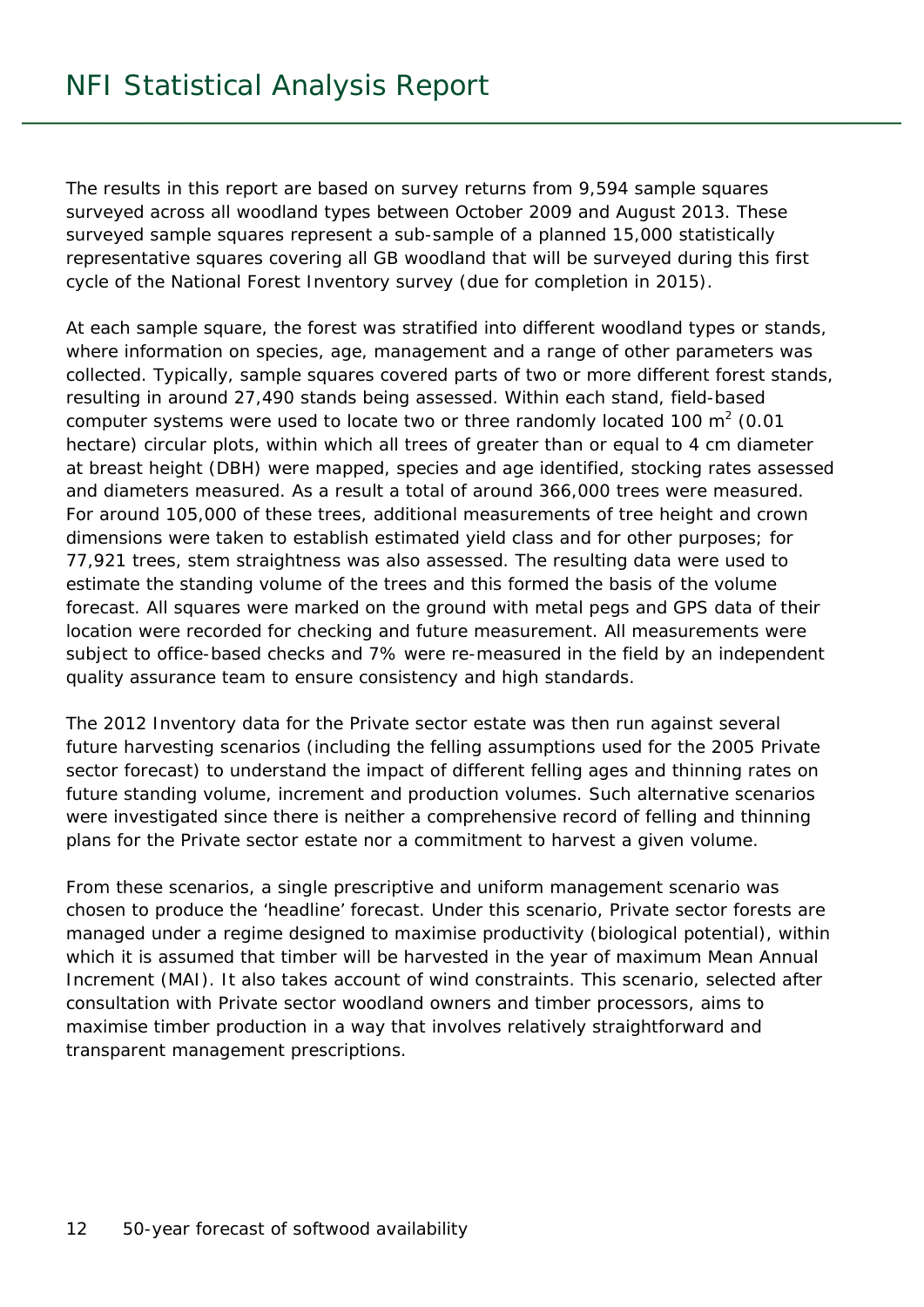A similar approach was taken for thinning by applying a series of prescriptions set out in Forestry Commission management tables – known as management table thinning – to areas not at significant risk from windthrow if thinned. In areas considered to be at high risk, determined by a Detailed Aspect Methodology Score (DAMS) of 16 or more, a strategy of no thinning – and felling conditional upon attainment of a top height of 25 metres – was assumed. Forestry Commission growth and yield models were then used to predict future growth and consequent future standing and harvested volumes.

The harvesting scenarios considered in the forecast are described below. They generate a range of outcomes from a relatively high level of possible sustainable potential production to more restricted levels of production. Several are based upon the biological potential approach (felling at maximum MAI), with each of these biological potential based scenarios adopting a different approach to restocking. In addition to the scenarios based on biological potential, two other alternative scenarios have been investigated; one based upon the 2005 industry-prescribed harvesting approaches and another based upon felling of all stands at 25 metres in height. Details of the scenarios can be found in Appendix D, a summary of which is presented in Table D1 and is described below.

- Clearfelling to biological potential. This assumes choosing a felling age which maximises long-term productivity by clearfelling at year of maximum MAI. Within this overall approach to management, several variants were defined:
	- o **Modified biological potential**, thinning and felling assuming moderate wind risk measures – the 'headline' forecast. This scenario takes account of wind risk, but assumes a relatively risk-tolerant approach in applying windrisk constraints to harvesting practice. This assumes felling to year of maximum MAI and thinning of all stands to management table in all crops planted in areas with a DAMS score of less 16, or otherwise felling at an assumed terminal height of 25 metres (if this is attained before year of maximum MAI) and no thinning for stands in areas with a DAMS score of 16 or greater. Three additional variants of this approach are provided where:
		- Scenario 1. A proportion of overdue timber is felled over the forecast period, **no open space is introduced** at restock, a 'like for like' species choice is made on restock and currently clearfelled land is restocked;
		- **Scenario 2. A proportion of overdue timber is felled over the forecast** period, there is a **10% reduction in conifer stocked area** at restock, currently clearfelled land is restocked and predicted species choices are used for the restock (Appendix D, tables D3 to D5); and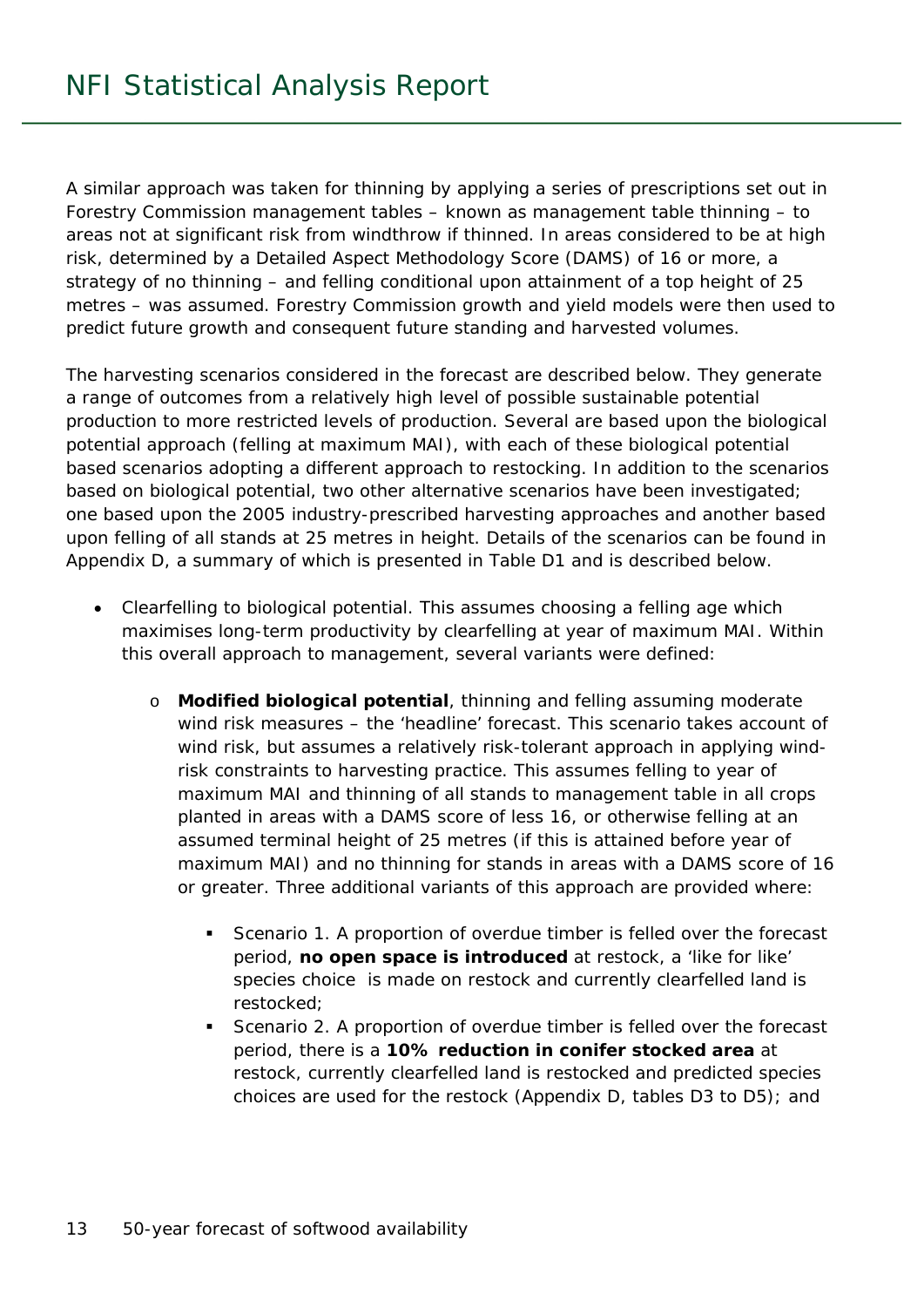- Scenario 3. A proportion of overdue timber is felled over the forecast period, there is a **20% reduction in conifer stocked area** at restock, currently clearfelled land is restocked and predicted species choices are used for the restock (Appendix D, tables D3 to D5).
- **Scenario 4. Applying the same<sup>\*</sup> assumptions as used in the 25year forecast** for comparative purposes. This involved no overdue allocation, like for like restock and no restocking of currently clearfelled land.
- Scenario 5. **Felling and thinning to the 2005 industry 'view'.** This scenario uses region-specific sets of harvesting and restocking prescriptions based on an industry view of future harvesting practice with regard to age of felling and amount, type of thinning and species choice on restocking. These were derived in consultation with private sector growers and processors and were the basis of the 2000 and 2005 forecasts.
- Scenario 6. **Felling stands when they achieve a top height of 25 metres.** This scenario assumes felling at a top height of 25 metres, the thinning of all stands to management table in all crops less than DAMS 16 and no thinning for stands at or above DAMS 16. This scenario arose through the private sector consultation process and was suggested by Colin Kennedy of Scottish Woodlands. Its benefits are that is gives the simplest and most transparent prescription for timing of felling and gives an entirely independent approach to that of felling at maximum MAI. The 25 metres threshold was originally suggested for South Scotland, a high wind risk area, so extending this to other regions will tend to shorten rotations across GB compared to using maximum MAI.
- Scenario 7. **Management felling and thinning plans.** A forecast based upon detailed stand by stand plans prescribing age of felling and type and intensity of thinning. This applies to the FC/NRW estate only. There is one exception to this due to the fact that existing forest plans generally only contain information on one rotation of felling within a 50 year period. Therefore if the first clearfell is imminent and the next rotation is unusually short it may occasionally be the case that a second felling occurs within the forecast period. As the forest plans do not generally contain felling information for such a second felling, provision within the scenario must be made for such circumstances. In these instances it is assumed that sites are restocked according to the prescription set out in Appendix D (tables D3,4 and 5) after the design plan felling date, and subsequently managed with management table thinning and felling at maximum MAI.

j

<sup>\*</sup> Except for changing land ownership to reflect, sales of land. which was performed in the 25-year forecast but not in this 50-year scenario.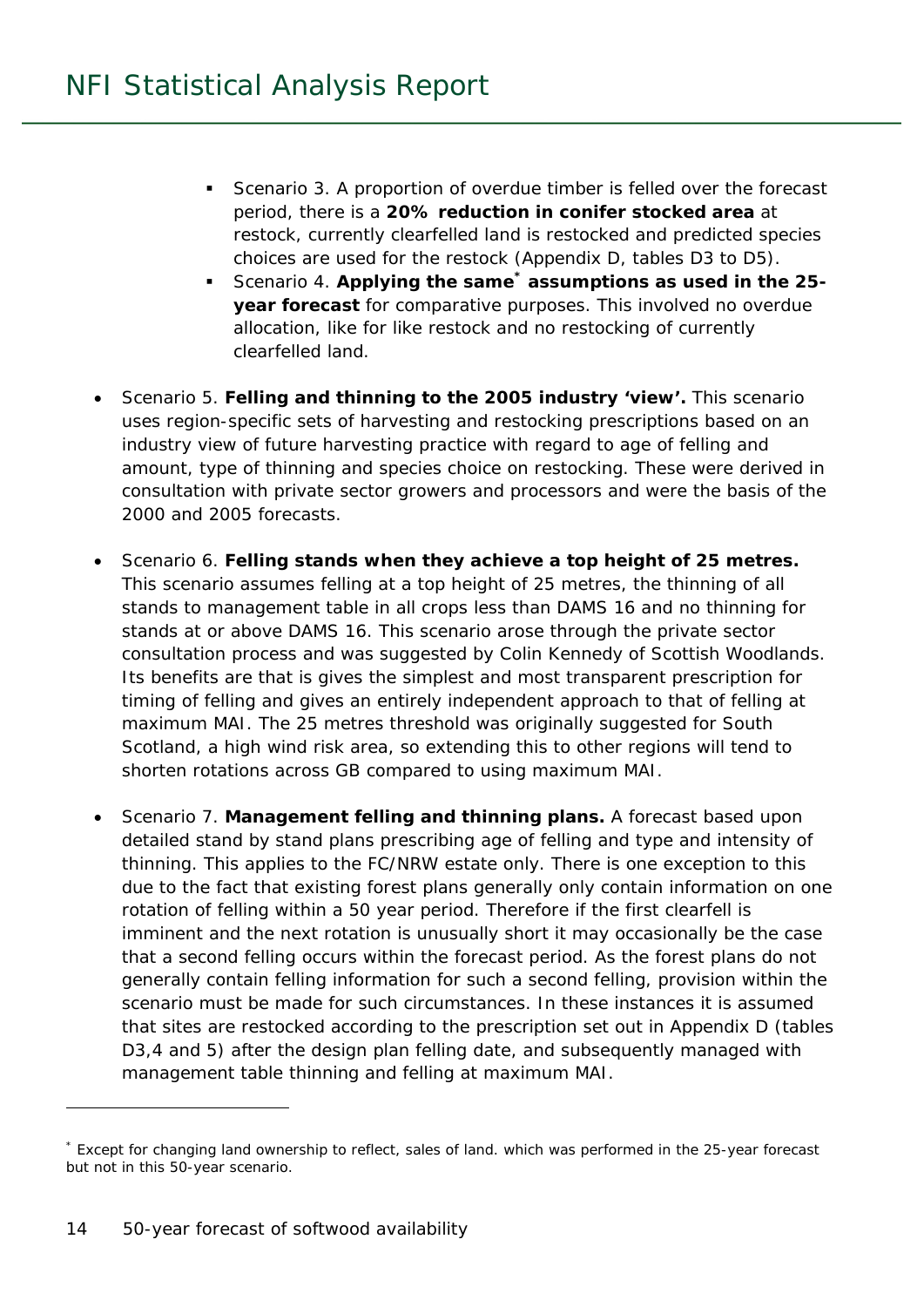The following scenarios were analysed in the 25-year forecast and are not included in this report of the 50-year forecast:

- Biological potential felling and thinning for all stands;
- Modified biological potential; thinning and felling assuming strong wind risk measures;
- Modified biological potential assuming thinning based upon observed activity;
- Biological potential felling with no thinning; felling to maximise productivity by clearfelling at year of maximum MAI and undertaking no thinning, and.
- No harvesting. Known as zero intervention, this scenario assumes no felling or thinning of any stand.

These scenarios were used to inform the choice of the headline forecast scenario through exploring issues such as the impact of levels of thinning and approaches to wind risk. They were considered to be less relevant to the 50-year forecast and were excluded. Details of these scenarios and the results of their application over 25 years can be found in the NFI Reports entitled *25-year forecast of softwood timber availability* and *Interpreting National Forest Inventory timber volume forecasts*.

The impacts of applying different harvesting approaches are set out in the NFI report *Interpreting National Forest Inventory timber volume forecasts*.

## Modifying the 25-year 'headline' scenario for a 50 year forecast

The scenario of modified biological potential, thinning and felling assuming moderate wind risk measures was used as the 'headline forecast' for the 2012 25-year forecast.

For the purposes of a 50-year forecast further refinements to the assumptions used in this and other scenarios needed to be made to provide realistic outlooks over 50 years. These new assumptions take factors into account that would impact more significantly on a longer term forecast. These factors were:

- how sites felled within the forecast period were restocked.
- how existing clearfell sites were restocked.
- how stands overdue for felling were treated.
- how FC and NRW land sales were accounted for within the forecast.

The next section describes the assumptions made in the scenarios about future management and harvesting of stands.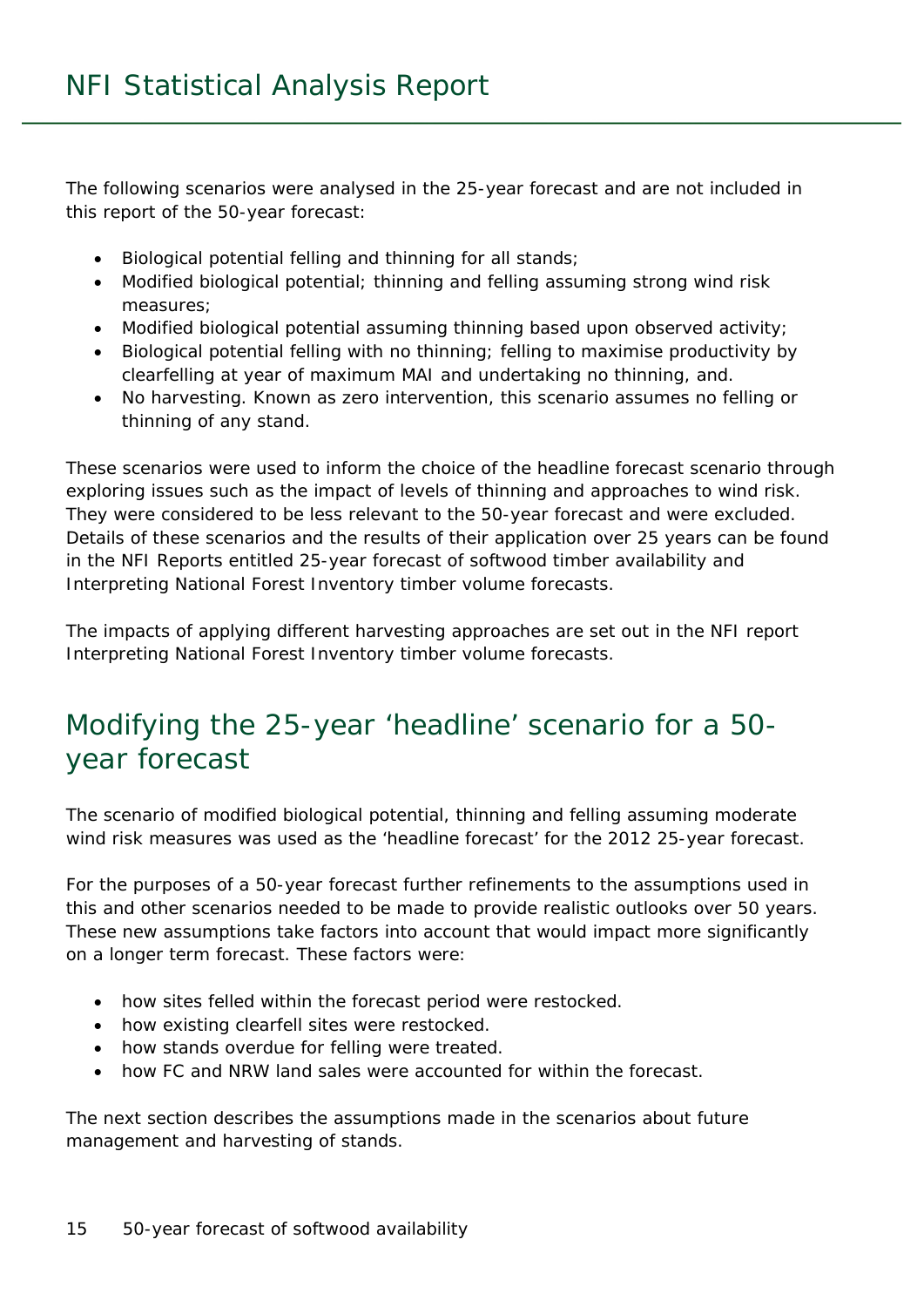### Assumptions used in the forecasts

#### Ownership

.

As different harvesting strategies are used across different ownership types, and a forecast is largely based upon the approach taken to harvesting, assumptions have been made about future forest ownership and thus how stands will be harvested over the forecast period. In the 25-year forecast changing ownership was accounted for by:

- Removing any forest areas already sold by the Forestry Commission from the Sub-compartment database and transferring this area to the Private sector forecast. This approach was replicated in the 50-year forecast.
- Accounting for any planned land sales by the Forestry Commission (planned disposals are flagged in the Subcompartment database). In the 25-year forecast these areas continued to contribute to the Forestry Commission forecast until the date of disposal. After that point areas and volumes were reported separately from the main forecast. In the 50-year forecast planned disposals have been ignored and the assumption of this forecast is that ownership will remain constant between the sectors over the forecast period. This is due to the fact that it would be difficult to predict the extent of disposals and acquisitions out of and into the public sector estate over a 50-year period.

#### Restocking

The 25-year forecast used the assumption that, when stands are felled within the forecast period, they are replanted with trees of the same species and yield class (i.e. like-for-like) for both FC/NRW and Private sector woodlands. The like-for-like assumption is only one possible scenario out of many for restocking.

Conifer restocking is currently lower than has been the case in the past and several factors, such as tree diseases new to GB, are currently driving different species choices. Restocking scenarios that takes such factors into account need to be considered in a longer term forecast. Consequently, scenarios have been constructed for the 50-year forecast that explore alternative restocking strategies.

The chosen restocking scenarios were developed in consultation with the private sector (see *Consultation paper to inform requirements for a 50-year conifer forecast* ) and explore the impact of increasing open space within woodlands through establishing lower levels of stocked area on restocking sites at point of restock. They also allow for different species choices on restock to reflect contemporary and predicted species choices. The main restocking scenarios are: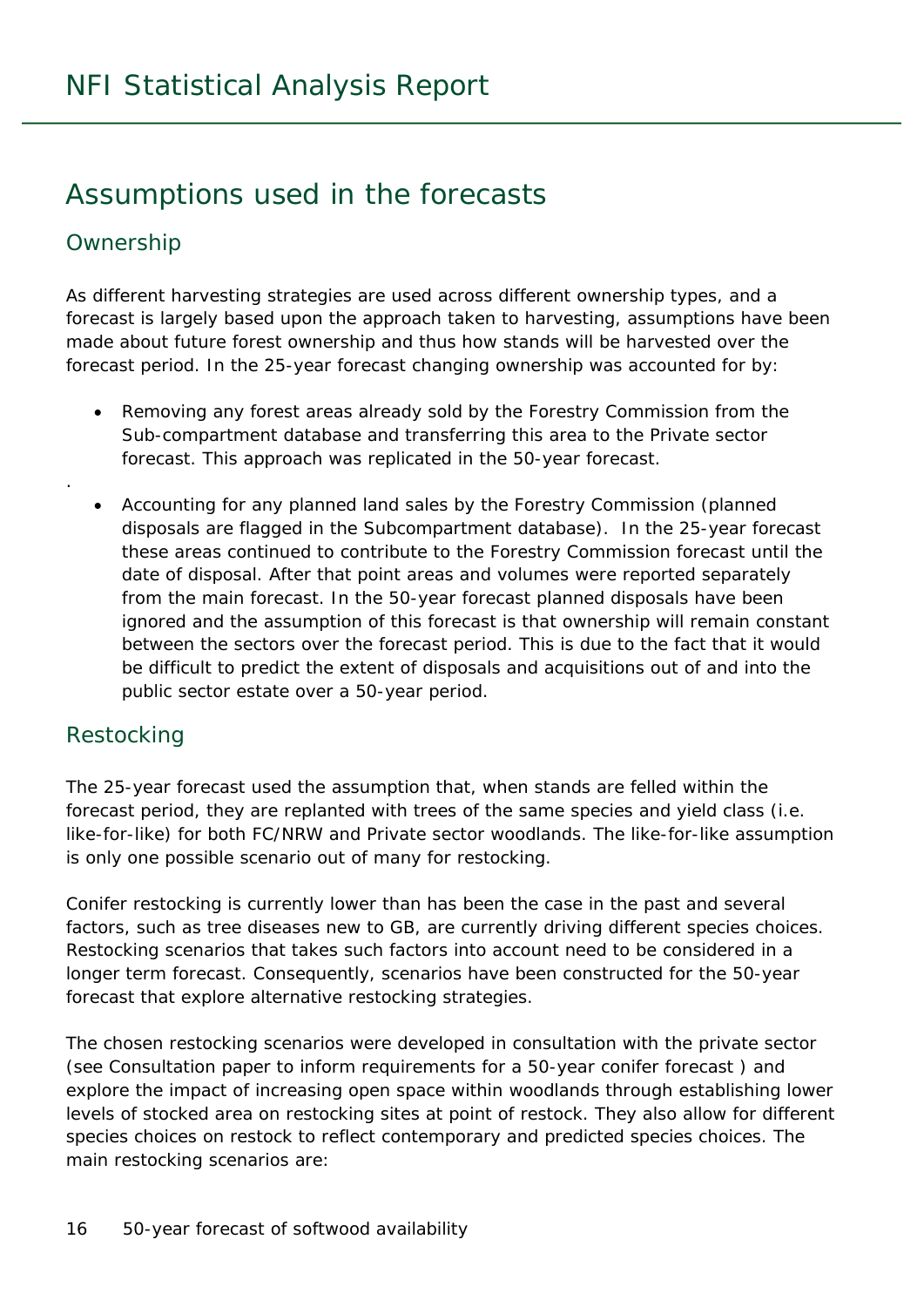- 1. No open space introduced at restock and 'like for like' species choice
- 2. A 10% increase in open space at restock and predicted species choices
- 3. A 20% increase in open space at restock and predicted species choices

These different assumptions were applied to the **Modified biological potential, thinning and felling assuming moderate wind risk measures – the 'headline' forecast**, to produce 3 variants of biological potential.

The predicted species choices are based upon current species proportions, but modified to reduce the proportion of tree species such as the larch genus, Corsican pine and lodgepole pine that are susceptible to current disease outbreaks. These reductions are replaced with increases in the amount of open space, broadleaves and less susceptible species. The predicted species choices can be found in Appendix D, Tables D3-D5 and are set at a national level (England, Scotland and Wales).

The yield classes applied to stands restocked within the forecast period are the mean yield classes observed in the NFI field survey to date for that region and species.

#### Currently clearfelled areas

Forest area that was currently clearfelled as of 31 March 2011 was not included in the 25-year forecast. It was acknowledged within the reports that not including some level of replanting would create a small underestimate of future production in most 25-year forecast results, which would be more evident in the later years of the forecast.

Not restocking currently clearfelled areas would, on the other hand, have a significant impact on the results of a 50-year forecast (and more so on a 100-year forecast), as such areas would become productive within the forecast period. To account for this the 50-year forecast restocks all clearfelled areas, both within FC/NRW and the Private sector, applying the restocking assumptions as described above in the section on restocking.

For the FC estate, the Sub-compartment database records of clearfelling were used to estimate area of clearfell. For the Private sector estate, the area of clearfell was first identified by aerial photography and then updated with satellite imagery. This was used in conjunction with the field survey to estimate stocked area and area of clearfell.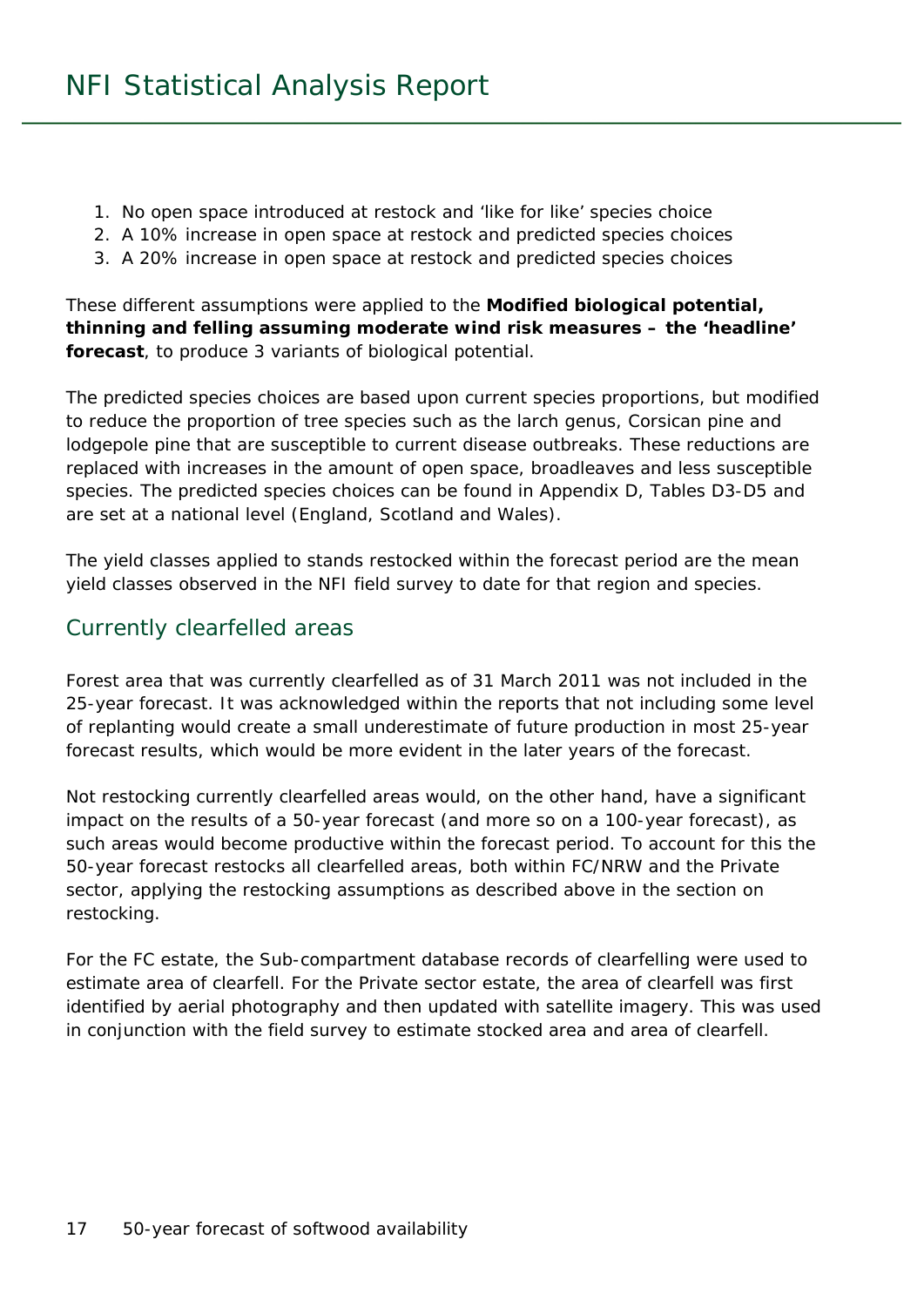#### Overdue timber

'Overdue timber' is timber contained within stands that are already over the age prescribed for felling according to the management scenario used for a forecast at the start of the forecast period. Strict application of the rules of the scenario dictates that such stands be immediately felled on day one of the forecast. This approach was taken for all scenarios in the 25-year forecast, excepting the 2005 industry 'view' scenario. In the 25-year forecast the volumes immediately felled by reason of being 'overdue' were reported separately from other harvested volumes.

If the volume of overdue timber represents a significant amount of total standing volume, as it does in the Private sector, this indicates that a portion of the estate is not currently being managed according to the assumed scenario. As this occurs for the 'biological potential' scenarios, this in turn implies that the current practice, on at least a portion of the Private sector estate, is to leave some stands beyond the age of maximum MAI.

Since such stands are currently being managed in a way contrary to the assumed prescription, these, and some other stands that are currently below the age of maximum MAI, are also not likely to be managed in the assumed way in the future. As these 'overdue' stands represent a significant area of land and volume of timber, which will impact on a longer term timber forecast, special provision has been made for them.

In the 50-year forecast a separate series of prescriptions for overdue timber have been derived and implemented and these were run in parallel to the main scenario. For example, if the biological potential scenario is used, those stands less than age of maximum MAI will be managed according to that scenario, but for those stands currently beyond maximum MAI a separate prescription was used. The proposed prescriptions were developed in consultation with the private sector, allocating around 70% of overdue timber and are set out in appendix D, Table D2. The prescriptions take into account tree species, presence and impact of current tree diseases, age of stand in relation to age of maximum MAI and historical market trends in harvesting.

All areas felled as overdue were restocked in the forecast according to the restock scenario chosen, in common with any other felled stand in the forecast period.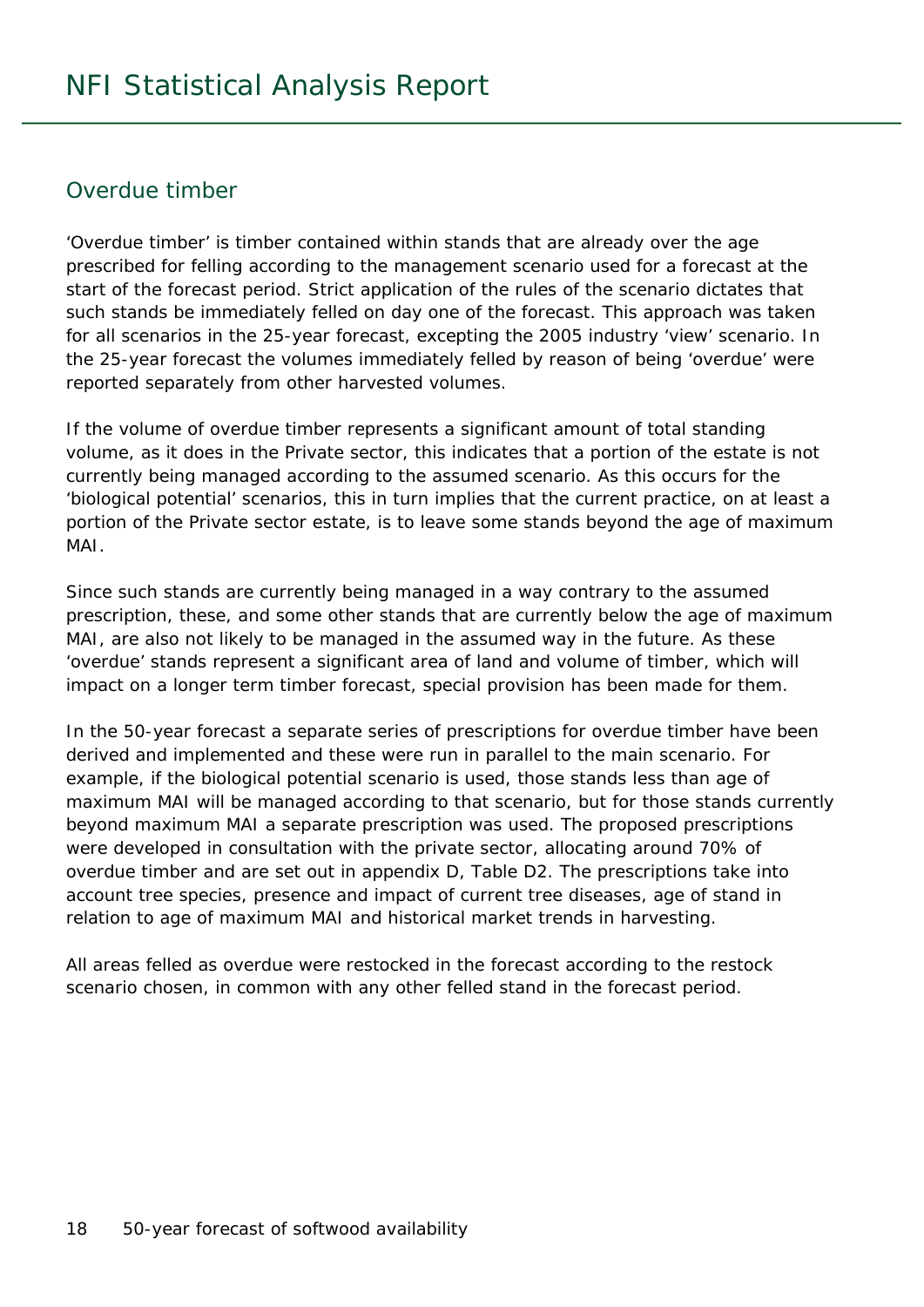#### Accuracy of estimates and forecasts from NFI sample data

The forecast results for individual surveyed squares were aggregated and scaled up to the areas identified by the woodland map, using standard statistical survey methodology, to produce the estimates and forecasts in this report. Along with these estimates and forecasts, associated sampling standard errors have also been calculated and reported, giving a measure of accuracy, conditional upon the underlying assumptions. The sampling standard error will account for random variation arising from the selection of the sample, and random measurement errors, but not from any systematic biases in the field measurements. However, because of the quality assurance process it is thought unlikely that any substantial biases of this nature are present in the survey data.

For estimates of current standing volumes and stocked areas, the sources of error that are not accounted for in the reported standard errors will be those arising from use of empirical models to estimate standing volumes from the recorded survey data and forecasting errors arising from the use of Forestry Commission growth and yield models. Sampling error makes the largest contribution to overall variability in these estimates and, as a result, the quoted standard errors are expected to be a good representation of the scale of the total error of the estimates.

For forecasts of future harvested and standing volumes and increment, the effects of unpredicted future events that impact upon the tree stock, and variations of future management strategies from those assumed by a particular scenario, are expected to cause the largest differences of forecasts from the eventual realised outcomes. The quoted sampling standard errors attached to a forecast are therefore indications of the variability of the estimates of future outcomes deriving from sampling of the population. Actual future outcomes are subject to the effects of unpredicted future perturbing events and deviations of future management of the woodland resource from that assumed by the scenario underlying the forecast. Sampling standard errors do not take such future uncertainties into account and therefore only indicate the expected scale of actual differences of forecasts from outcomes in the absence of future uncertainties. Taking account of such uncertainties would increase the standard errors attached to forecasts in such a way that forecasts further into the future are more uncertain than those made for near-term outcomes.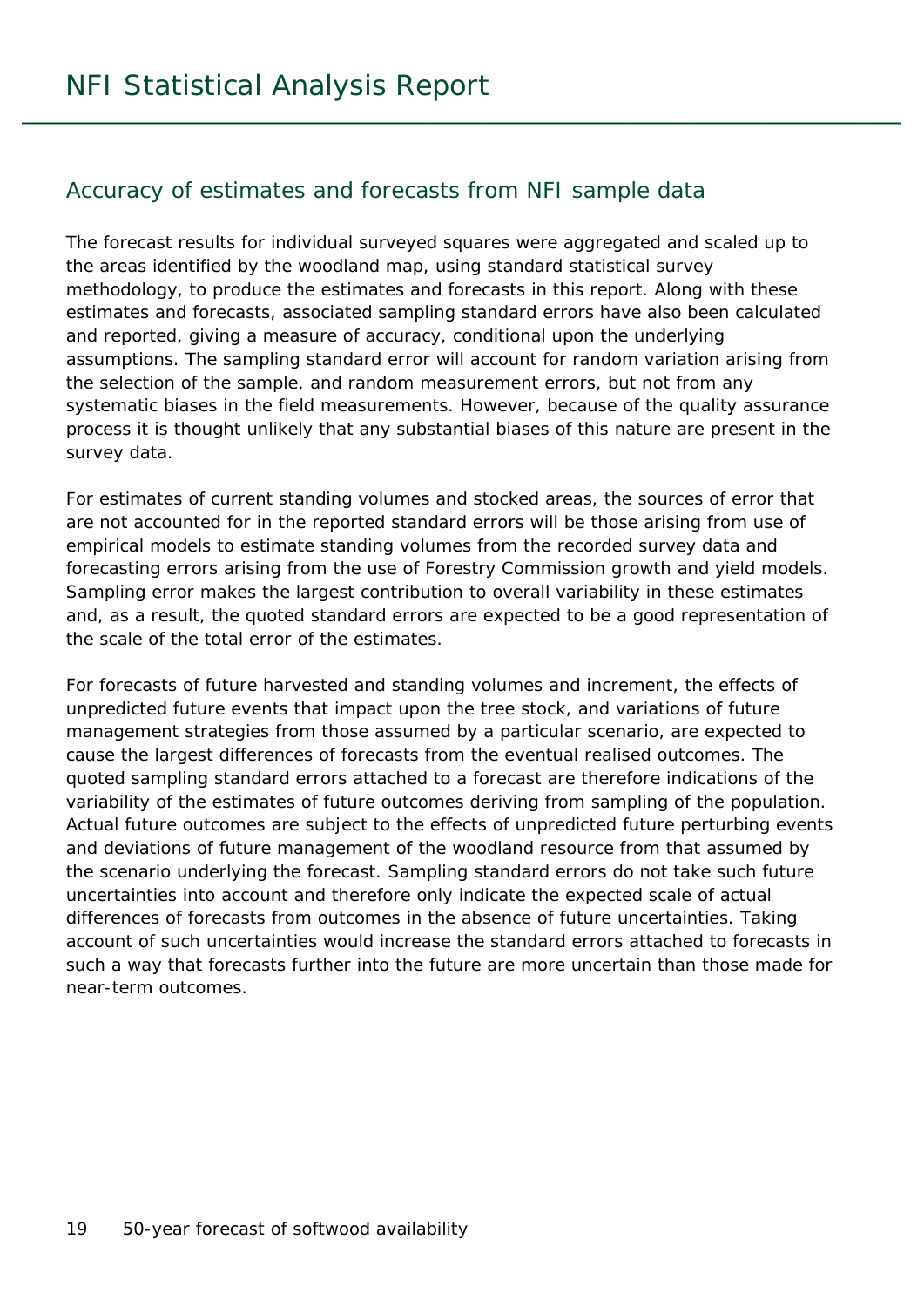#### Impact of future events

The 2012 25-year forecast made certain assumptions about pests and diseases. The volumes set out in the main reports assumed no impact on production occurring from current or potential outbreaks of pests and diseases. Instead the volumes most likely at risk were reported upon separately, as well as being included in the main forecast. Through this it was planned that users of the forecast could make their own estimates about how much volume may be impacted upon and when. This 'neutral' approach was taken since reliably predicting the rate of spread and impact of the pests and diseases currently of concern was considered to be impractical.

This 50-year forecast takes the same approach to felling and thinning for the same reasons, but reports production for susceptible species alongside other species, making accommodations where restocking is concerned. For example, it is assumed that the advent of *Phytophthora ramorum* and *Dothistroma septosporum* (Dothistroma Needle Blight) make it unlikely that the planting of larch, Lodgepole pine and Corsican pine will continue at historical levels.

#### Hard to harvest sites

Whether timber on hard to harvest sites will come to market will depend on the economic viability of the harvesting at that point in time, which in turn will depend upon the technology of the time, the cost of harvesting and the value of timber at that time. These are all difficult factors to predict over a long forecast period; historically, ease of harvesting has alternated between making notable to little impact on production. The 2012 25-year forecast assumed that almost all coniferous timber within woodlands would come to market at some point, irrespective of ease of harvesting or site access. Figures on the proportion of 'difficult' sites to harvest were however provided, so users of the forecast could make their own estimate of what proportion of that timber would never come to market due to these factors. The 50-year forecast has taken the same approach and detailed statistics on hard to harvest areas can be found in the NFI Statistical Analysis Report *UK 25-Year Forecast of Softwood Availability*. In addition and in response to requests arising from the consultation process, a selection of these statistics for the 9594 sample squares have been broken down by NFI region within this report and can be found in Appendix C, figures C1 and C2.

For more information about the Inventory methodology, see the *National Forest Inventory forecasts methodology overview*.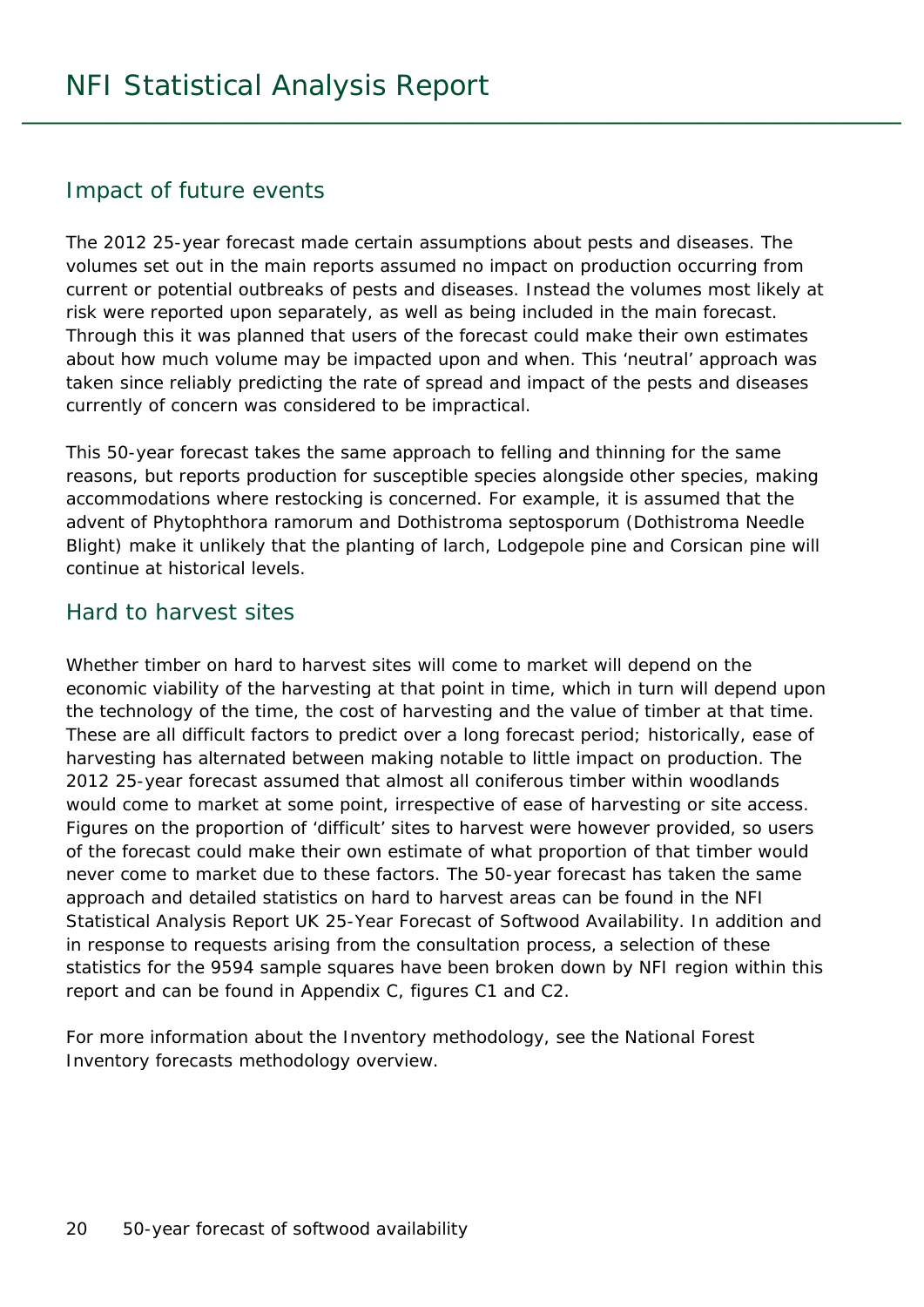## Results

Tables 2 and 3 give the stocked area and standing volume of conifers by country and by sector (FC/NRW and Private sectors) as of 31 March 2012, the baseline for the forecast. Tables A1 and A2 in Appendix A provide breakdowns of these values by principal species.

Table 4 gives the 50-year forecast of softwood timber availability from the headline scenario for GB and each country, broken down by FC/NRW estate and Private sector estate. The results are presented as average annual availability of softwood timber in 5 year periods (apart from an initial 4-year period). Appendix B, Table B1 provides a breakdown of these values by principal species. Table B2 gives a breakdown of the forecast by the percentage of spruce within overall softwood volumes (spruce comprises Sitka spruce and Norway spruce), by country and NFI region.

Figures 2 and 3 illustrate the 25-year forecast, broken down by GB, country, sector and five-year period in Figure 2, and plotted at GB level only in Figure 3.

Table 5 and Figure 4 show the evolution of standing volume under the headline scenario used to derive the forecast results, in similar manner to Table 2 and Figure 3 for availability, while Table 6 and Figure 5 show the evolution of annual increment in like manner.

Figure 6 shows a schematic evolution of the forecast from the headline scenario in terms of future development of standing volume, production and net increment on a GB scale. From this, the essential functional relationships between these three key variables of the forecast can be observed. Similar presentations of these variables at the scale of individual countries are shown in Figures 7, 8 and 9 for England, Scotland and Wales respectively.

Table 7 gives the 50-year forecasts of softwood timber availability for GB for the private sector under the 6 scenarios investigated in the forecast, in terms of average annual production per period.

Figure 10 shows the impact of alternative restocking and species choice scenarios upon forecast volumes (contrasting scenarios 1, 2 and 3 in Table 7).

Figure 11 shows the impact of using alternative approaches to choosing when to harvest upon forecast volumes (contrasting scenarios 2, 5 and 6 in Table 7).

Figure 12 shows the impact of allocating overdue timber upon forecast volumes (contrasting scenarios 2 and 4 in Table 7).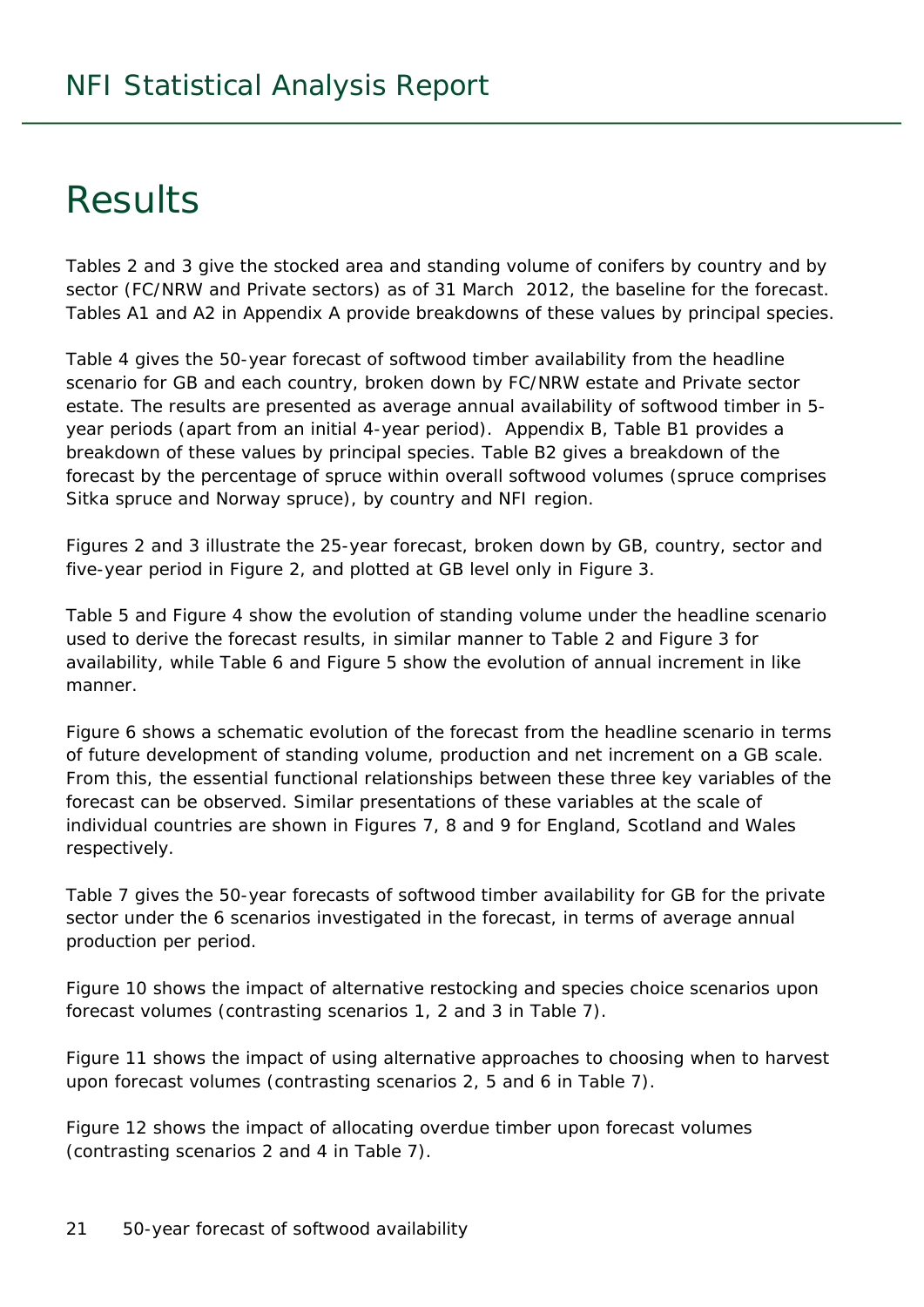Table 8 gives the area of currently clearfelled land as at 31 March 2012, broken down by sector, country and region.

The baseline date for these forecasts is 31 March 2012. The forecast starts in 2013, with 2013 defined as starting 1 April 2012 and ending 31 March 2013. This convention applies to all forecast years or periods quoted. All values are given in  $m^3$  overbark standing (obs) and, as in previous forecasts, all annual harvested volumes include 'thinning plus felling'. Volumes are presented as average annual harvested volume for each five year period, except for 2013-16, which is a four year period. The values in the tables have been independently rounded, so may not add to the totals shown. In some breakdowns of Private sector estimates and forecasts (e.g. by principal species) the estimates or forecasts in the body of the table may not sum to the quoted total because each individual value, including the total, has been independently generated by the estimation procedure used for results from the NFI sample survey. Sampling standard errors (SE) attached to Private sector estimates are expressed in relative terms (%) to the right of the relevant estimate.

Appendix E, figure E1, illustrates the evolution of potential production over a 100 year forecast period, assuming the headline forecast scenario for the private sector and application of forest felling and thinning plans for the FC/NRW estate (augmented by modified biological potential in the later periods) and restocking as per Appendix D.

Appendix E, figure E2 illustrates the forecast volumes that arise over a 100 year period when the alternative harvesting scenarios (described on page 12) are applied to the Private sector estate.

|  | <b>Table 2</b> Stocked area of softwood at 31 March 2012 |
|--|----------------------------------------------------------|
|  |                                                          |

|                      | FC/NRW                     | Private sector             |        | Total                      |
|----------------------|----------------------------|----------------------------|--------|----------------------------|
| Country              | area<br>$(000 \text{ ha})$ | area<br>$(000 \text{ ha})$ | $SE$ % | area<br>$(000 \text{ ha})$ |
| England              | 127.6                      | 178.9                      | 2      | 306.6                      |
| Scotland             | 366.5                      | 505.5                      |        | 872.0                      |
| Wales                | 81.8                       | 47.1                       | 3      | 129.0                      |
| <b>Great Britain</b> | 576.0                      | 731.6                      |        | 1,307.5                    |

#### **Table 3** Standing volume (overbark standing) of softwood at 31 March 2012

|                      | FC/NRW                                                          | Private sector | Total  |                                 |
|----------------------|-----------------------------------------------------------------|----------------|--------|---------------------------------|
| Country              | volume                                                          | volume         |        | volume                          |
|                      | $(000 \text{ m}^3 \text{ obs})$ $(000 \text{ m}^3 \text{ obs})$ |                | $SE$ % | $(000 \text{ m}^3 \text{ obs})$ |
| England              | 26,770                                                          | 63,723         | 2      | 90,493                          |
| Scotland             | 80,189                                                          | 146,700        | 2      | 226,889                         |
| Wales                | 19,427                                                          | 17,939         | 6      | 37,365                          |
| <b>Great Britain</b> | 126,386                                                         | 228,362        | 1      | 354,748                         |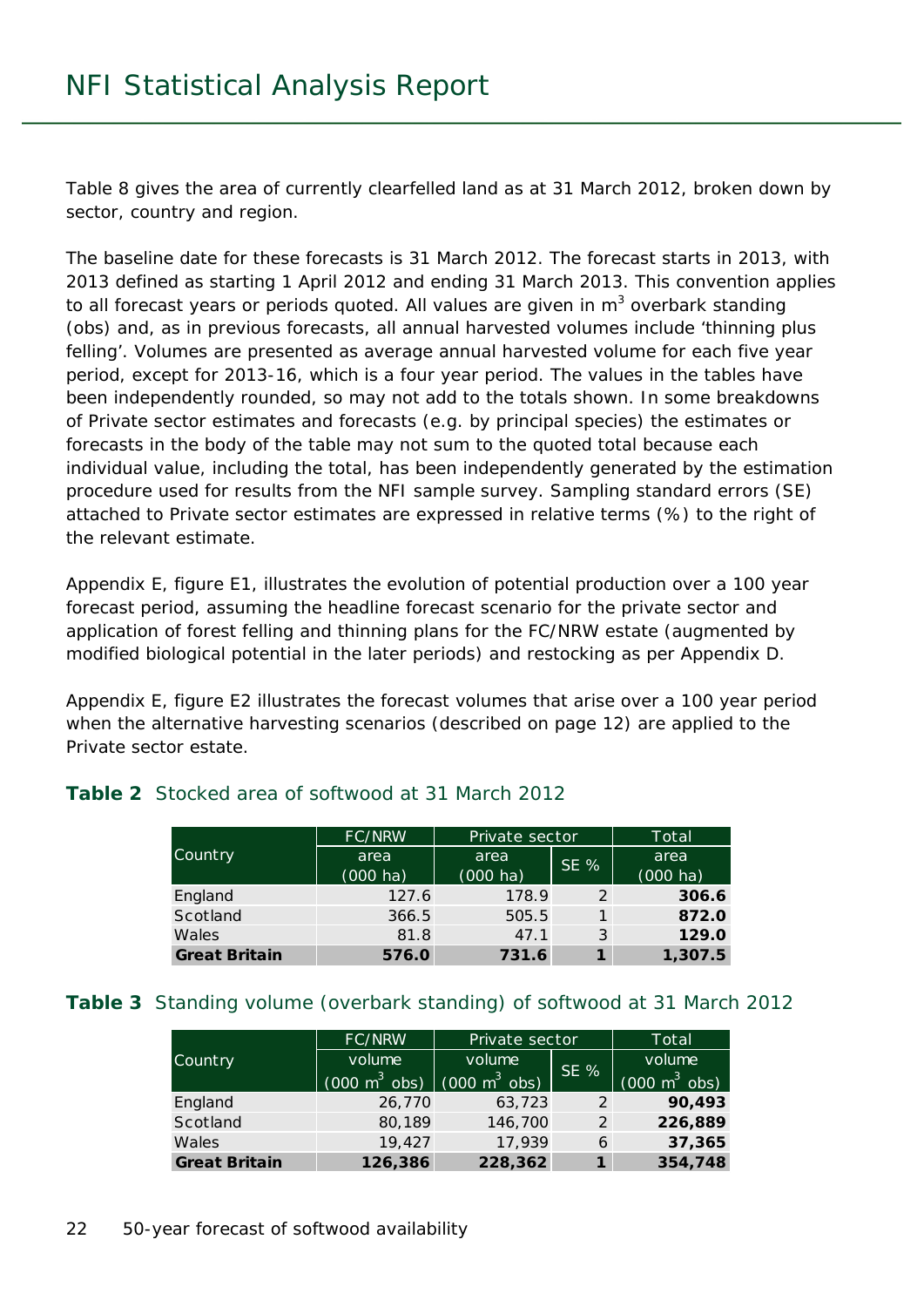**Table 4** 50-year forecast of softwood availability; annual average volumes within periods

|                 | FC/NRW                 | Private sector | Total                       |                |
|-----------------|------------------------|----------------|-----------------------------|----------------|
| Forecast period | volume                 | volume         |                             | volume         |
|                 | $(000m^3 \text{ obs})$ | $(000m^3$ obs) | SE%                         | $(000m^3$ obs) |
| England         |                        |                |                             |                |
| 2013-16         | 1,632                  | 2,945          | 5                           | 4,577          |
| 2017-21         | 1,330                  | 3,225          | 5                           | 4,555          |
| 2022-26         | 1,211                  | 2,903          | 5                           | 4,113          |
| 2027-31         | 1,159                  | 2,986          | 5                           | 4,145          |
| 2032-36         | 1,066                  | 2,850          | 6                           | 3,916          |
| 2037-41         | 1,013                  | 2,224          | 6                           | 3,237          |
| 2042-46         | 1,055                  | 1,848          | 6                           | 2,903          |
| 2047-51         | 1,014                  | 1,523          | 5                           | 2,537          |
| 2052-56         | 828                    | 1,431          | 6                           | 2,259          |
| $2057 - 61$     | 1,250                  | 1,603          | 6                           | 2,853          |
| Scotland        |                        |                |                             |                |
| 2013-16         | 4,220                  | 5,708          | 5                           | 9,928          |
| 2017-21         | 3,658                  | 6,997          | 5                           | 10,656         |
| 2022-26         | 3,516                  | 7,830          | 5                           | 11,346         |
| 2027-31         | 3,789                  | 8,910          | 5                           | 12,700         |
| 2032-36         | 3,215                  | 8,847          | 5                           | 12,062         |
| 2037-41         | 2,936                  | 8,133          | 5                           | 11,069         |
| 2042-46         | 2,730                  | 6,527          | 5                           | 9,257          |
| 2047-51         | 3,280                  | 4,986          | 5                           | 8,266          |
| 2052-56         | 2,886                  | 5,679          | $\overline{4}$              | 8,566          |
| $2057 - 61$     | 2,339                  | 5,627          | $\overline{4}$              | 7,966          |
| Wales           |                        |                |                             |                |
| 2013-16         | 1,082                  | 901            | 16                          | 1,983          |
| 2017-21         | 991                    | 949            | 13                          | 1,940          |
| 2022-26         | 895                    | 1,087          | 14                          | 1,982          |
| 2027-31         | 778                    | 775            | 15                          | 1,553          |
| 2032-36         | 934                    | 736            | 15                          | 1,670          |
| 2037-41         | 794                    | 679            | 15                          | 1,473          |
| 2042-46         | 531                    | 490            | 15                          | 1,021          |
| 2047-51         | 585                    | 521            | 14                          | 1,106          |
| 2052-56         | 495                    | 734            | 13                          | 1,229          |
| $2057 - 61$     | 679                    | 694            | 12                          | 1,373          |
| Great Britain   |                        |                |                             |                |
| 2013-16         | 6,933                  | 9,554          | $\overline{4}$              | 16,487         |
| 2017-21         | 5,980                  | 11,171         | $\overline{4}$              | 17,151         |
| 2022-26         | 5,622                  | 11,820         | $\overline{4}$              | 17,442         |
| 2027-31         | 5,726                  | 12,671         | $\overline{4}$              | 18,398         |
| 2032-36         | 5,216                  | 12,433         | $\overline{4}$              | 17,649         |
| 2037-41         | 4,744                  | 11,035         | $\overline{4}$              | 15,779         |
| 2042-46         | 4,316                  | 8,865          | $\overline{4}$              | 13,181         |
| 2047-51         | 4,879                  | 7,030          | $\boldsymbol{4}$            | 11,909         |
| 2052-56         | 4,209                  | 7,845          | $\ensuremath{\mathcal{S}}$  | 12,054         |
| 2057-61         | 4,269                  | 7,924          | $\mathcal{S}_{\mathcal{S}}$ | 12,193         |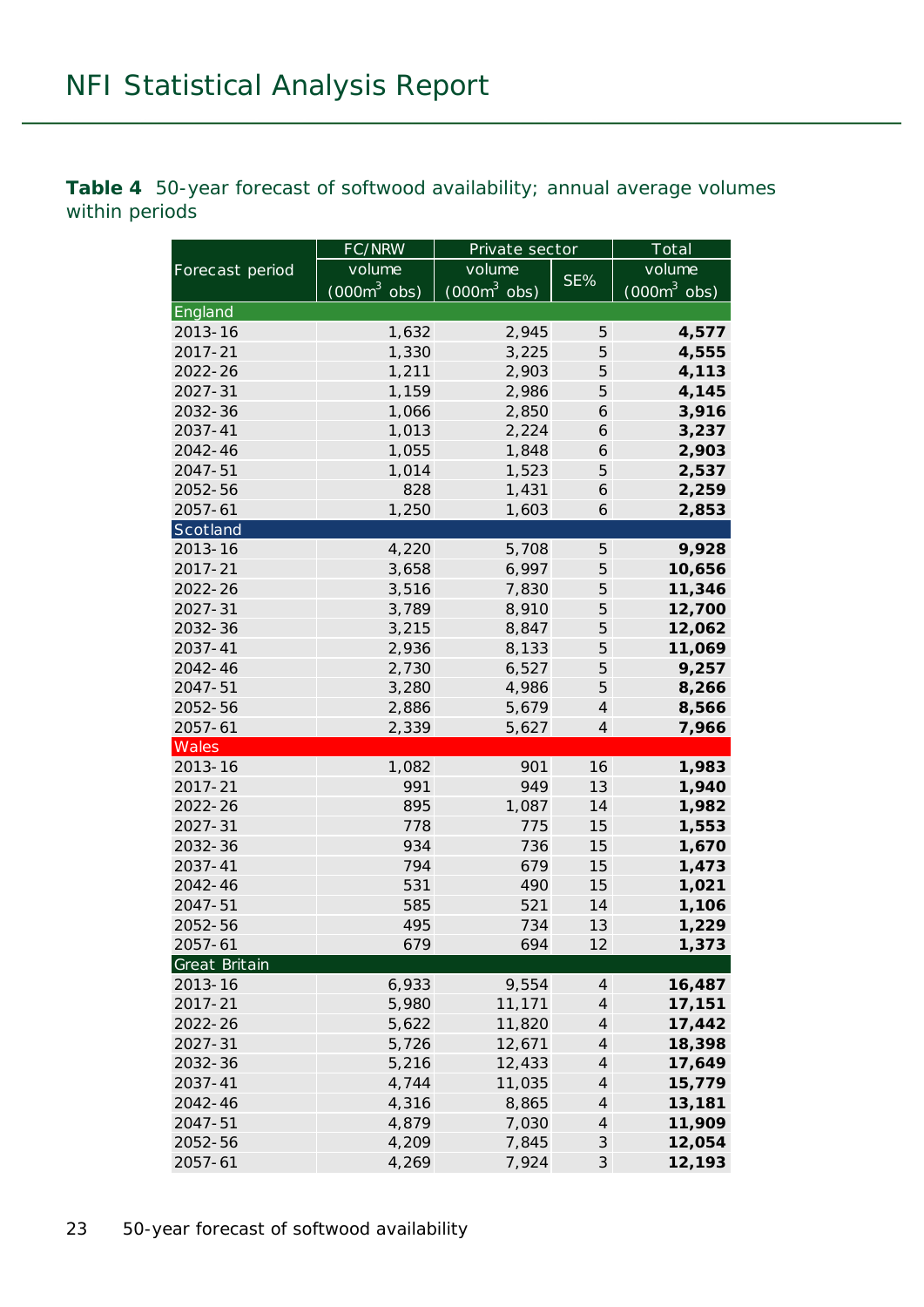



#### **Figure 3** 50-year forecast of softwood standing volume by sector

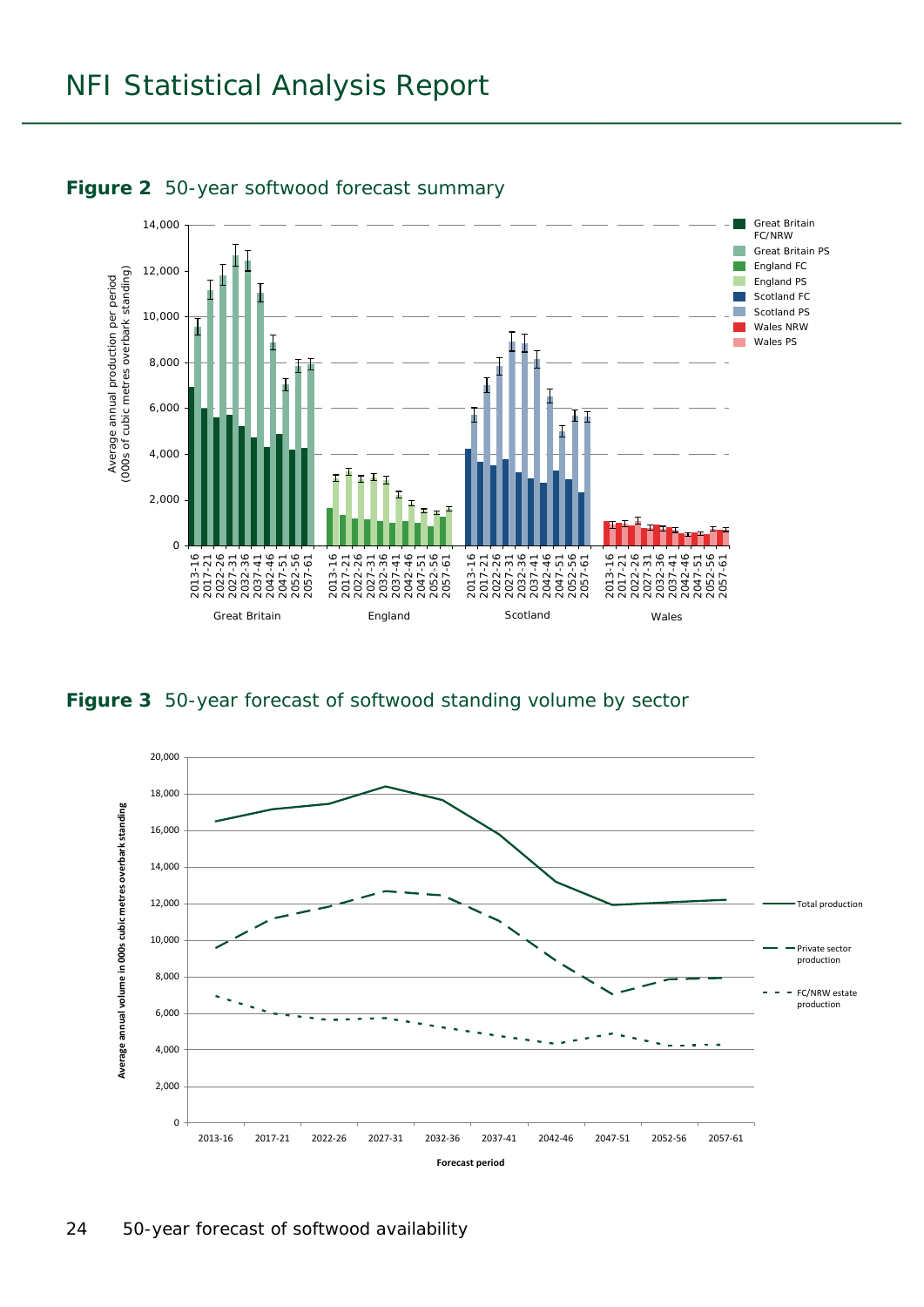**Table 5** 50-year forecast of softwood standing volume; annual average volumes within periods

|                 | FC/NRW                 | Private sector | Total                       |                |
|-----------------|------------------------|----------------|-----------------------------|----------------|
| Forecast period | volume                 | volume         |                             | volume         |
|                 | $(000m^3 \text{ obs})$ | $(000m^3$ obs) | SE%                         | $(000m^3$ obs) |
| England         |                        |                |                             |                |
| 2013-16         | 25,754                 | 59,904         | 2                           | 85,658         |
| 2017-21         | 25,665                 | 55,669         | $\mathcal{L}_{\mathcal{L}}$ | 81,334         |
| 2022-26         | 25,351                 | 49,020         | 3                           | 74,371         |
| 2027-31         | 25,162                 | 41,874         | 3                           | 67,036         |
| 2032-36         | 25,164                 | 34,712         | 3                           | 59,877         |
| 2037-41         | 25,435                 | 29,726         | 3                           | 55,162         |
| 2042-46         | 25,573                 | 26,736         | 3                           | 52,309         |
| 2047-51         | 25,914                 | 26,428         | 3                           | 52,343         |
| 2052-56         | 26,460                 | 28,198         | 3                           | 54,658         |
| $2057 - 61$     | 26,926                 | 30,389         | 3                           | 57,315         |
| Scotland        |                        |                |                             |                |
| 2013-16         | 77,899                 | 145,899        | $\mathcal{Z}_{\mathcal{C}}$ | 223,798        |
| 2017-21         | 76,254                 | 146,074        | $\mathfrak{2}$              | 222,328        |
| 2022-26         | 73,496                 | 139,525        | $\mathcal{L}_{\mathcal{L}}$ | 213,021        |
| 2027-31         | 70,394                 | 130,362        | $\overline{2}$              | 200,756        |
| 2032-36         | 68,521                 | 112,057        | $\mathcal{L}_{\mathcal{L}}$ | 180,578        |
| 2037-41         | 68,465                 | 97,279         | $\mathcal{L}_{\mathcal{L}}$ | 165,744        |
| 2042-46         | 69,734                 | 86,798         | $\mathcal{L}_{\mathcal{L}}$ | 156,532        |
| 2047-51         | 71,768                 | 85,351         | $\overline{2}$              | 157,120        |
| 2052-56         | 73,382                 | 86,071         | $\overline{2}$              | 159,454        |
| 2057-61         | 78,028                 | 88,217         | $\mathfrak{2}$              | 166,245        |
| Wales           |                        |                |                             |                |
| 2013-16         | 18,753                 | 17,147         | $\sqrt{5}$                  | 35,899         |
| 2017-21         | 18,236                 | 15,535         | 6                           | 33,772         |
| 2022-26         | 17,708                 | 13,289         | 6                           | 30,996         |
| 2027-31         | 17,884                 | 11,207         | $\boldsymbol{7}$            | 29,091         |
| 2032-36         | 17,378                 | 9,835          | 7                           | 27,214         |
| 2037-41         | 16,879                 | 8,987          | $\boldsymbol{7}$            | 25,865         |
| 2042-46         | 18,347                 | 9,187          | 7                           | 27,534         |
| 2047-51         | 20,023                 | 9,582          | 6                           | 29,605         |
| 2052-56         | 22,034                 | 9,743          | 6                           | 31,777         |
| $2057 - 61$     | 24,077                 | 10,123         | 5                           | 34,200         |
| Great Britain   |                        |                |                             |                |
| 2013-16         | 122,405                | 222,950        | 1                           | 345,355        |
| 2017-21         | 120,156                | 217,278        | $\boldsymbol{\eta}$         | 337,434        |
| 2022-26         | 116,555                | 201,833        | 1                           | 318,388        |
| 2027-31         | 113,441                | 183,442        | $\mathfrak{2}$              | 296,883        |
| 2032-36         | 111,064                | 156,605        | $\mathcal{Z}_{\mathcal{C}}$ | 267,669        |
| 2037-41         | 110,779                | 135,993        | $\mathfrak{2}$              | 246,772        |
| 2042-46         | 113,654                | 122,721        | $\mathcal{L}_{\mathcal{L}}$ | 236,375        |
| 2047-51         | 117,706                | 121,361        | $\mathfrak{2}$              | 239,067        |
| 2052-56         | 121,876                | 124,013        | $\mathcal{L}_{\mathcal{L}}$ | 245,889        |
| $2057 - 61$     | 129,031                | 128,730        | $\mathcal{I}$               | 257,760        |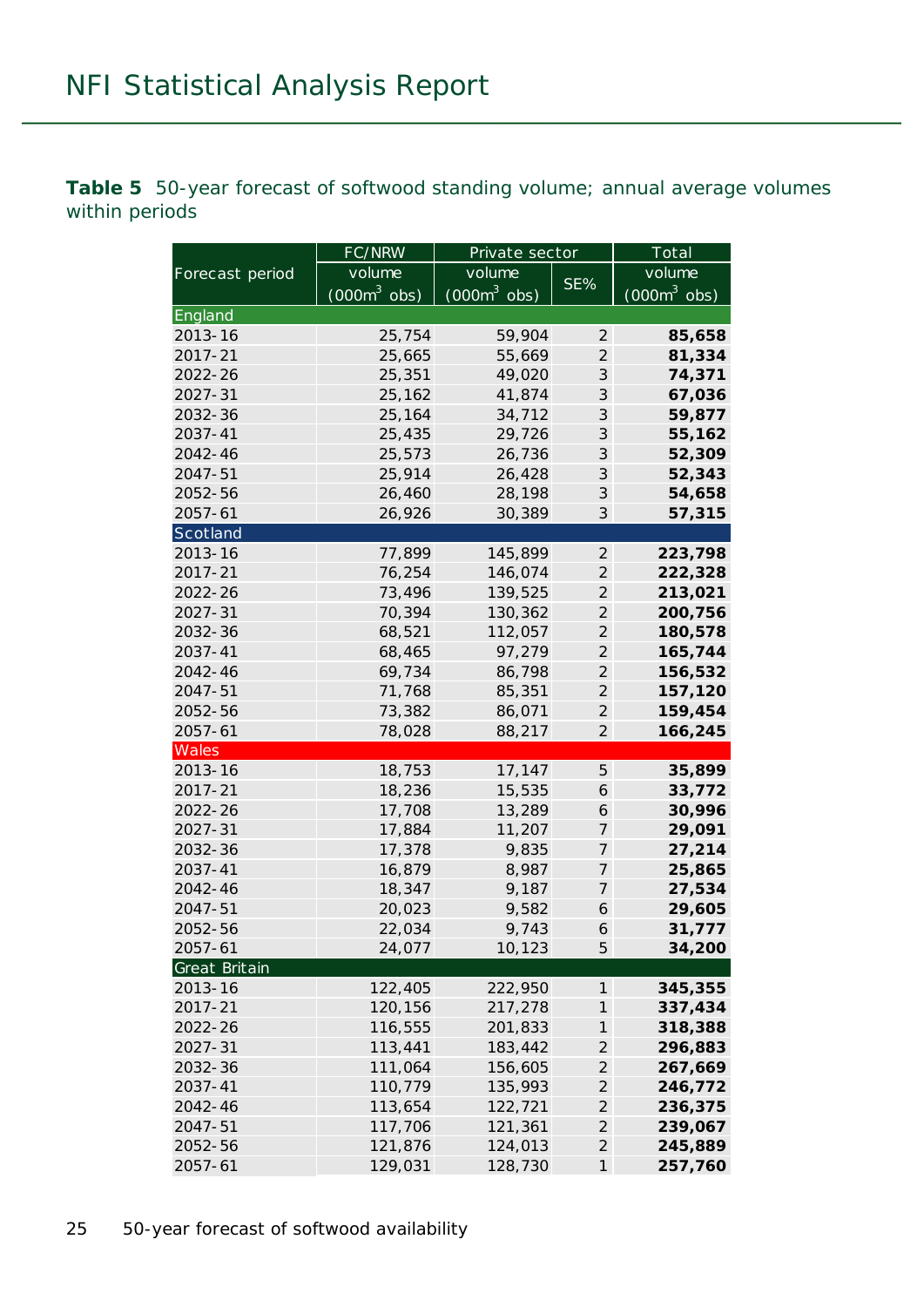

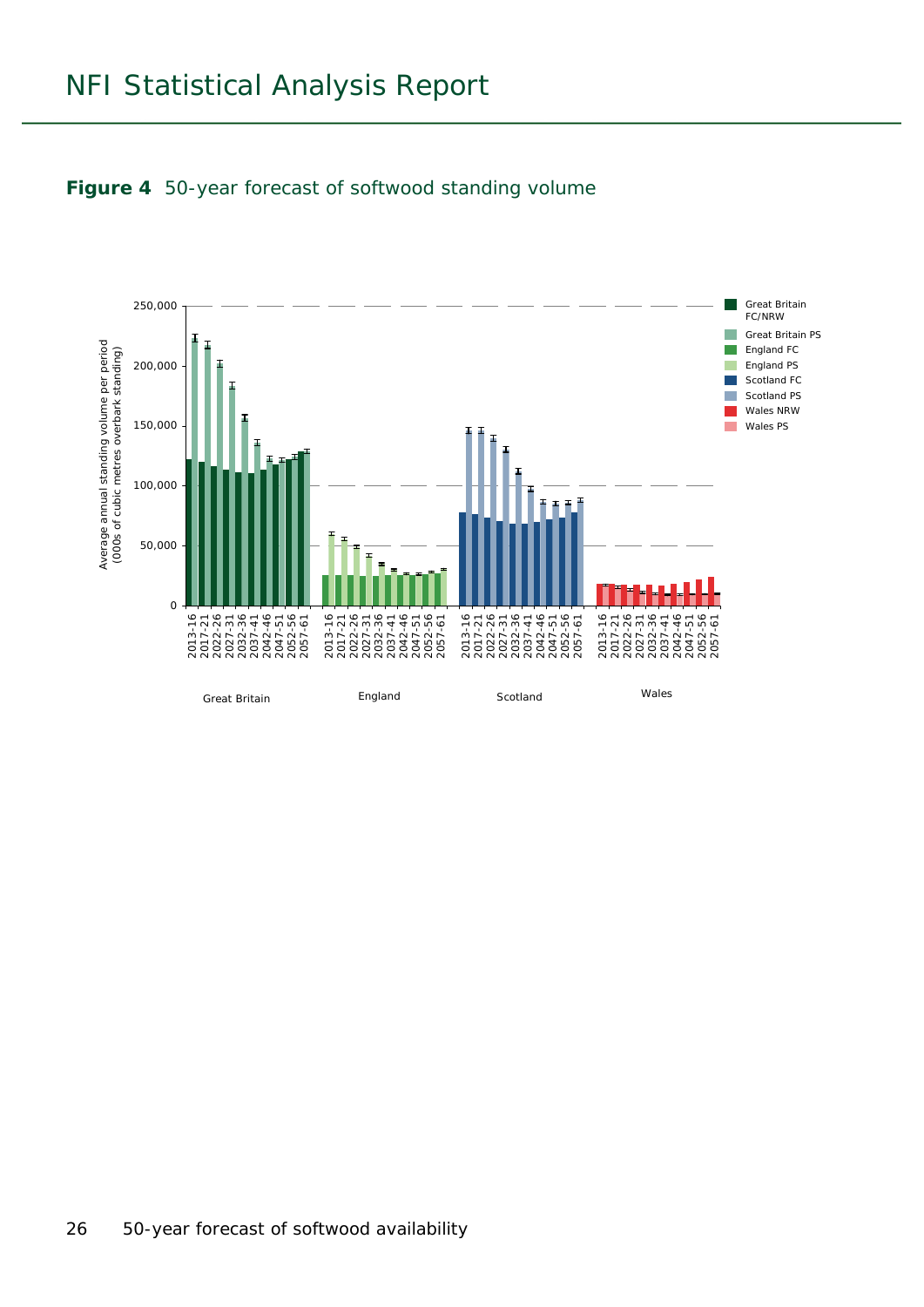**Table 6** 50-year forecast of softwood increment; annual average volumes within periods

|                 | FC/NRW                 | Private sector |                             | Total          |  |
|-----------------|------------------------|----------------|-----------------------------|----------------|--|
| Forecast period | volume                 | volume         |                             | volume         |  |
|                 | $(000m^3 \text{ obs})$ | $(000m^3$ obs) | SE%                         | $(000m^3$ obs) |  |
| England         |                        |                |                             |                |  |
| 2013-16         | 1,235                  | 2,085          | $\mathcal{Z}_{\mathcal{C}}$ | 3,320          |  |
| 2017-21         | 1,252                  | 1,964          | $\overline{2}$              | 3,216          |  |
| 2022-26         | 1,160                  | 1,701          | $\mathcal{S}$               | 2,861          |  |
| 2027-31         | 1,120                  | 1,523          | 3                           | 2,643          |  |
| 2032-36         | 1,082                  | 1,395          | 3                           | 2,477          |  |
| 3037-41         | 1,074                  | 1,397          | $\ensuremath{\mathcal{S}}$  | 2,471          |  |
| 2042-46         | 1,067                  | 1,493          | 3                           | 2,560          |  |
| 2047-51         | 1,065                  | 1,669          | 3                           | 2,734          |  |
| 2052-56         | 1,064                  | 1,868          | $\mathfrak{2}$              | 2,932          |  |
| $2057 - 61$     | 1,081                  | 2,045          | $\mathfrak{2}$              | 3,126          |  |
| Scotland        |                        |                |                             |                |  |
| 2013-16         | 3,464                  | 6,510          | $\mathfrak{2}$              | 9,974          |  |
| 2017-21         | 3,292                  | 6,685          | $\mathfrak{2}$              | 9,977          |  |
| 2022-26         | 3,035                  | 6,427          | $\mathfrak{2}$              | 9,461          |  |
| 2027-31         | 3,026                  | 6,087          | $\overline{2}$              | 9,113          |  |
| 2032-36         | 3,008                  | 5,500          | $\overline{2}$              | 8,508          |  |
| 3037-41         | 3,114                  | 5,186          | $\mathfrak{2}$              | 8,301          |  |
| 2042-46         | 3,253                  | 5,035          | $\overline{2}$              | 8,288          |  |
| 2047-51         | 3,379                  | 5,285          | $\mathfrak{2}$              | 8,664          |  |
| 2052-56         | 3,426                  | 5,668          | $\boldsymbol{\eta}$         | 9,094          |  |
| 2057-61         | 3,505                  | 6,035          | $\boldsymbol{\mathcal{I}}$  | 9,540          |  |
| Wales           |                        |                |                             |                |  |
| 2013-16         | 764                    | 646            | 5                           | 1,410          |  |
| 2017-21         | 846                    | 616            | 5                           | 1,463          |  |
| 2022-26         | 829                    | 544            | 6                           | 1,373          |  |
| 2027-31         | 862                    | 495            | 6                           | 1,358          |  |
| 2032-36         | 835                    | 498            | 5                           | 1,333          |  |
| 3037-41         | 789                    | 537            | 5                           | 1,327          |  |
| 2042-46         | 834                    | 588            | 5                           | 1,421          |  |
| 2047-51         | 919                    | 656            | 5                           | 1,576          |  |
| 2052-56         | 981                    | 705            | $\overline{\mathcal{A}}$    | 1,685          |  |
| 2057-61         | 1,007                  | 726            | $\overline{4}$              | 1,733          |  |
| Great Britain   |                        |                |                             |                |  |
| 2013-16         | 5,463                  | 9,241          | 1                           | 14,704         |  |
| 2017-21         | 5,390                  | 9,266          | $\boldsymbol{\mathcal{I}}$  | 14,655         |  |
| 2022-26         | 5,024                  | 8,672          | $\boldsymbol{\mathcal{I}}$  | 13,696         |  |
| 2027-31         | 5,008                  | 8,106          | $\boldsymbol{\mathcal{I}}$  | 13,114         |  |
| 2032-36         | 4,925                  | 7,393          | $\boldsymbol{\mathcal{I}}$  | 12,318         |  |
| 3037-41         | 4,977                  | 7,121          | $\boldsymbol{\mathcal{I}}$  | 12,098         |  |
| 2042-46         | 5,153                  | 7,116          | $\boldsymbol{\mathcal{I}}$  | 12,269         |  |
| 2047-51         | 5,364                  | 7,611          | $\boldsymbol{\mathcal{I}}$  | 12,974         |  |
| 2052-56         | 5,470                  | 8,241          | $\boldsymbol{\mathcal{I}}$  | 13,711         |  |
| 2057-61         | 5,593                  | 8,806          | $\boldsymbol{\eta}$         | 14,400         |  |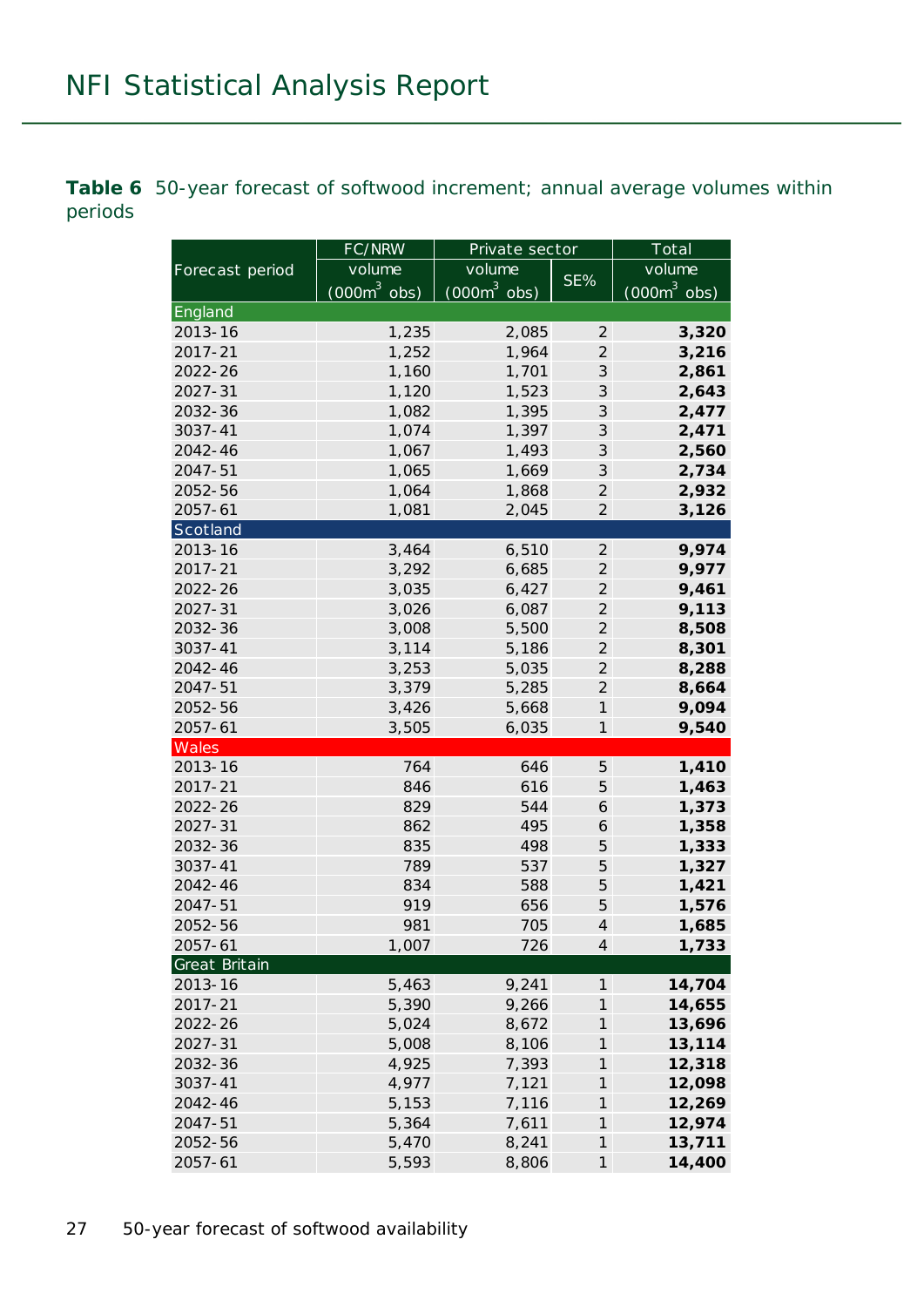

#### **Figure 5** 50-year forecast of softwood increment

#### **Figure 6a** 50-year summary of softwood standing volume, increment and production for GB

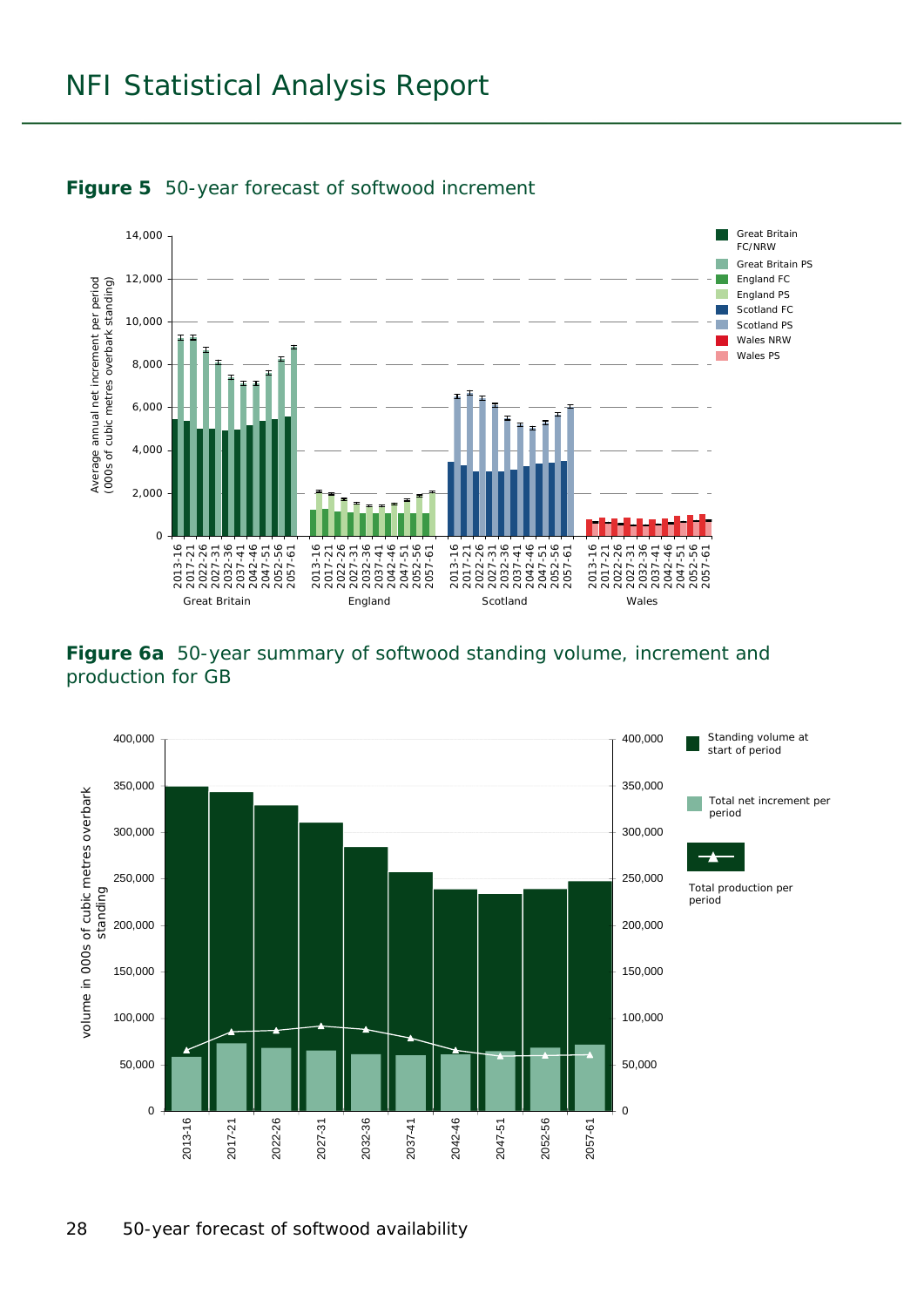

#### **Figure 6b** 50-year summary of softwood standing volume, increment and production for GB (FC/NRW and PS)



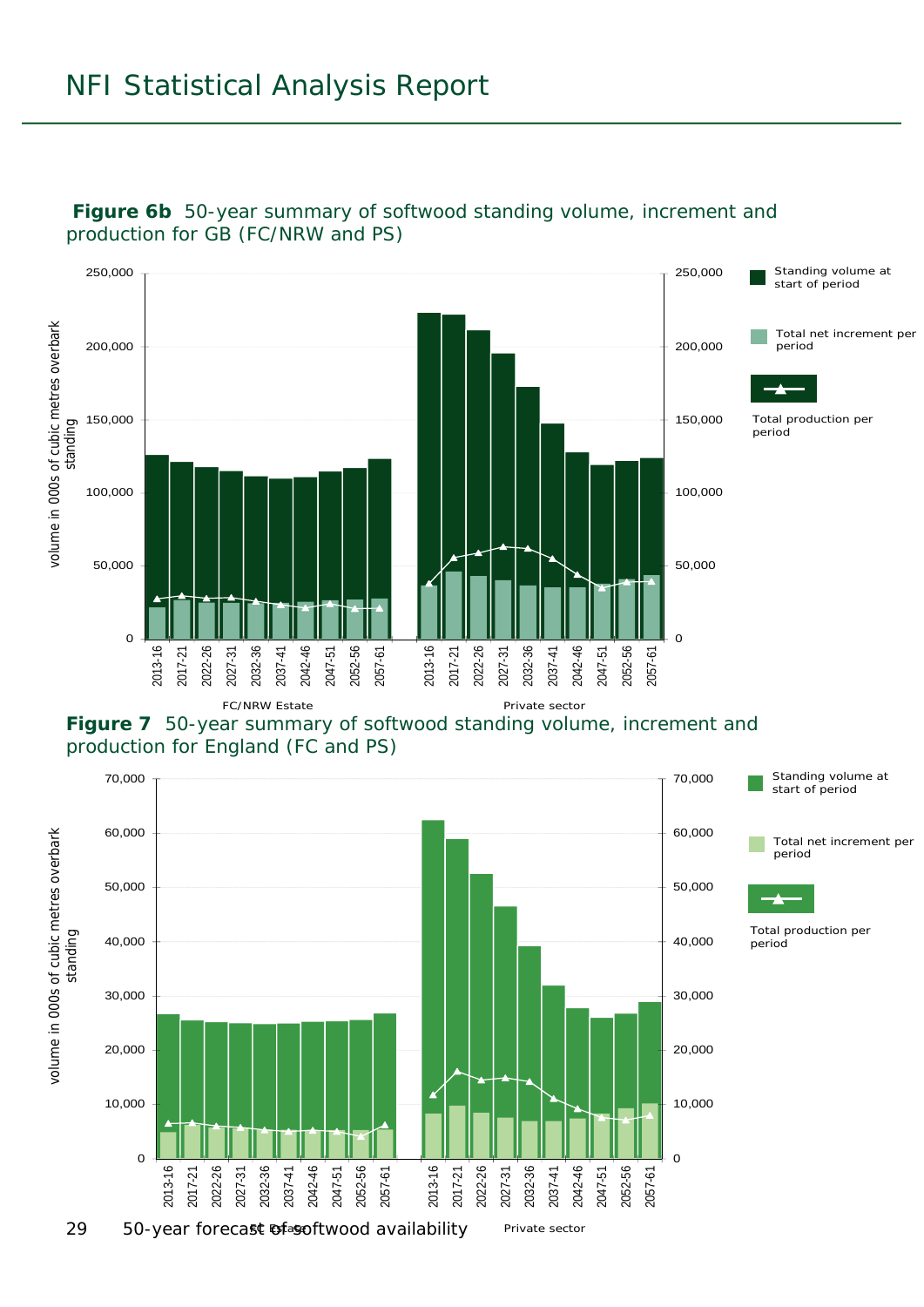





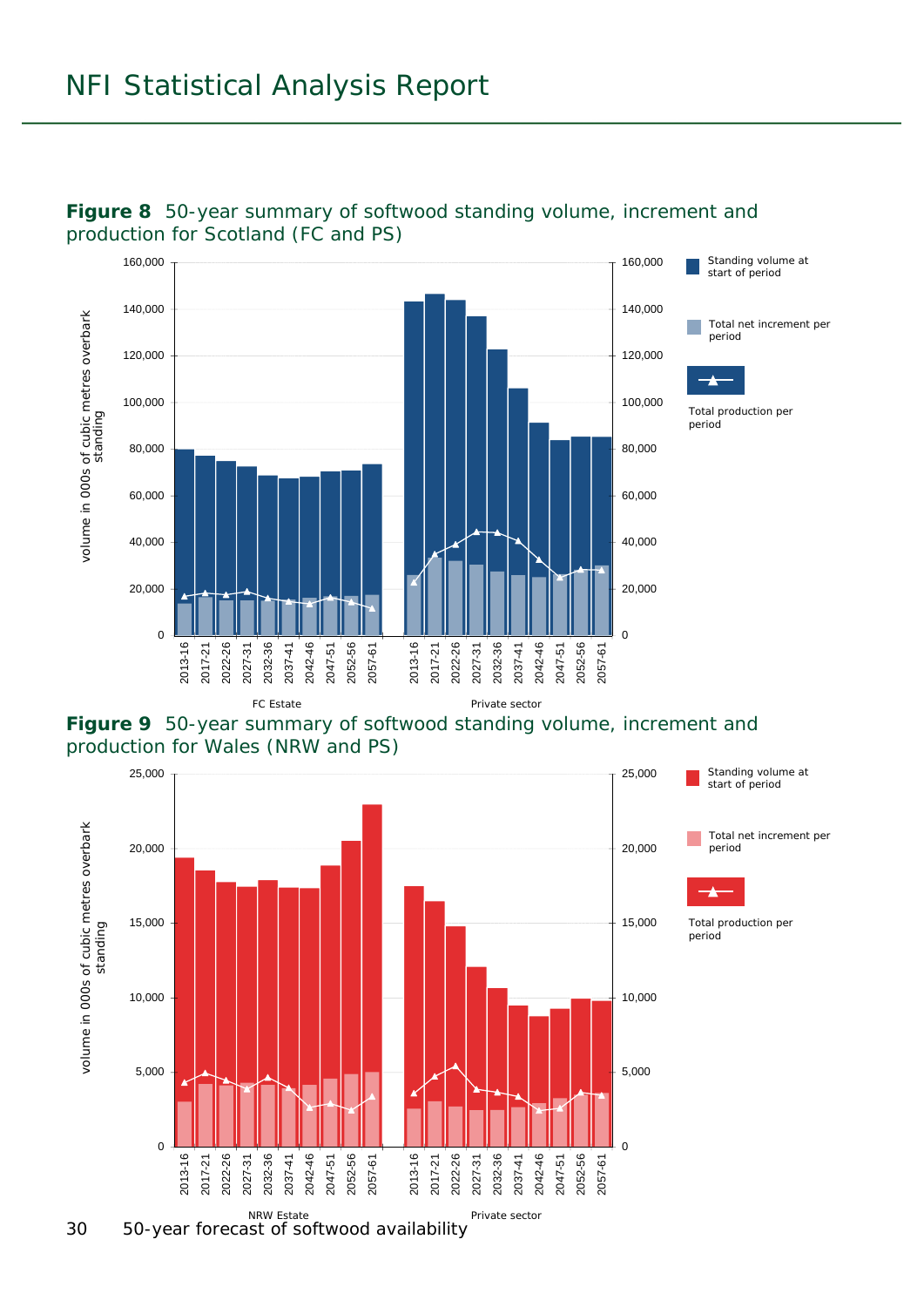#### **Table 7** Impacts of harvesting scenarios

| Scenario                                                                                      | <b>Units</b> | Standing<br>volume | Standing<br>volume | Overdue |        | 2013-2016 2017-2021 2022-2026 |        | 2027-2031 |
|-----------------------------------------------------------------------------------------------|--------------|--------------------|--------------------|---------|--------|-------------------------------|--------|-----------|
|                                                                                               |              | 2012               | 2061               |         |        |                               |        |           |
| 1. Modified biological potential, no open space is introduced                                 | $10003$ obs  | 223,593            | 131,514            | 0       | 9.554  | 11.171                        | 11.820 | 12,687    |
| 2. Modified biological potential, 10% reduction in conifer stocked area $000m^3$ obs          |              | 223,593            | 128.827            | 0       | 9.554  | 11.171                        | 11.820 | 12,671    |
| 3. Modified biological potential, 20% reduction in conifer stocked area 000m <sup>3</sup> obs |              | 223.593            | 118.348            | 0       | 9.554  | 11.171                        | 11.820 | 12,671    |
| 4. Applies the assumptions used in the 25-year softwood forecast                              | $0000$ obs   | 225,080            | 111,312            | 48.962  | 7.827  | 9.535                         | 10,647 | 11,672    |
| 5. Felling and thinning to the 2005 industry 'view'                                           | $1000m3$ obs | 225.018            | 150.428            | 0       | 10.801 | 11.825                        | 11.737 | 11,096    |
| 6. Felling stands when they achieve a top height of 25m                                       | $000m3$ obs  | 223.599            | 165.957            | 0       | 10.721 | 10.005                        | 11.175 | 10,455    |

| Scenario                                                                                      | <b>Units</b>          | 2032-2036 | 2037-2041 | 2042-2046 | 2047-2051 | 2052-2056 | 2057-2061 | Cumulative<br>Production<br>to 2061 |
|-----------------------------------------------------------------------------------------------|-----------------------|-----------|-----------|-----------|-----------|-----------|-----------|-------------------------------------|
| 1. Modified biological potential, no open space is introduced                                 | 000m <sup>3</sup> obs | 12.520    | 11.172    | 9,032     | 7.227     | 8,405     | 9.190     | 951,480                             |
| 2. Modified biological potential, 10% reduction in conifer stocked area 000m <sup>3</sup> obs |                       | 12.433    | 11.035    | 8.865     | 7.030     | 7,845     | 7.924     | 928.342                             |
| 3. Modified biological potential, 20% reduction in conifer stocked area 000m <sup>3</sup> obs |                       | 12.403    | 10.974    | 8.761     | 6.877     | 7,628     | 7.543     | 878.897                             |
| 4. Applies the assumptions used in the 25-year softwood forecast                              | $0006$ obs            | 11.440    | 10.520    | 8.388     | 6,571     | 8.324     | 8.197     | 928,790                             |
| 5. Felling and thinning to the 2005 industry 'view'                                           | $000m$ obs            | 8.742     | 7.156     | 6.204     | 6.000     | 5.909     | 5.990     | 724,968                             |
| 6. Felling stands when they achieve a top height of 25m                                       | $000o$ obs            | 8,817     | 8.283     | 6.846     | 8.064     | 8,668     | 7,051     | 831,481                             |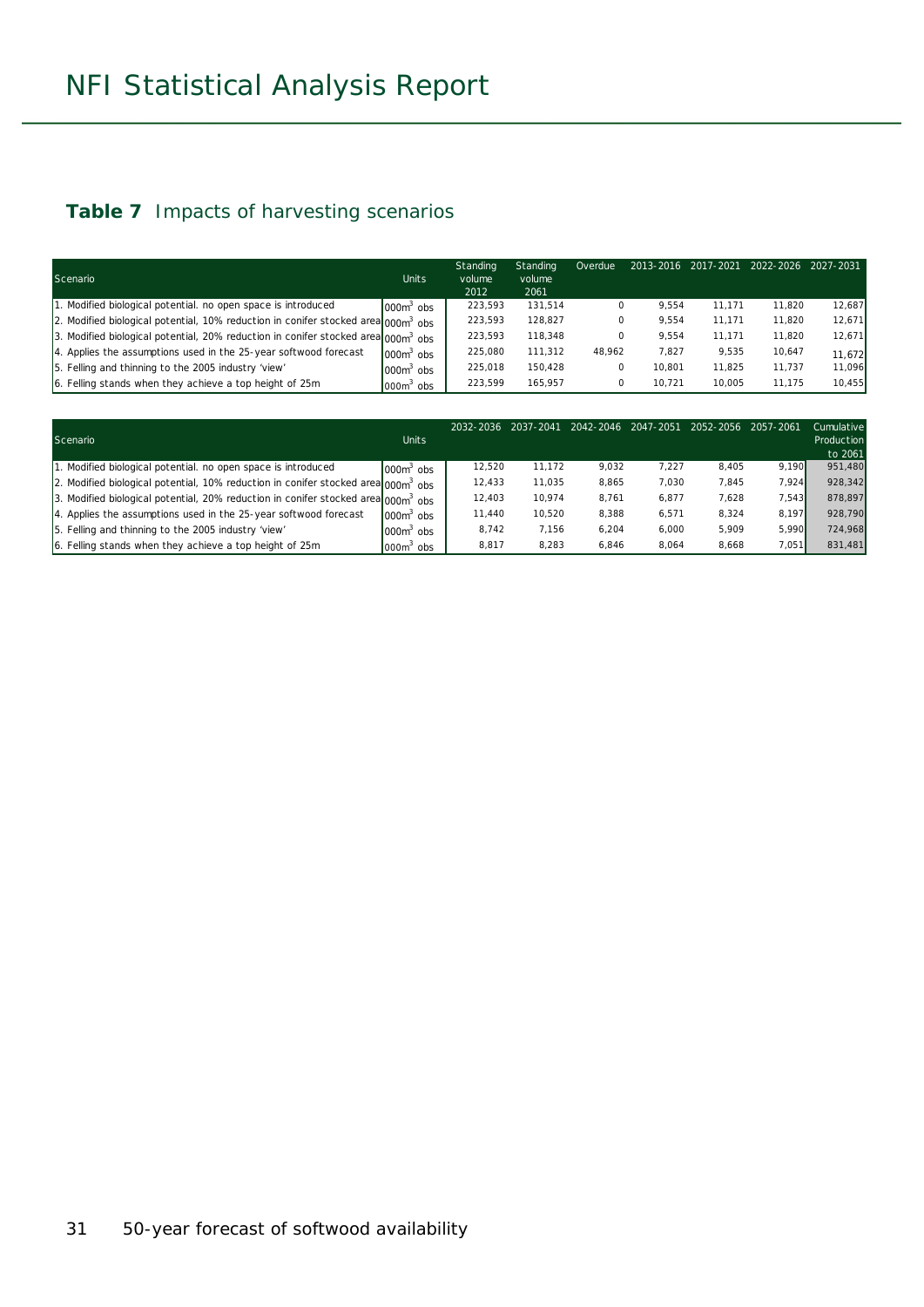

**Figure 10** Impact of introducing open space and species conversion

**Figure 11** Impact of different approaches to determining age of felling

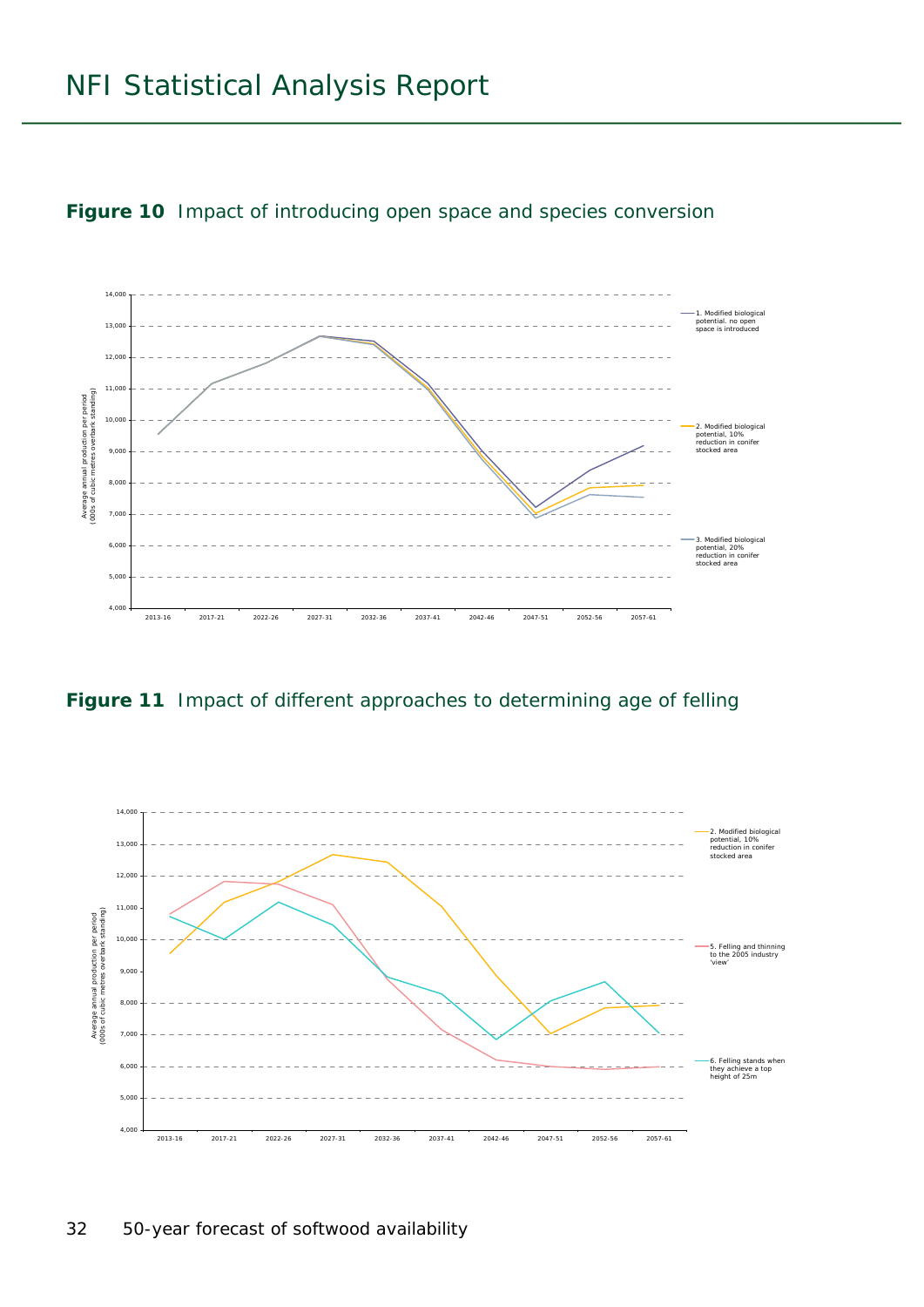**Figure 12** Impact of allocating a proportion of overdue timber for harvesting



**Table 8** Clearfelled area at 31 March 2012

|                      | FC/NRW                     | Private sector |     | Total                      |
|----------------------|----------------------------|----------------|-----|----------------------------|
| <b>All conifers</b>  | area<br>$(000 \text{ ha})$ |                | SE% | area<br>$(000 \text{ ha})$ |
| <b>England</b>       | 8.5                        | 8.8            | 13  | 17.3                       |
| North West England   | 1.2                        | 1.3            | 33  | 2.6                        |
| North East England   | 2.3                        | 1.4            | 38  | 3.7                        |
| Yorkshire and Humber | 1.2                        | 1.1            | 30  | 2.4                        |
| <b>East Midlands</b> | 0.5                        | 0.4            | 65  | 0.9                        |
| East England         | 0.7                        | 0.5            | 51  | 1.2                        |
| South East England   | 0.8                        | 2.5            | 26  | 3.3                        |
| South West England   | 1.0                        | 1.1            | 28  | 2.1                        |
| <b>West Midlands</b> | 0.7                        | 0.4            | 48  | 1.1                        |
| <b>Scotland</b>      | 33.2                       | 37.0           | 8   | 70.1                       |
| North Scotland       | 7.3                        | 5.9            | 22  | 13.2                       |
| North East Scotland  | 5.9                        | 4.8            | 21  | 10.7                       |
| East Scotland        | 1.6                        | 3.7            | 21  | 5.2                        |
| South Scotland       | 9.1                        | 12.6           | 13  | 21.7                       |
| West Scotland        | 9.4                        | 10.0           | 13  | 19.4                       |
| <b>Wales</b>         | 6.2                        | 2.9            | 24  | 9.1                        |
| <b>Great Britain</b> | 47.8                       | 48.7           | 6   | 96.5                       |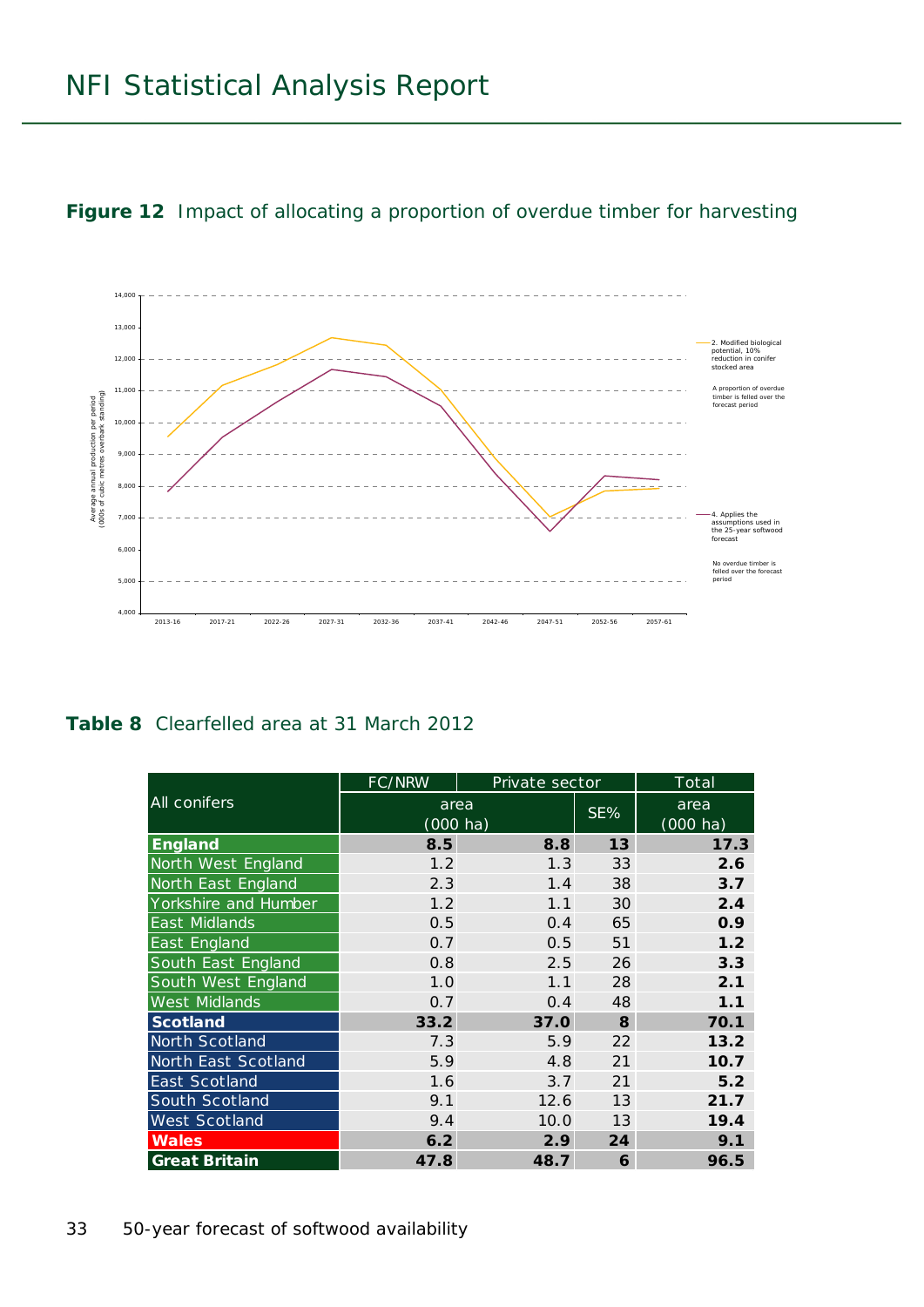## What the results tell us

Over the 50 year period average annual potential production is higher than the current (2012) level of production of 11.8  $m^3$  obs (9,652,000 green tonnes in 2012 – FC Forestry Statistics 2013). The general trend in potential production is comparable to that of previous forecasts for the first 25 years of the forecast period, in that volume levels increase to a peak and then begin to decline to a level higher than current levels of production. However, the trend for the last 25 years of the forecast period is different with a progressive reduction in potential production until levels are similar to current levels of actual production. This is followed by a short period where levels of potential production gradually rise. (The 100-year forecast illustrated in Appendix E shows this to be a trend which would continue through the 50 to 100 year period.)

Within this overall trend there are different trends forecast for the FC/NRW and Private sector estates.

### Forecast for the FC/NRW estate

The forecast set out in this report for the FC/NRW estate is broadly comparable to the forecast reported in 2012 – both in terms of total production and the shape and timing of the profile of production. This is because they have been derived in a similar way; the inventory estimates used in 2012 are consistent with those used in this forecast and felling and thinning rates have not changed noticeably.

The FC/NRW estate is projected to generate an average of 5.2 million  $m^3$  per annum for the next 50 years, if existing forest management plans are followed and production is not constrained. (However, the published intention in Scotland and Wales is to cap production below management plan levels in the short term.) 6.9 million m<sup>3</sup> per annum would be produced in the first period (2013–16) and this will decline to an average of 4.3 million  $m^3$  per annum in the final five-year period (2057-61). The proportion of spruce varies through the 50 year period of the forecast, starting at 58% in the first period (2013-16) and ending at 67% in the last period of the forecast (2057-61).

However, there has been an increase in total volume over the first 5 year period when comparing the respective forecasts (2012 and 2014). A significant element of this shift is the inclusion of overdue timber into the forecast compared to the 2012 forecast. Another factor is volume arising from planned land sales, which were excluded from the 2012 forecast. (In practise, whether and when this volume will be realised is not known.) The inclusion of restocking 48,000 hectares of currently clearfelled land into the forecast will also have increased levels of production compared to the 2012 forecast. All three factors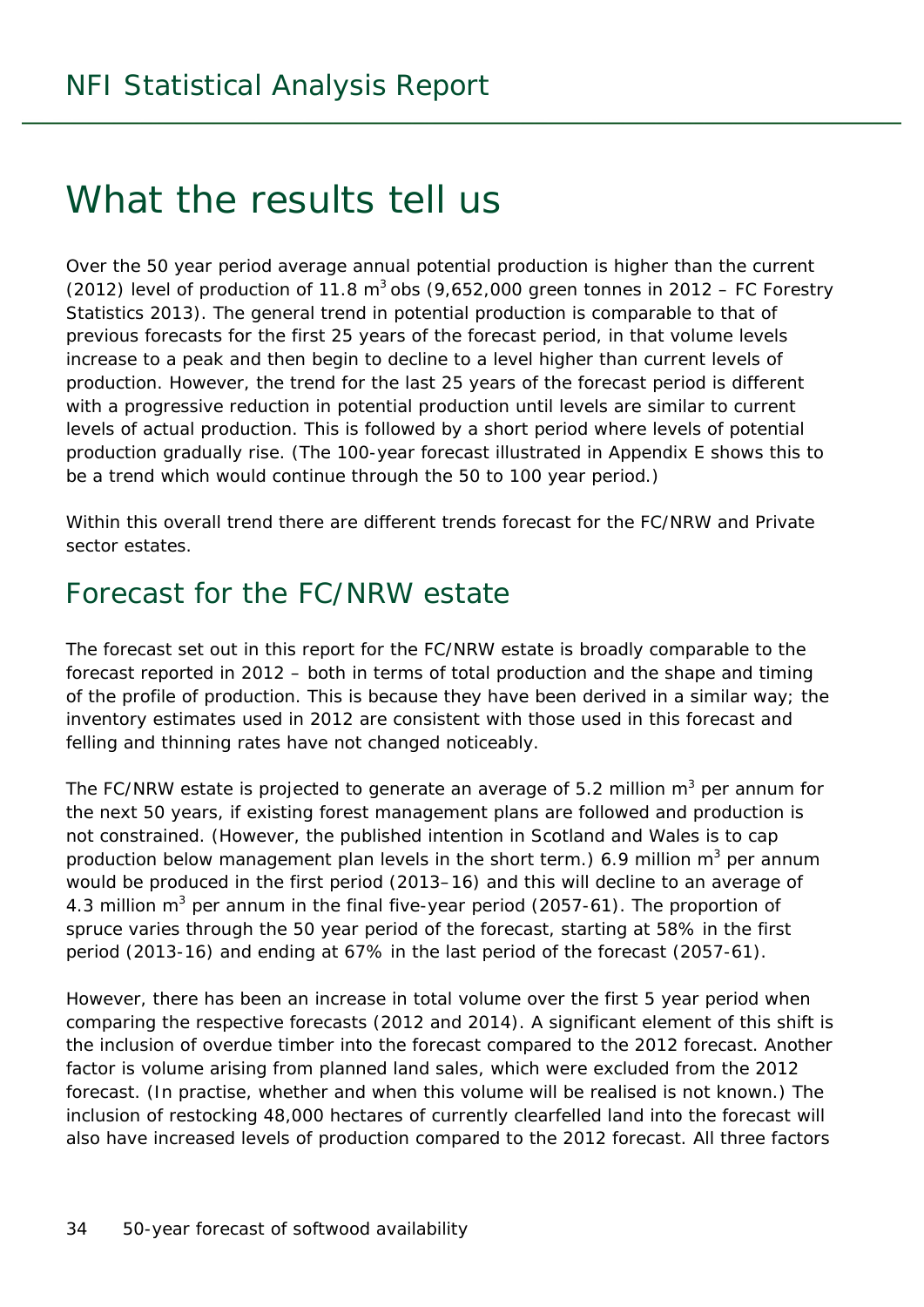have increased the overall forecast volumes for the Forestry Commission and NRW estates.

In the later period of the current forecast, beyond 25 years, the level of potential production declines from the earlier period to an average annual availability of around 4.5 million  $m^3$ , which is 35% lower than forecast availability in the first period of 6.9 million  $m^3$ . The decline reflects, in the main, the underlying age class structure of the FC/NRW estate, the assumption to fell overdue timber in the first few years of the forecast and the assumption of reducing stocked area of conifers by 10% at restock. Also the use of broad-brush species choices at restock based upon a predicted National distribution of species as opposed to a predicted regional distribution will have an impact. This will occur where it is the case that regional species choices in the past were rational and tailored to suit individual regions. Thus when applying a predicted National distribution to a region it is likely to make some sub-optimal species choices within that region. This will depress future yield class and production, as species may be introduced into regions were they may produce less yield, lowering yield class overall.

The future pattern of softwood availability from the FC/NRW estate reflects the policy of restructuring the estate through the design planning process. The forecast shows that, over the 50 year forecast period as a whole, average annual net increment and removals are almost in balance (average of 5.19 million m<sup>3</sup> annual availability versus 5.24 million  $m<sup>3</sup>$  net increment), indicating a stable and sustainable resource.

In the 50 – 100 year timeframe, however, FC/NRW production increases, exceeding that of the first 50 years, again reflecting the underlying age class structure and the assumption that areas felled during the forecast will be restocked with new stands.

This is a long term and strategic forecast and as such will not entirely reflect current policy and is unlikely to reflect future policy as the forecast is based on felling and thinning plans as of 31 March 2012. For example Forestry Commission Scotland is in the process of aligning their current felling and design plans to their strategic target of smoothing long term production. It should also be noted that whilst Forestry Commission has made a series of commitments associated with the standard 25-year forecast, these commitments do not apply to the 50-year forecast.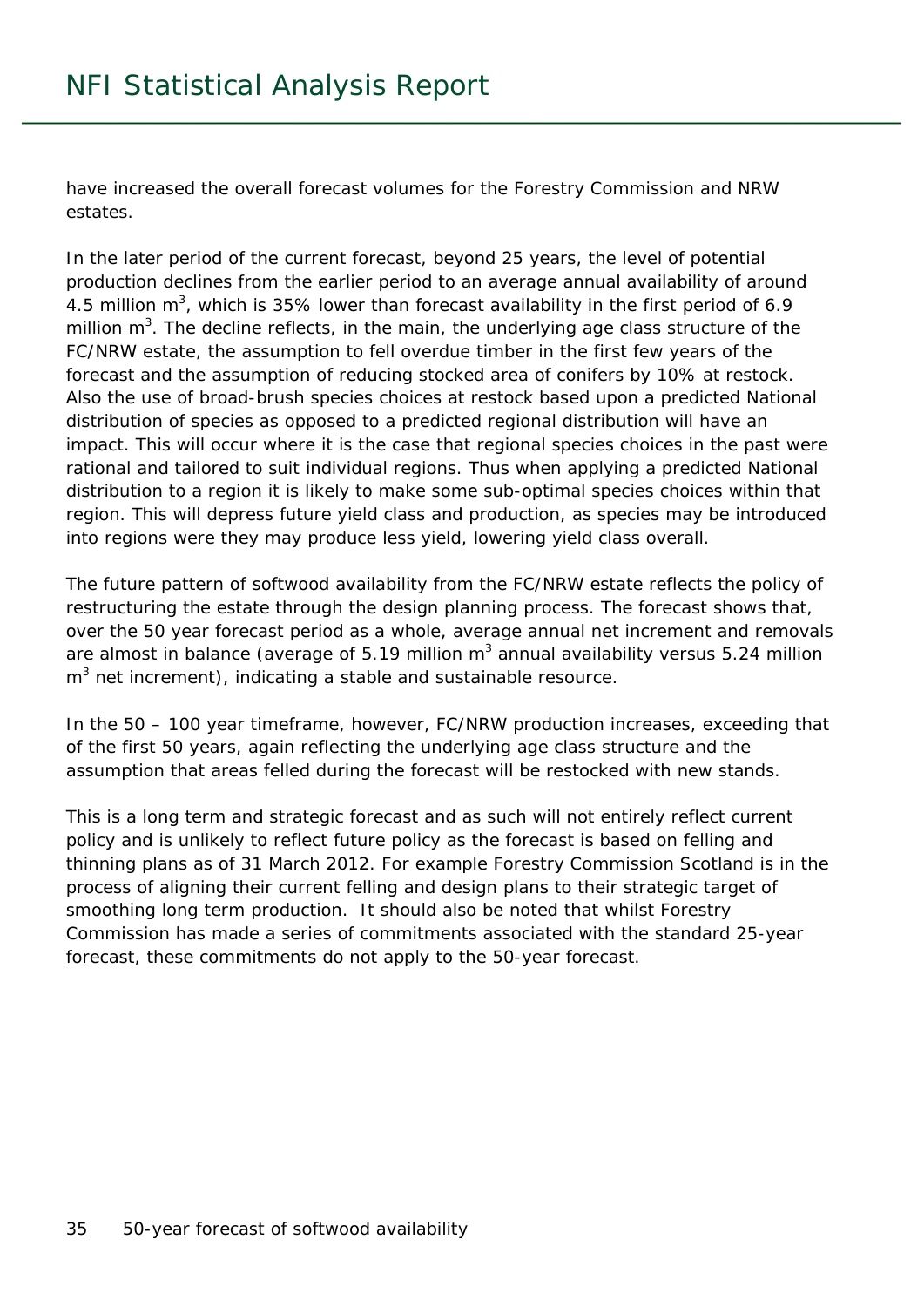### Forecast for the Private sector estate

Over the 50 year period average annual potential production is higher than current levels of production of 6.3 million  $m^3$  obs (5.2 million green tonnes as of 2012 – Forestry Statistics 2013). The general trend in potential production is comparable to that of the previous 2012 forecast for the first 25 years of the forecast, in that volume levels increase to a peak and then begin to decline to a level higher than the starting point. This is not surprising as the forecasts followed the same basic approach, with similar approaches in the harvesting scenarios used and similar (but extended) baseline data gathered from the NFI field survey.

Analysis of the data has shown that the small differences for the first 25 years between the two forecasts are due to four main factors:

- The base year for the forecast moving from 2011 to 2012, reflecting real change on the ground.
- Alternative harvesting scenarios being applied.
- Extended baseline data, increasing from 4036 samples to 9594 samples.
- Marginal changes in methodology.

However, the trend for the last 25 years of the forecast period shows a progressive reduction in potential production to a point where levels are lower than the first period of the forecast and are similar to current levels of actual production. This low point is followed by a short period where levels of potential production rise. This rising trend continues into the 50 to 100 year period.

Analysis of the underlying factors influencing the future trend in potential production has shown that the profile of the Private sector estate reveals three main contributory factors, which are discussed in more detail below:

- Age class structure
- Harvesting activity
- Overdue timber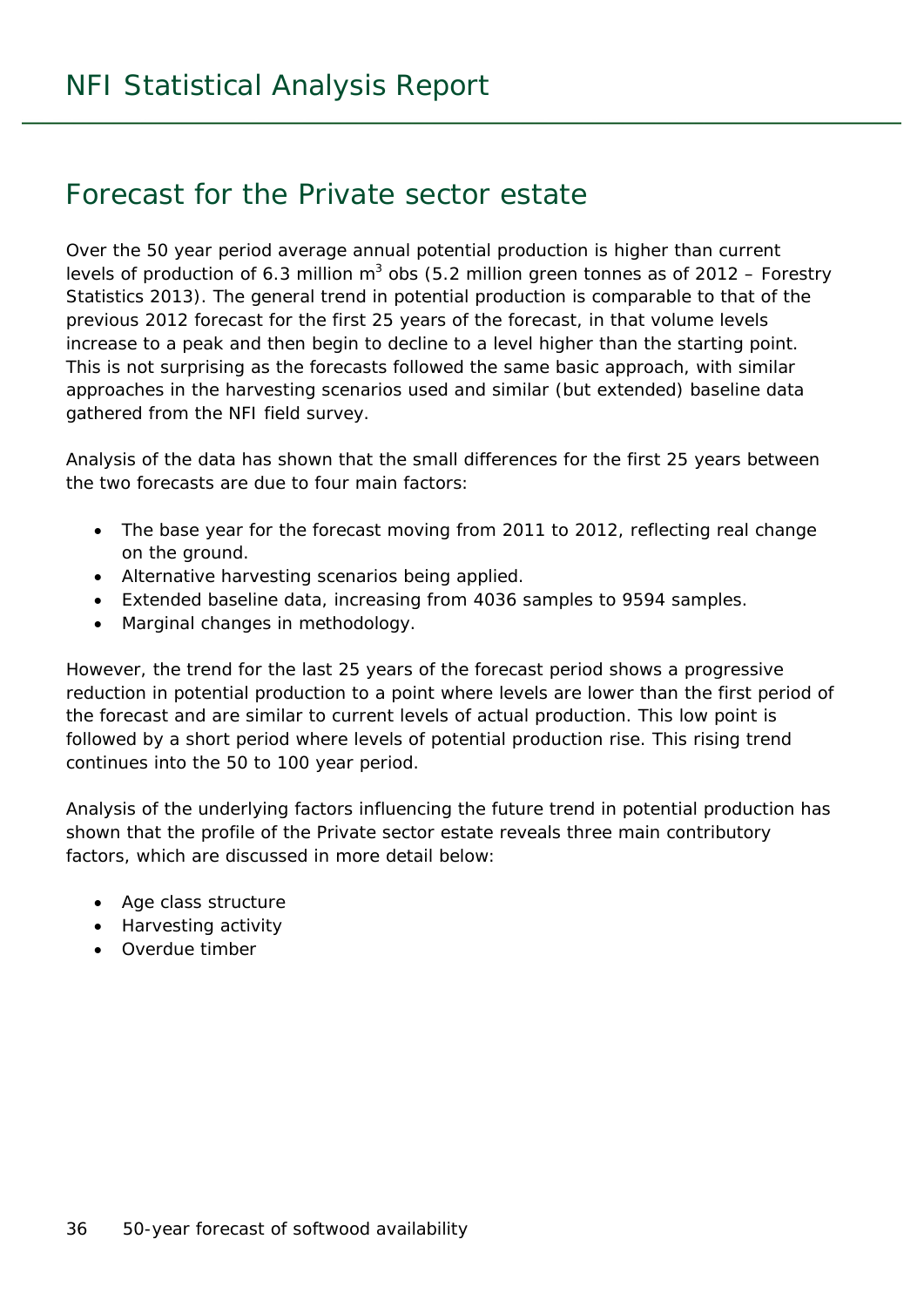#### Age class structure

The main factor behind the profile of potential production for the private sector estate is the age class structure of existing stands. The NFI report *Standing timber volume for coniferous trees in Britain* provides an in - depth study of the composition of conifers within GB. The report shows that 42% of stocked area in conifers in the private sector is within stands aged between 21 and 40 years, and a further 26% is within stands aged between 41 and 60 years. Further clustering of stocked area within smaller age bands occurs within these classes. Such a distribution of ages leads to a clustering of harvesting activity within similar bands of time. The clustering of coniferous tree ages is a product of the development of the planted forest resource in GB and has led to this uneven planting and age profile, which is the principal determinant of the production profiles in the 50-year forecast. The principles and rationale behind equating age class structure and potential production profiles are expanded upon in the NFI report *Interpreting NFI Timber Volume Forecasts.* 

#### Harvesting activity

The 'biological potential' scenarios used in this forecast represent the volume of timber that would be produced if felling took place in the year of maximum MAI and thinning conforms to management table thinning (except in high wind risk areas, as noted previously). These therefore represent an upper limit of what could be produced sustainably. In contrast, the 2005 forecast scenario uses an 'Industry view' of likely future harvesting activity, which assumes shorter rotations, as does the scenario assuming harvesting at 25 metres top height, both of which depress cumulative volume production. For the 2005 industry 'view' this depression of production is further compounded by assuming low levels of conifer restocking and is, as a result, the most pessimistic scenario.

Choosing biological potential-based scenarios over the 2005 approach illustrates the 'upper ceiling' of potential production attainable through harvesting choices. This in combination with thinning and restocking assumptions leads to a projected increase in cumulative volume production of around 22% over the 50-year period (and by a similar percentage over a 100-year period according to the analysis summarised in Appendix E). This principally arises because the biological potential forecast uses longer rotations and a higher proportion of thinning than those used in the 2005 scenario, but later in the forecasts lower restocking rates of conifer in the 2005 assumptions will increasingly account for the difference. The alternative harvesting scenario of felling all stands at 25 metres in height also depresses cumulative volume production, in this case by more than 10% over the 50-year forecast period when compared to the headline scenario that involves felling and thinning to biological potential.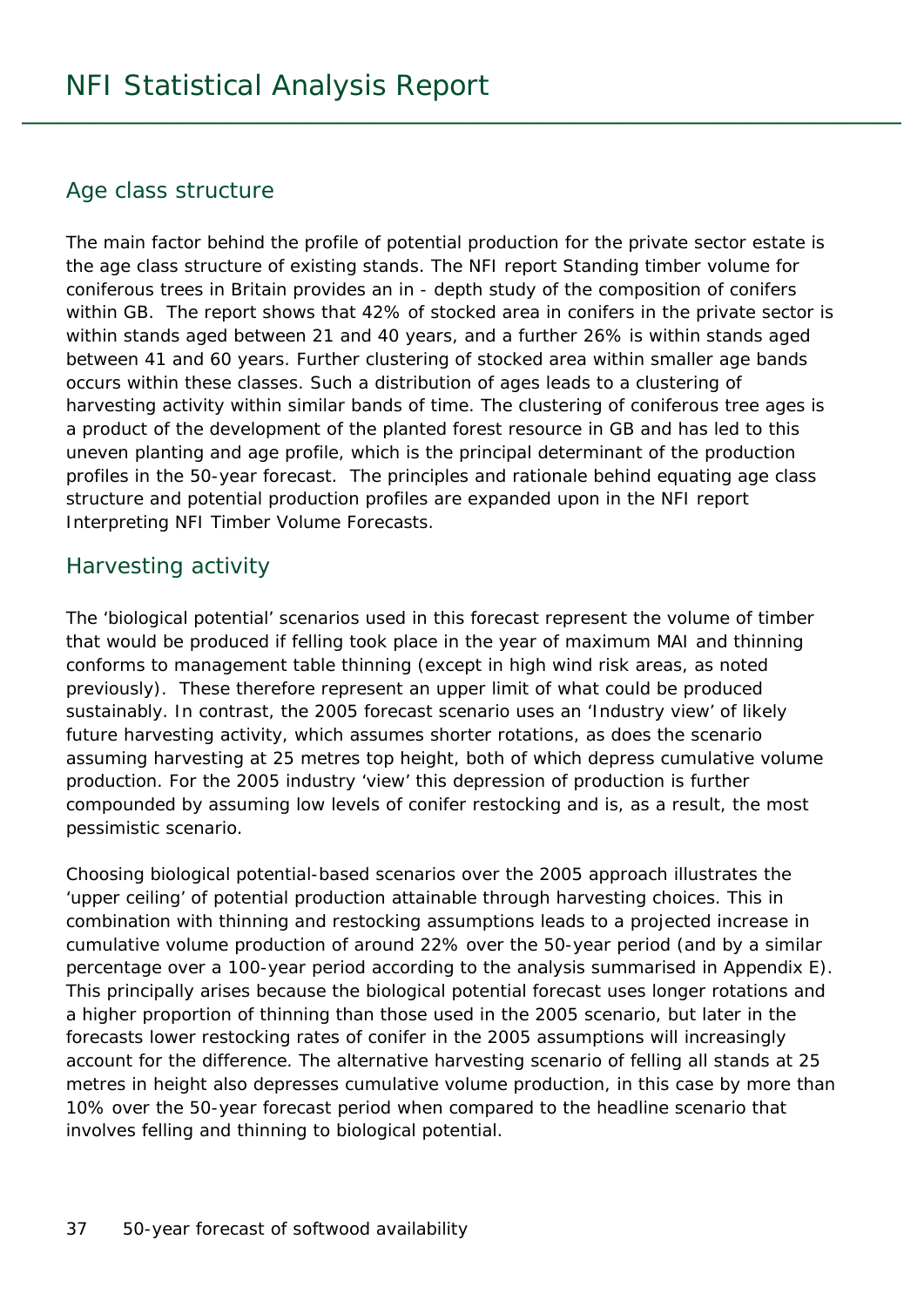As well as impacting cumulative production, the timing of felling alters the profile of production significantly between the three main approaches to scenarios, with the 2005 and 25 m scenarios shortening rotations and bringing forward and depressing the likely peak of production. For example, when compared with biological potential, the pattern of production for the scenario based on the 2005 Industry view is very different between five-year periods, with, for example, around 30% less production in the 2032–36 period. This effect can be seen in figure 11 and Appendix E, Figure E1.

Shorter rotations produce significantly less volume per hectare at time of clearfell and reduce overall standing volume compared with biological potential. The shorter rotation of the 2005 Industry view scenario can maintain cumulative production in the short term, compared to the longer rotations of the biological potential scenario, by bringing volume forward from the next rotation, but in the medium term depresses volume significantly.

Such variation in potential production shows how changes in overall harvesting activity can have a significant impact on the timing and level of volume forecasts within periods and demonstrates the difficulty in accurately predicting actual levels of future harvesting. They also show the cost in volume terms of using shorter rotations. The *Interpreting National Forest Inventory timber volume forecasts* report discusses how approaches to harvesting influence and constrain the amount of timber that is likely to be harvested in any given period.

#### Overdue timber

In the 2012 25-year forecast this volume was modelled as being felled in the first year of the forecast and was reported separately. The harvesting scenario used for the 25-year forecast highlighted that there was around 46 million  $m^3$  of overdue timber within GB, with the majority (42 million  $m^3$ ) on the Private sector estate. Whether this timber is available for harvesting or not will depend upon a number of factors, including management objectives and environmental constraints. In practice a wide array of felling and retention practices will apply to these stands, with some being retained and some felled at different points in time in the future.

The 2005 forecast categorised 25.4 million  $m^3$  of timber as 'overdue'. Based on expert opinion, a proportion of this volume (around 53%) was allocated for felling over the 20-year forecast period and this was combined with the five-year average annual volumes. The 50-year forecast allocates around 70% of this timber for the private sector over the forecast period, with a higher allocation to the earlier periods. This approach increases forecast production for the 50-year forecast in comparison to the 2012 25-year forecast and the impact can be seen in figure 12.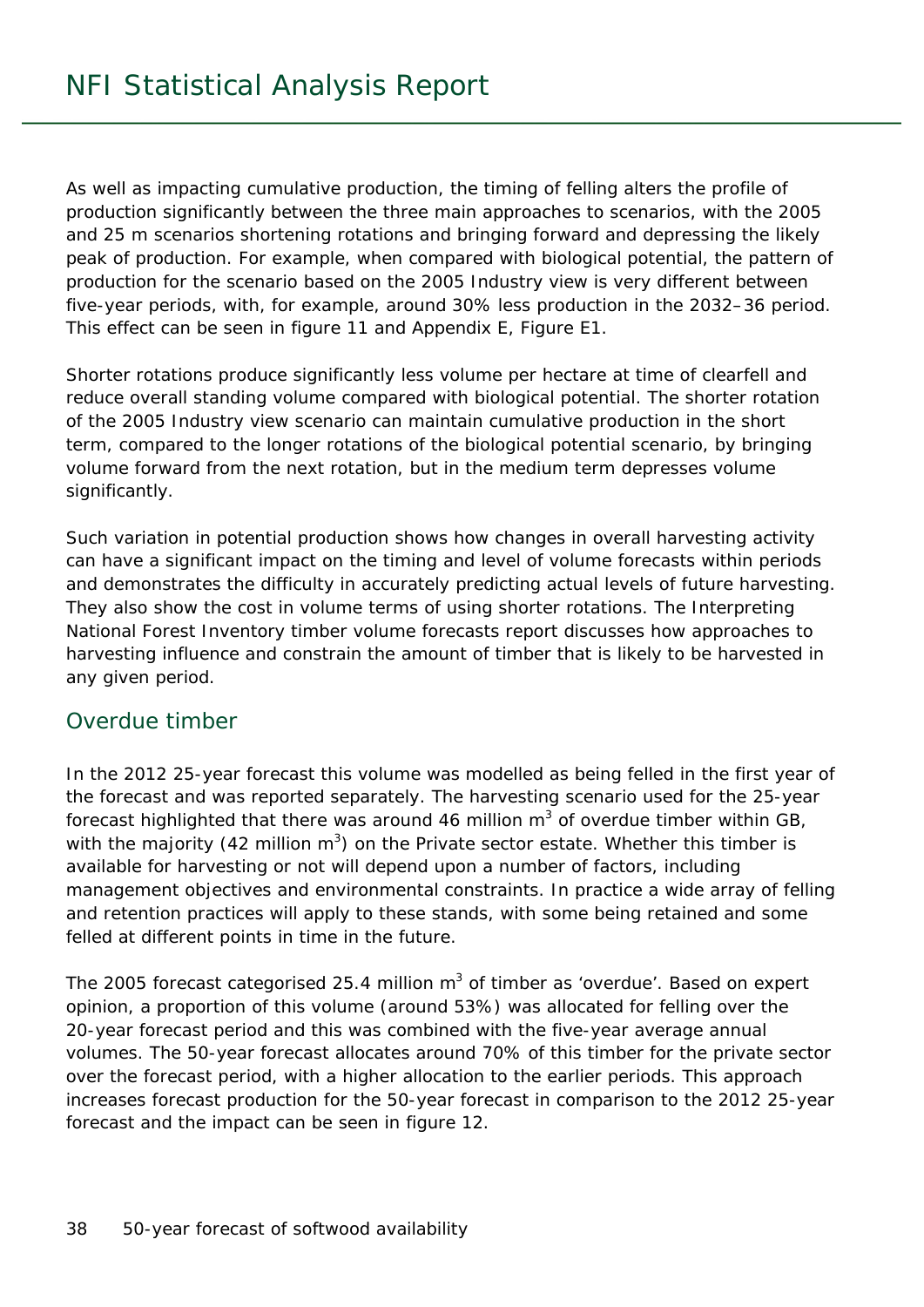#### Impact of restocking

The 2012 25-year forecast did not restock currently clearfelled land, but did include 'like for like' restocking after future clearfelling for the FC/NRW estate and the Private sector estate.

The 50-year forecast restocks currently clearfelled land and reduces stocked area at restock, as well as altering the species mix.

These differences do not impact greatly within the first 25 years of either forecast, but in the second half of the 50-year forecast the impacts are evident. As there are around 49,000 hectares of currently clearfelled sites on the private sector estate, adding this area to the area under production increases production. This can be seen in the comparison of the results in figures 10 and E1 (Appendix E). Similarly there are around 48,000 hectares of currently clearfelled land on the FC/NRW estate that have been restocked in the 50-year forecast.

Also, as for the FC/NRW forecast, the use of broad-brush species choices at restock based upon a predicted National distribution of species as opposed to a predicted regional distribution will have an impact. This will occur if regional species choices in the past were rational and tailored to suit individual regions. Thus when applying a predicted National distribution to a region it is likely to make some sub optimal species choices within that region. This will depress future yield class overall, as species may be introduced into regions where they may produce less yield, lowering yield class overall.

The impact of restocking at 100%, 90% and 80% can depress future potential timber production by considerable amounts in later periods of the forecast, reaching differences of 1.2 million m<sup>3</sup> and 1.6 million m<sup>3</sup> per year 50 years in the future for 10% and 20% restock area reductions respectively. (These differences expand further beyond the 50 year period, reaching 1.8 and 2.7 million  $m^3$  respectively after 100 years, according to the forecast summarised in Appendix E.)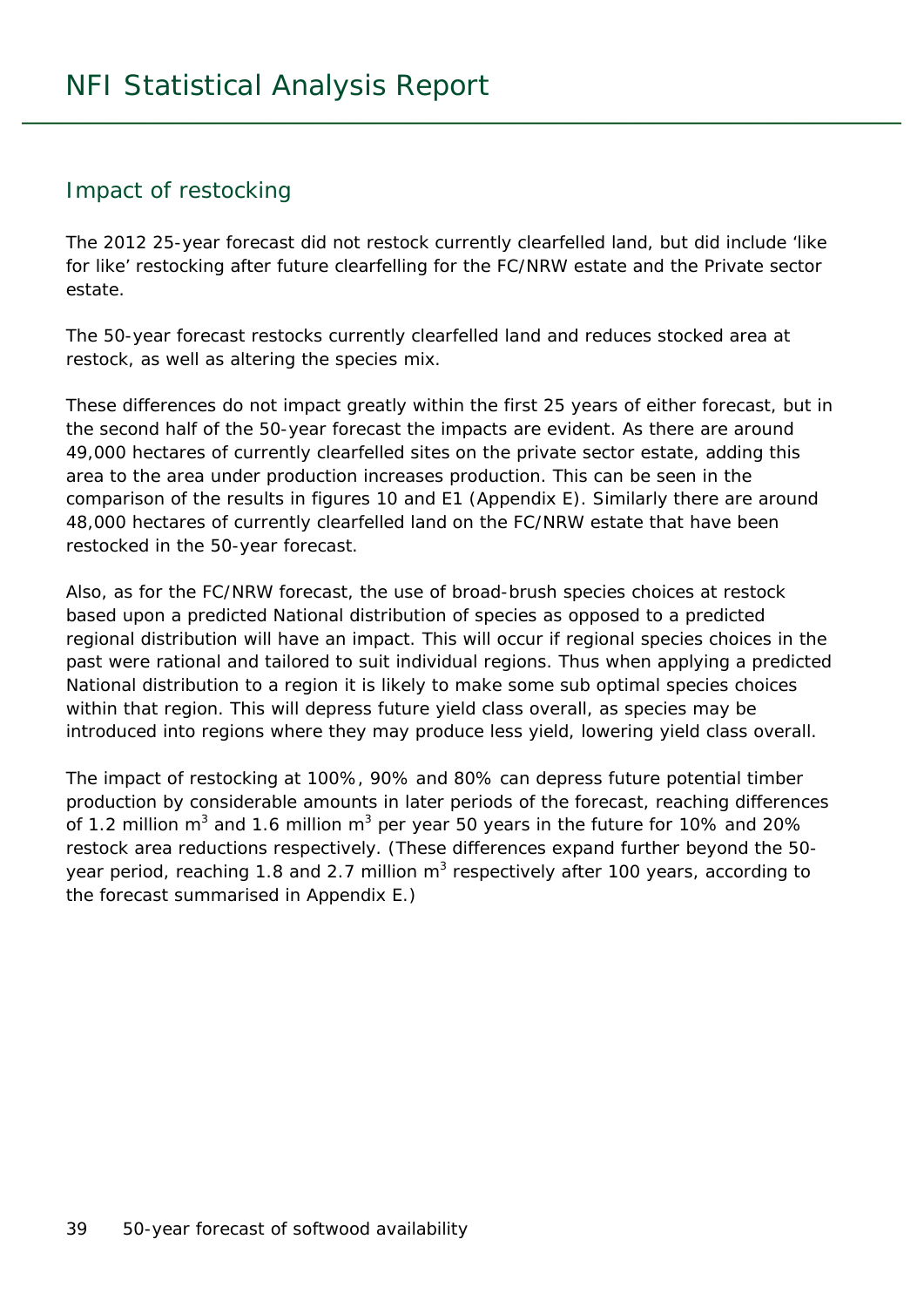#### Yield class

The yield classes applied in this forecast for the Private sector estate are derived from the NFI fieldwork. Physical measurements were taken on a stand-by-stand basis to derive the yield classes applied in the growth and yield models used to project future development of each stand. For young stands on which an estimated yield class could not be reliably established, the mean yield class observed on older stands of the same species in the same NFI region were used. These are based upon 9594 NFI samples in the current forecast, as opposed to the 4036 used in the 2012 forecast. The mean yield classes derived from the larger sample were marginally increased over those from the smaller sample, but not to an extent that significantly impacts on overall volumes. The mean yield classes calculated for the 2012 forecast are published in the Statistical analysis report *UK 25-year forecast of softwood availability*.

#### Species composition of volumes

The proportion of spruce contributing to total volume in the private sector ranges between a minimum of 51% in 2013-16 to a maximum of 67% in 2027-31, with an average of 61% for the forecast period.

#### Impact of future events

The impact of future harvesting events on production levels in the Private sector is explored through the use of the scenarios. However, as owners have a wide range of objectives, it is unlikely that the majority of forests and woodlands will be managed to the biological potential scenario used for this forecast. For example, the biological potential forecast relies on the assumption of higher levels of thinning and longer rotations than are typical under current practice. Therefore cumulative volume production is likely to be less if current approaches to harvesting continue. Actual harvesting activity may follow a number of possible patterns and thus actual production will almost certainly vary from the forecast results. In addition to the impact of harvesting decisions, there are other unpredictable external factors that are likely to have an impact on all production over the period of the forecast. For example, pest and disease outbreaks (current risks include Dothistroma needle blight and *Phytophthora ramorum*), economic factors, severe weather events (windthrow), changes in land use (wind farms and habitat restoration) and changes in government policy (affecting for example restock grants and regulation, land sales and forest management) will all have impacts.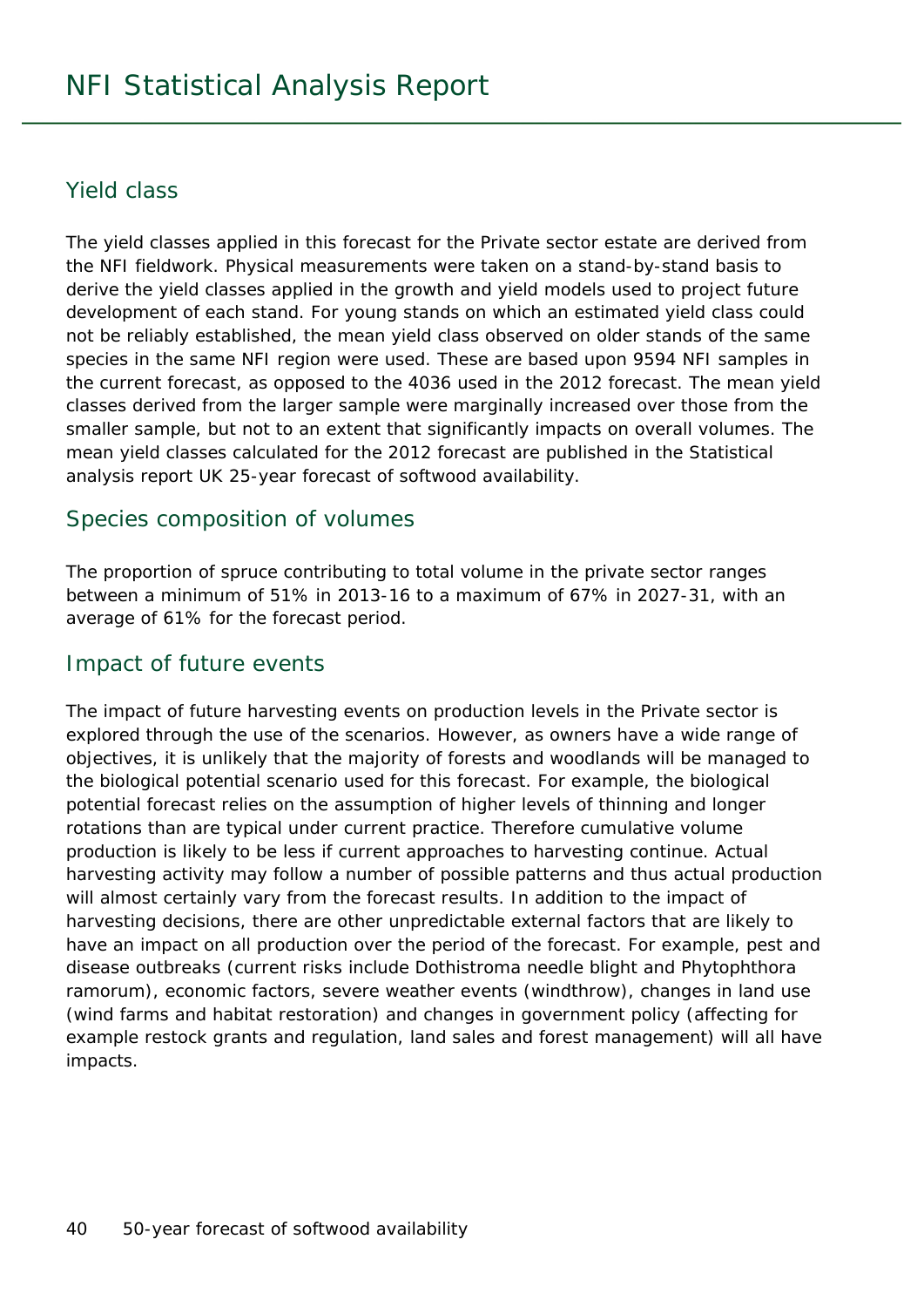## Impact of harvesting on standing volume and increment

The level and frequency of thinning and felling will have an impact on standing volume and increment over time. If removals exceed increment then standing volumes will be reduced and vice versa. Standing volume for both public and private sector for GB at 31 March 2012 is around 355 million  $m^3$ . As the harvesting scenarios of this forecast are applied, total standing volume declines to an average annual figure of around 236 million m<sup>3</sup> by the 7th period of the forecast (2042-46). By the last period of the forecast (2057– 61) the average annual standing volume rises to 258 million  $m<sup>3</sup>$ . This profile arises as forecast removals exceed forecast increment. Annual net increment is 14.7 million  $m^3$  for the first period (2013–16) and for the remaining periods ranges between 12.1 and 14.7 million m<sup>3</sup> per annum with an average of 13.4 million m<sup>3</sup> per annum over the whole 50year forecast period. The forecast average annual removals for the forecast period is 15.2 million  $m^3$ , and as such it can be concluded that increment is currently forecast to be less than potential harvest within GB, which is the cause of the reduction in standing volume. However, this relies on the harvesting assumptions used, which will vary over time.

The increment fluctuations reflect the changing age class structure of the growing stock and the proportion of clearfelled land to stocked area at any one point in time. Further expansion on this phenomena can be found in the NFI report *GB 25-year forecast of standing coniferous volume and increment*. Similarly, age class impacts on the proportion of increment that can be sustainably cut, with older age classes supporting a higher proportion of harvesting as opposed to lower age classes. This factor, alongside harvesting choices, drives the relationship between increment and level of harvest.

Thus it can be seen that a large determinant in the forecast for total standing volume in GB is the unusual age class structure. The development of a planted forest resource has led to an uneven planting and age profile which, in combination with the assumption to fell, is the principal determinant of standing volume. This is in contrast to forests of a more evenly distributed age, which result in a more even development of total standing volume, increment and production through time. Any comparisons of level of removals to increment should account for this. It should also be noted that this forecast provides a limited 50-year time window of the evolution of standing volume, which represents a fraction of the life cycle of GB forests. When looking at a 100-year or greater window, a different perspective would be apparent, and the nature of biological potential-based scenarios is such that increment and removals will be in balance over long timescales.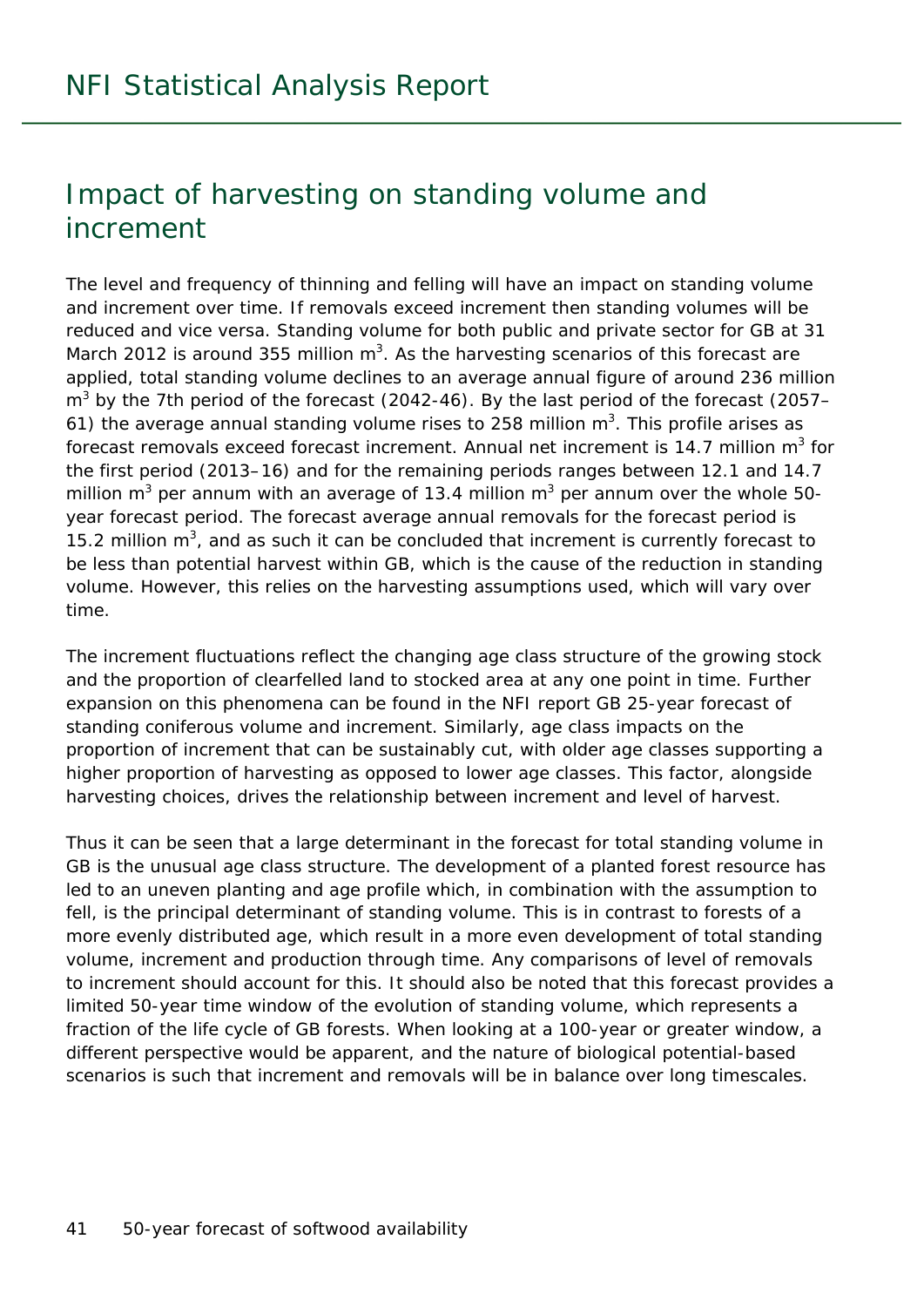The reports *standing timber volume for coniferous trees in Britain*, *25-Year forecast of standing coniferous volume and increment* and *Interpreting National Forest Inventory timber volume forecasts* discuss this subject in more detail.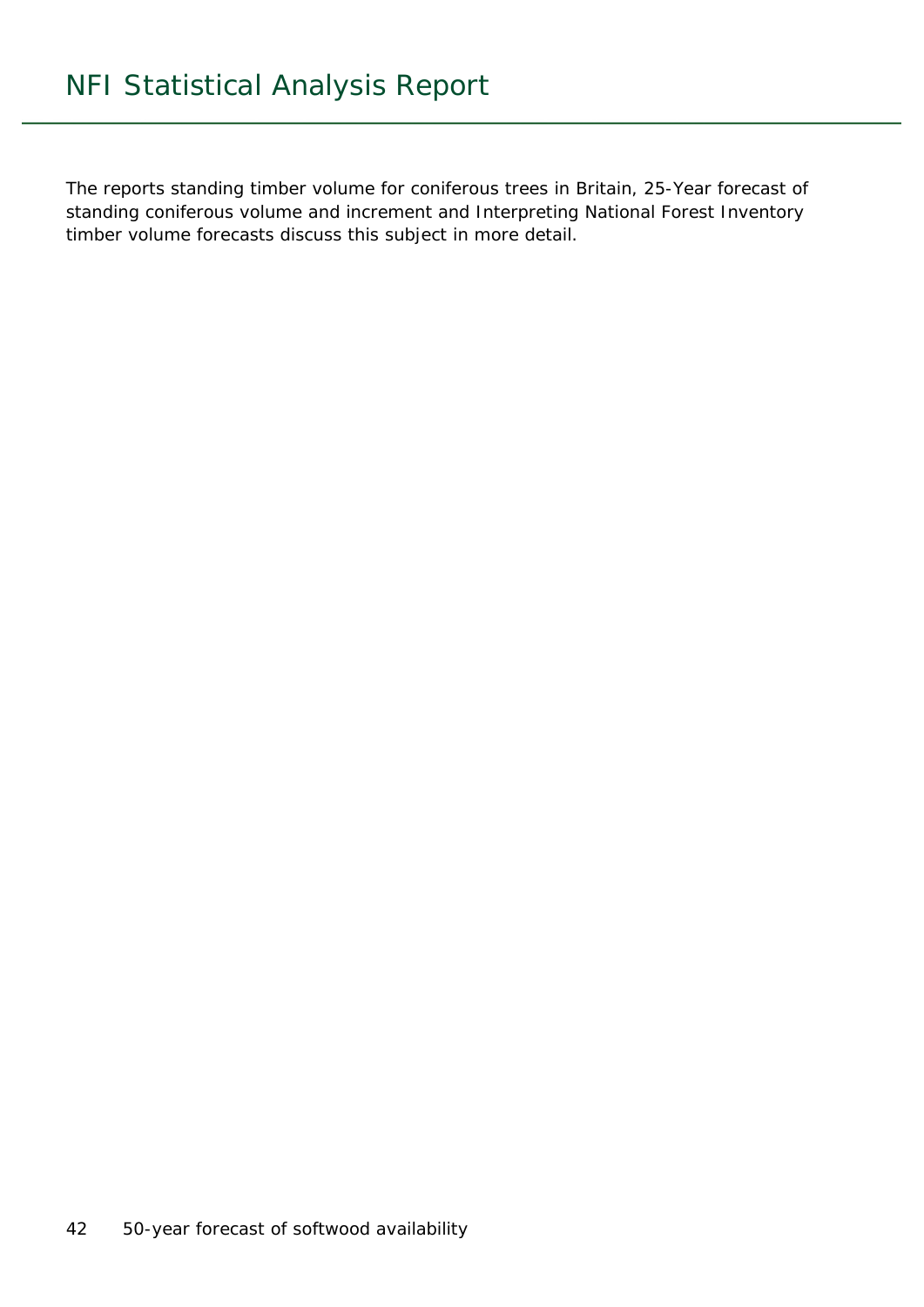## **Conclusions**

During the course of the development of the 25-year forecast it became apparent that if a full picture of the evolution of potential timber production and standing volume within GB was to be gained a longer term forecast was necessary. This was principally because the average rotation length of a conifer stand exceeds 25 years. To achieve such longer term forecasts modelling tools had to be developed to take better account of factors that would influence longer term forecasts, such as future restocking choices and how overdue timber would be managed. That approach and development, commenced in 2008, is now completed and this 50-year forecast provides a window onto how potential production, standing volume and increment will evolve over time, under alternative harvesting and restocking scenarios.

These scenarios all paint a similar picture, with average levels of potential production in the 50 year forecast period being higher than actual production in the previous 50 or 25 years, and with potential production levels fluctuating over time. A proportion of this timber is therefore additional to current domestic utilisation, but past domestic utilisation has been variable and it is therefore possible that it will also change from current levels in the future. The timing of additional timber coming to market in the forecasts varies significantly within the forecast periods and to some extent between harvesting scenarios. It should also be noted that the further into time that the forecast projects, the more contingent it is upon the assumptions used around restocking and harvesting and the less upon the baseline condition of the resource assessed by the current inventory. That being said the scenarios used have been developed through wide consultation and are sensitivity tested through the provision of several scenarios, which all point to a probable trend of potential production.

The general trend predicted by the first 25 years of the 50-year forecast is comparable to that of previous forecasts in that volume levels rise to a peak and then begin to decline to a level which is still higher than the starting point. For the period 25 to 50 years however, an overall decline in potential production is observed with a levelling off of potential production at around 12.2 million  $m^3$  per annum. The initial peak in potential production in the first 25 years of the forecast is driven by the underlying age class structure of the forests in Britain, which reflects the boost in planting from the post-war period through to the late 1980s. The subsequent reduction in potential production in the following 25 years is a result of lower levels of planting from 1990 onwards. This overall pattern of an initial rise to a peak, followed by a decline and subsequent recovery is followed in each country, but there are variations in the level of fluctuation and the timing of the phases. These patterns also vary between NFI regions.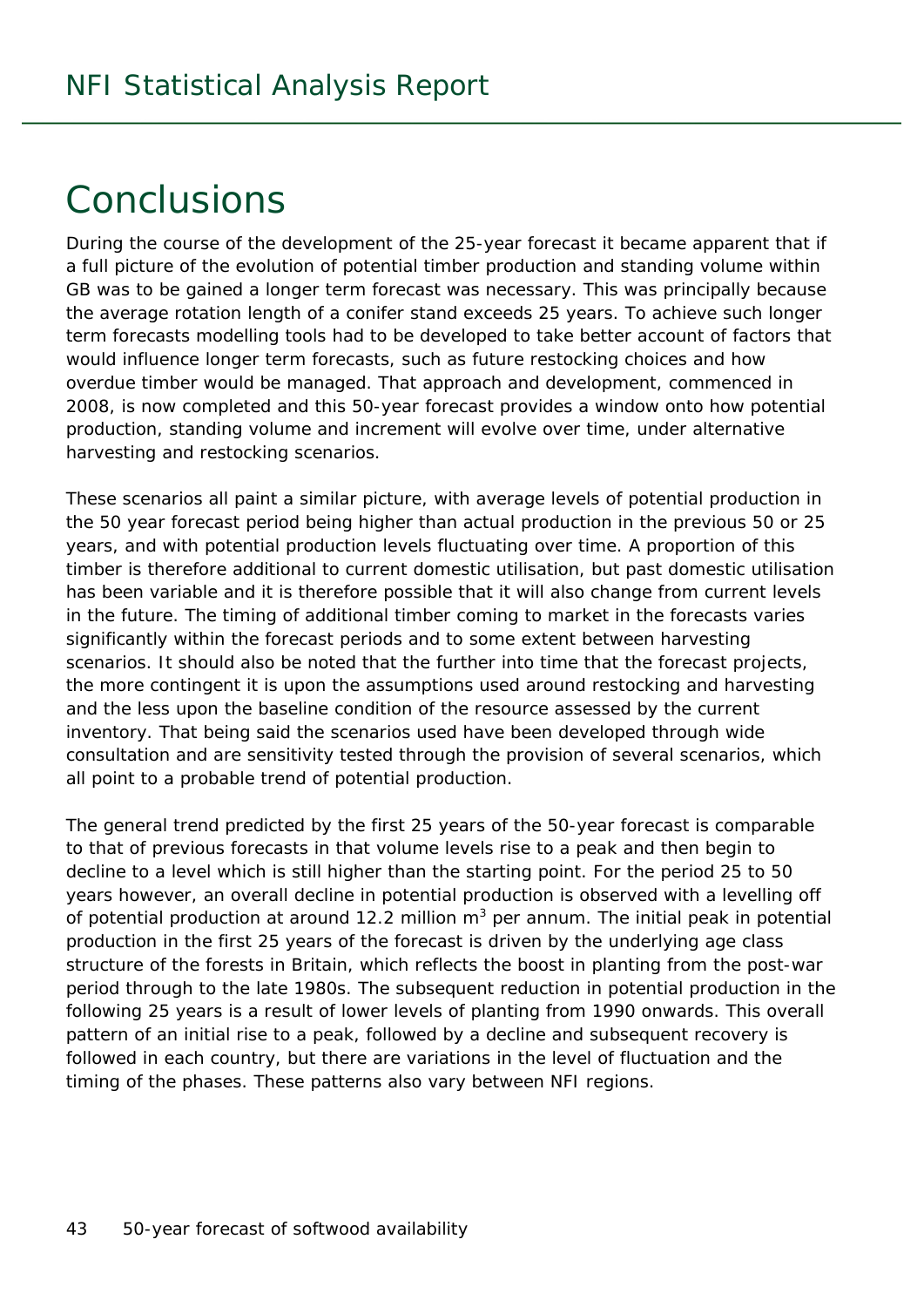The Forestry Commission/NRW forecast predicts production of softwood timber at a level reasonably consistent with previous forecasts. The volume of timber potentially available over the forecast period falls from a potential 6.9 million  $m^3$  in the first period (2013–16) to 4.3 million m<sup>3</sup> in the final period (2057–61), averaging 5.2 million m<sup>3</sup> per annum over the forecast period, of which around 70% is produced from spruce. However, it is the published intention in Scotland and Wales to constrain production in the short term with a view to smoothing production over the medium to long term.

There is a significant increase in potential production for the Private sector, followed by a decrease. The volume of timber potentially available over the forecast period rises from 9.6 million m<sup>3</sup> in the first period (2013–16) to a peak of 12.7 million m<sup>3</sup> in the fourth period (2027–31), before declining to 7.0 million  $m^3$  in 2047-51, then recovering marginally to 7.9 million m<sup>3</sup> in the final period (2057–61). Over the 50 year forecast period, around 61% of timber production from the Private sector is from spruce.

The principal determinant in the forecast of standing volume in GB and its relationship to potential harvest and increment is the unusual age class structure of GB woodlands. The development of a planted forest resource has led to an uneven planting and age profile which, in combination with the assumption to harvest at maximum MAI, determines the changes in the relationships between standing volume, potential harvest and increment through the forecast period.

When and if timber is harvested will depend on a number of factors, not least of which are the choices made by the Forestry Commission/NRW and Private sector forest and woodland owners. There are some constraints on Forestry Commission/NRW production in the short term and, for the Private sector, the biological potential scenario is one of many possible scenarios. Owners for example are unlikely to manage their forests and woodlands to biological potential throughout the 50-year period and actual production will therefore vary from these estimates. There is also the factor of overdue timber. In this forecast the majority of currently overdue timber has been allocated for harvesting within the forecast period. However, this may not occur and no provision has been made within the forecast for any of the forthcoming rise in forecast volumes becoming overdue themselves. Since 14% of current standing volume is overdue, it is not unreasonable to assume that a proportion of stands will be managed in this way in the future. If so, that would have the effect of moving a proportion of harvested volume forward in time. Also, in future it may not be economically viable to produce timber from some areas that are hard to harvest as the forecast assumes and this could depress availability. The forecast also assumes that 90% of the 100,000 hectares of currently clearfelled land is restocked, which may not occur in all instances. Additionally, the assumed future species choices used in the restocking over the forecast period will not necessarily reflect intelligent planting choices made on a site by site basis to maximise yield, and thus are likely to depress future forecasts of yield compared to those that may arise from actual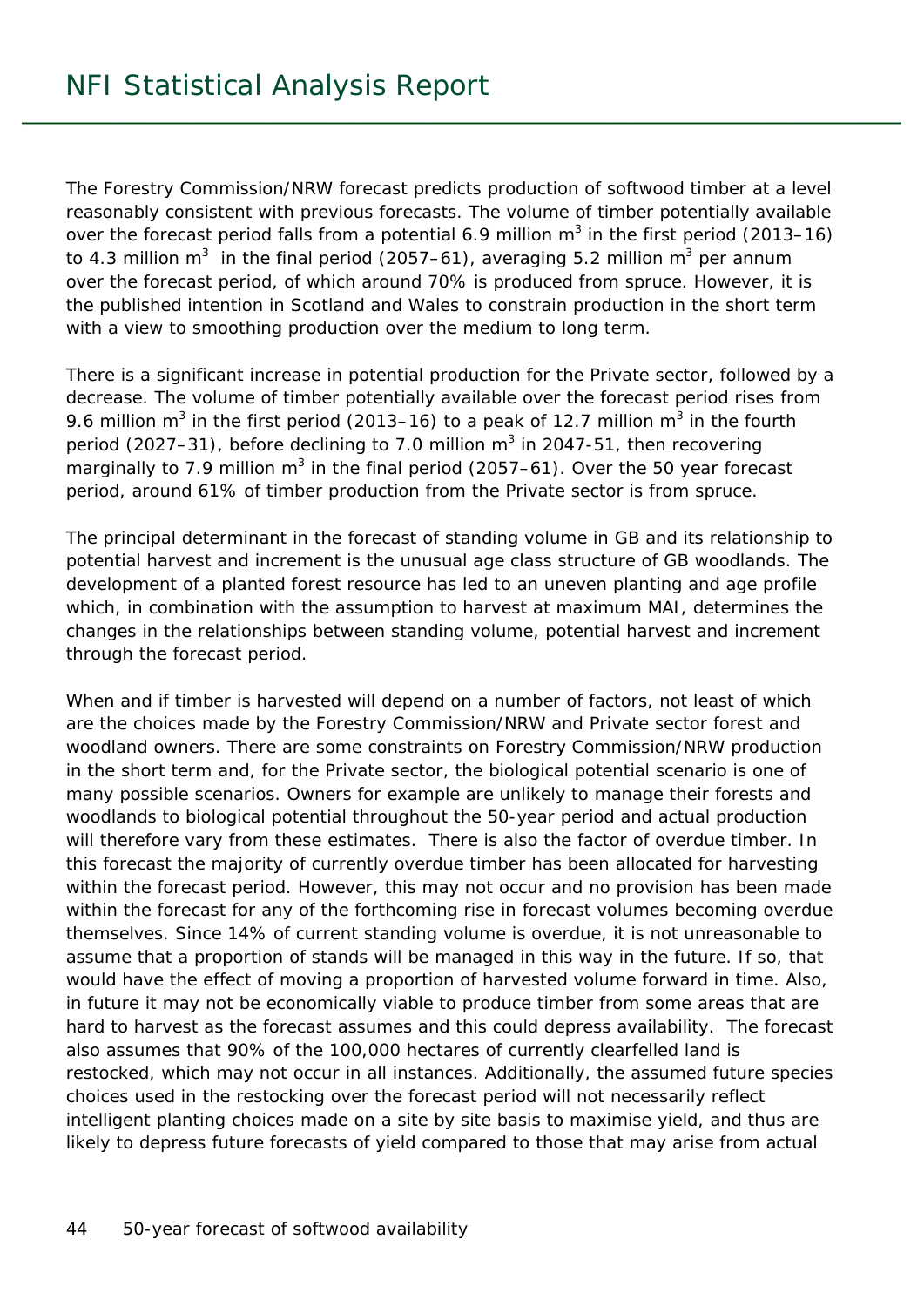future practice. What proportion of sites currently under conifers, will be replaced with conifers will also impact upon availability. Such assumptions about restocking markedly impact upon availability in the later periods.

When drawing conclusions from this report it should also be noted that this is a snapshot of potential production, taken within a 50-year time period, which will omit some aspects of the evolution of the growing stock over the longer term. To help build a wider view, taking some of these aspects into account, a summary 100-year forecast has also been supplied in addition to the 50-year forecast (Appendix E). This provides a wider perspective on potential production and standing volume, illustrating how, if the assumptions used in the forecast hold true, both recover to some extent in the longer term.

## Future work

Future reports will explore the impacts of improved genetic material on potential production, will develop regional planting prescriptions and will explore alternative harvesting scenarios. Once information from the second cycle of the NFI fieldwork becomes available, statistics on the rate and type of timber removals in GB can be estimated from direct observation. These will be used to inform future harvesting scenarios. Statistics on net restocking rates will also arise from the second cycle and these will be used to inform future restocking scenarios.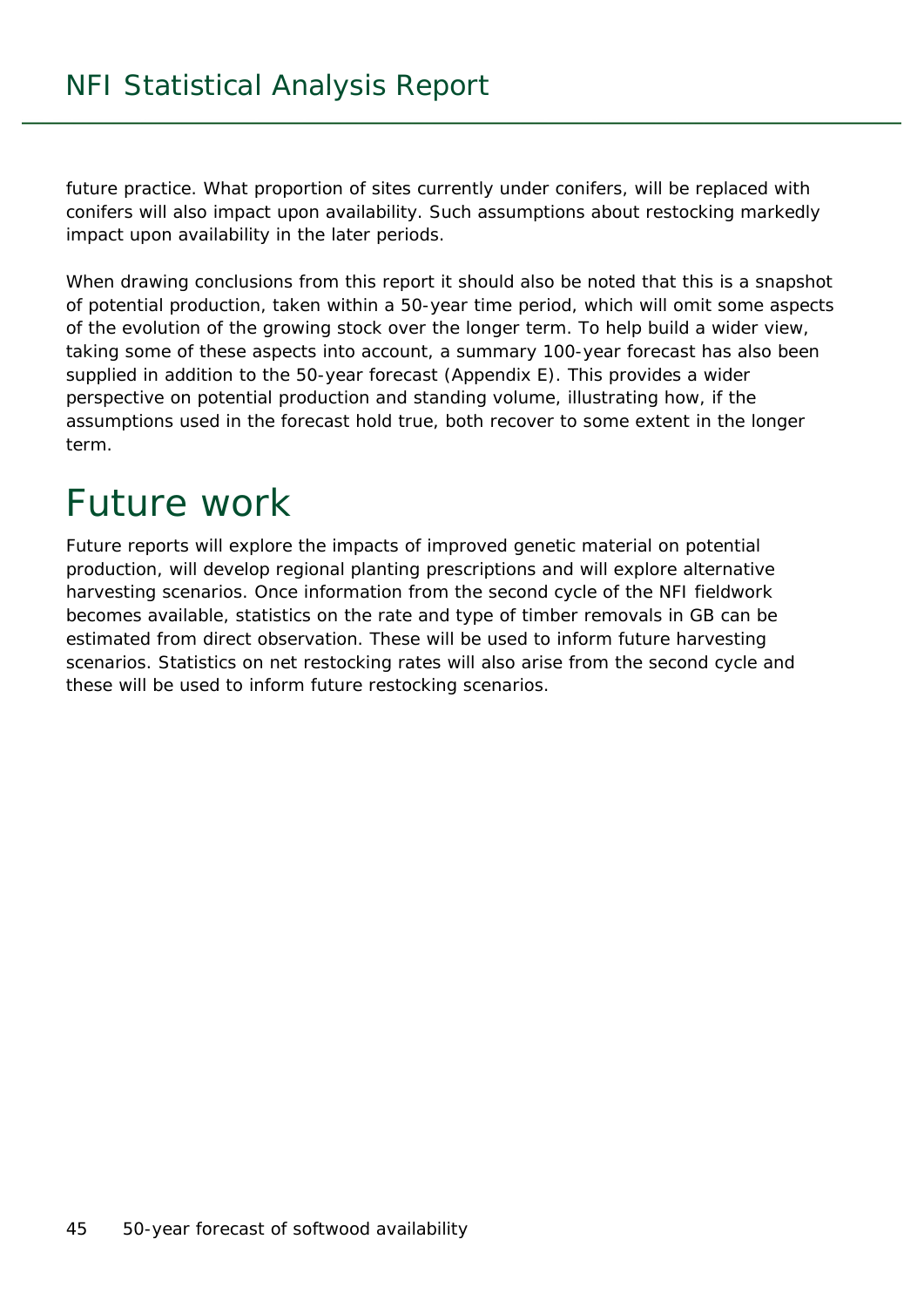## Appendix A Stocked area and standing volume at 31 March 2012

|                     | FC/NRW     | Private sector     |                            | Total              |
|---------------------|------------|--------------------|----------------------------|--------------------|
| Principal species   | area       | area               | SE%                        | area               |
|                     | $(000$ ha) | $(000 \text{ ha})$ |                            | $(000 \text{ ha})$ |
| England             |            |                    |                            |                    |
| <b>All conifers</b> | 127.6      | 178.9              | $\overline{2}$             | 306.6              |
| Sitka spruce        | 48.6       | 31.9               | $\overline{7}$             | 80.5               |
| Scots pine          | 16.7       | 44.7               | 5                          | 61.4               |
| Corsican pine       | 26.7       | 13.7               | 9                          | 40.4               |
| Norway spruce       | 6.8        | 20.5               | $\overline{7}$             | 27.4               |
| Larches             | 9.9        | 30.3               | 5                          | 40.2               |
| Douglas fir         | 9.8        | 14.8               | 8                          | 24.6               |
| Lodgepole pine      | 4.4        | 3.3                | 17                         | 7.7                |
| Other conifers      | 4.7        | 19.1               | $\overline{7}$             | 23.7               |
| Scotland            |            |                    |                            |                    |
| <b>All conifers</b> | 366.5      | 505.5              | $\boldsymbol{\mathcal{I}}$ | 872.0              |
| Sitka spruce        | 225.0      | 281.8              | $\mathfrak{2}$             | 506.8              |
| Scots pine          | 45.0       | 108.5              | $\mathfrak{Z}$             | 153.6              |
| Corsican pine       | 1.6        | 1.3                | 35                         | 2.8                |
| Norway spruce       | 10.8       | 14.5               | 11                         | 25.3               |
| Larches             | 26.4       | 39.4               | 6                          | 65.8               |
| Douglas fir         | 5.3        | 7.2                | 14                         | 12.5               |
| Lodgepole pine      | 49.0       | 38.9               | 6                          | 88.0               |
| Other conifers      | 3.3        | 7.6                | 14                         | 10.9               |
| Wales               |            |                    |                            |                    |
| <b>All conifers</b> | 81.8       | 47.1               | $\mathbf{3}$               | 129.0              |
| Sitka spruce        | 49.9       | 27.4               | $\overline{7}$             | 77.3               |
| Scots pine          | 2.1        | 1.1                | 41                         | 3.2                |
| Corsican pine       | 1.9        | 0.5                | 37                         | 2.4                |
| Norway spruce       | 5.3        | 2.6                | 24                         | 7.9                |
| Larches             | 11.9       | 8.0                | 13                         | 19.9               |
| Douglas fir         | 5.1        | 3.5                | 21                         | 8.6                |
| Lodgepole pine      | 2.7        | 1.5                | 28                         | 4.1                |
| Other conifers      | 2.9        | 2.1                | 24                         | 5.0                |
| Great Britain       |            |                    |                            |                    |
| <b>All conifers</b> | 576.0      | 731.6              | $\mathbf{1}$               | 1,307.5            |
| Sitka spruce        | 323.5      | 341.1              | $\mathfrak{2}$             | 664.6              |
| Scots pine          | 63.8       | 154.3              | $\mathfrak{Z}$             | 218.2              |
| Corsican pine       | 30.2       | 15.4               | 9                          | 45.6               |
| Norway spruce       | 23.0       | 37.6               | 6                          | 60.6               |
| Larches             | 48.2       | 77.7               | $\overline{4}$             | 126.0              |
| Douglas fir         | 20.2       | 25.4               | $\boldsymbol{7}$           | 45.6               |
| Lodgepole pine      | 56.1       | 43.7               | 6                          | 99.8               |
| Other conifers      | 10.9       | 28.8               | 6                          | 39.6               |

**Table A1** Stocked area by principal conifer tree species at 31 March 2012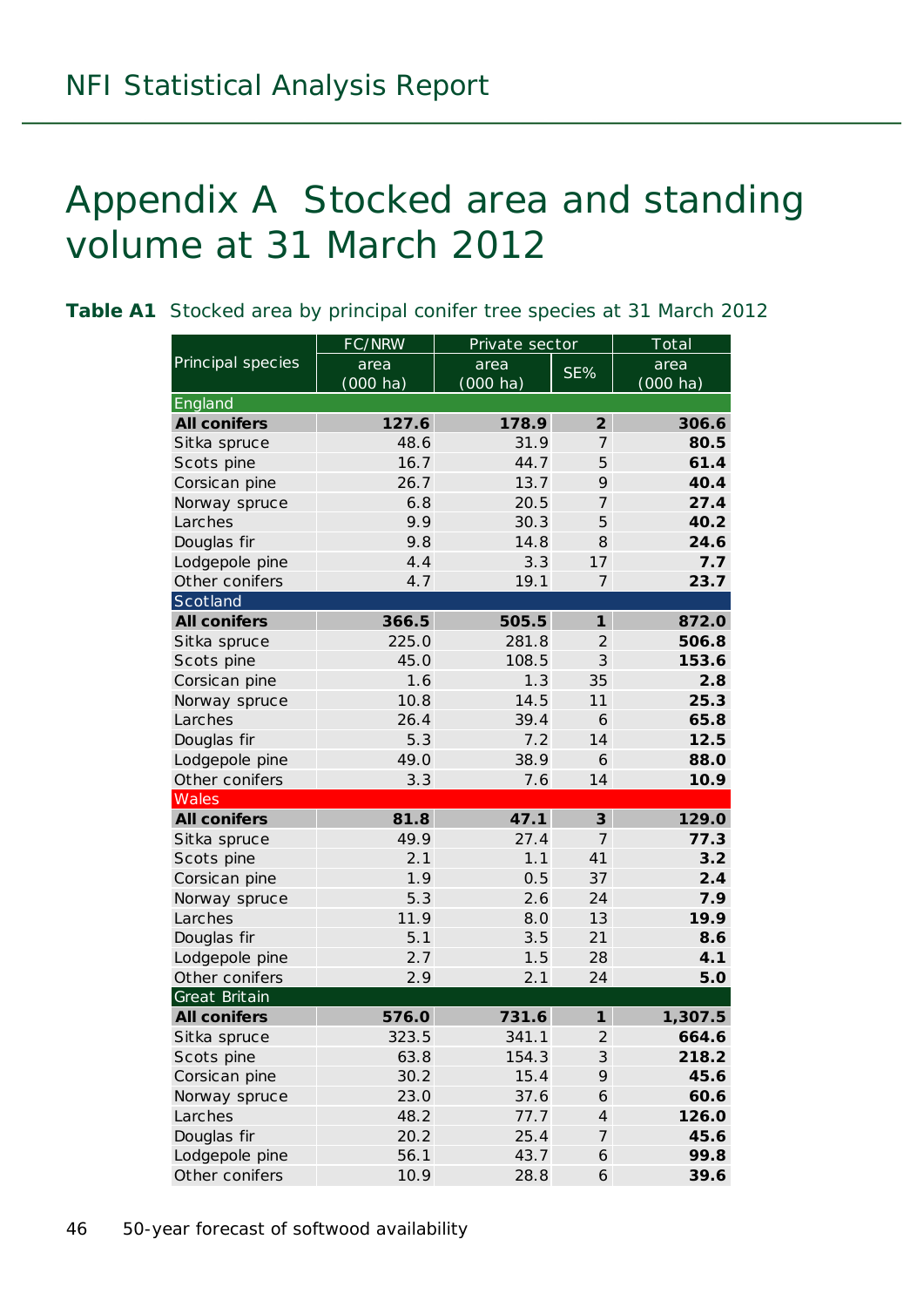#### **Table A2** Standing volume by principal conifer tree species at 31 March 2012

|                     | FC/NRW         | Private sector |                | Total          |  |
|---------------------|----------------|----------------|----------------|----------------|--|
| Principal species   | volume         | volume         |                | volume         |  |
|                     | $(000m^3$ obs) | $(000m^3$ obs) | SE%            | $(000m^3$ obs) |  |
| England             |                |                |                |                |  |
| <b>All conifers</b> | 26,770         | 63,723         | $\overline{2}$ | 90,493         |  |
| Sitka spruce        | 8,866          | 11,395         | 8              | 20,260         |  |
| Scots pine          | 3,951          | 14,689         | 5              | 18,640         |  |
| Corsican pine       | 5,471          | 4,725          | 10             | 10,196         |  |
| Norway spruce       | 1,746          | 7,082          | 8              | 8,828          |  |
| Larches             | 1,726          | 10,690         | 6              | 12,416         |  |
| Douglas fir         | 2,654          | 6,407          | 10             | 9,061          |  |
| Lodgepole pine      | 814            | 1,026          | 21             | 1,839          |  |
| Other conifers      | 1,543          | 7,571          | 10             | 9,114          |  |
| Scotland            |                |                |                |                |  |
| <b>All conifers</b> | 80,189         | 146,700        | $\overline{2}$ | 226,889        |  |
| Sitka spruce        | 52,059         | 87,988         | 3              | 140,046        |  |
| Scots pine          | 8,844          | 24,461         | 5              | 33,305         |  |
| Corsican pine       | 371            | 348            | 38             | 719            |  |
| Norway spruce       | 3,487          | 5,950          | 12             | 9,437          |  |
| Larches             | 4,811          | 12,325         | 7              | 17,136         |  |
| Douglas fir         | 1,440          | 3,498          | 17             | 4,938          |  |
| Lodgepole pine      | 8,151          | 7,359          | 8              | 15,510         |  |
| Other conifers      | 1,026          | 3,032          | 25             | 4,058          |  |
| Wales               |                |                |                |                |  |
| <b>All conifers</b> | 19,427         | 17,939         | 6              | 37,365         |  |
| Sitka spruce        | 11,088         | 9,477          | 10             | 20,565         |  |
| Scots pine          | 512            | 269            | 45             | 781            |  |
| Corsican pine       | 606            | 218            | 41             | 824            |  |
| Norway spruce       | 1,481          | 1,344          | 28             | 2,826          |  |
| Larches             | 2,712          | 3,322          | 16             | 6,035          |  |
| Douglas fir         | 1,345          | 1,563          | 23             | 2,908          |  |
| Lodgepole pine      | 606            | 342            | 33             | 948            |  |
| Other conifers      | 1,077          | 1,141          | 36             | 2,218          |  |
| Great Britain       |                |                |                |                |  |
| <b>All conifers</b> | 126,386        | 228,362        | $\mathbf{1}$   | 354,748        |  |
| Sitka spruce        | 72,012         | 108,859        | $\mathcal{S}$  | 180,872        |  |
| Scots pine          | 13,306         | 39,419         | $\overline{4}$ | 52,725         |  |
| Corsican pine       | 6,448          | 5,291          | 9              | 11,738         |  |
| Norway spruce       | 6,715          | 14,376         | 7              | 21,091         |  |
| Larches             | 9,250          | 26,337         | 5              | 35,586         |  |
| Douglas fir         | 5,439          | 11,468         | 8              | 16,907         |  |
| Lodgepole pine      | 9,571          | 8,727          | $\overline{7}$ | 18,298         |  |
| Other conifers      | 3,646          | 11,744         | 10             | 15,390         |  |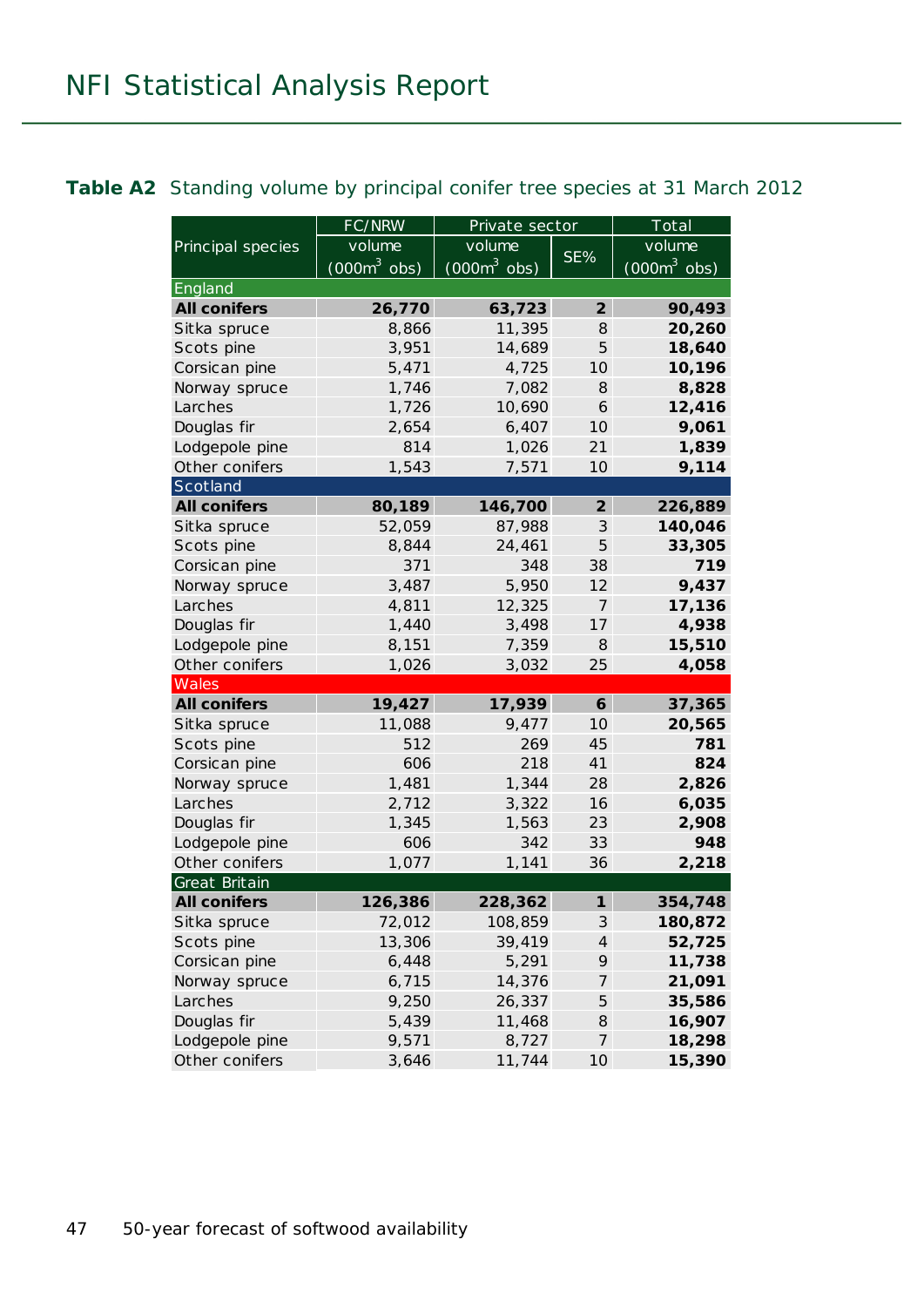## Appendix B Breakdown of the forecast

**Table B1** 50-year forecast volume by principal conifer tree species at 31 March 2012

|                     |                | 2013-16        |                  |                | $2017 - 21$    |                |                | $2022 - 26$    |                |               | $2027 - 31$    |                |
|---------------------|----------------|----------------|------------------|----------------|----------------|----------------|----------------|----------------|----------------|---------------|----------------|----------------|
|                     | FC/NRW         | Private sector |                  | FC/NRW         | Private sector |                | FC/NRW         | Private sector |                | FC/NRW        | Private sector |                |
| Principal species   | volume         |                | SE%              | volume         |                | SE%            | volume         |                | SE%            |               | volume         | SE%            |
|                     | $(000m^3$ obs) |                |                  | $(000m3$ obs)  |                |                | $(000m^3$ obs) |                |                | $(000m3$ obs) |                |                |
| England             |                |                |                  |                |                |                |                |                |                |               |                |                |
| <b>All conifers</b> | 1.632          | 2,945          | 5                | 1,330          | 3,225          | 5              | 1,211          | 2,903          | 5              | 1.159         | 2,986          | 5              |
| Sitka spruce        | 682            | 466            | 17               | 524            | 693            | 16             | 491            | 684            | 15             | 490           | 658            | 16             |
| Scots pine          | 168            | 502            | 10               | 146            | 526            | 9              | 134            | 613            | 9              | 120           | 867            | 10             |
| Corsican pine       | 332            | 309            | 15               | 306            | 303            | 15             | 294            | 234            | 19             | 264           | 182            | 22             |
| Norway spruce       | 138            | 270            | 12               | 84             | 333            | 15             | 50             | 376            | 17             | 49            | 440            | 12             |
| Larches             | 79             | 544            | 8                | 77             | 561            | $\overline{7}$ | 73             | 386            | $\overline{7}$ | 58            | 300            | 8              |
| Douglas fir         | 113            | 443            | 15               | 95             | 361            | 12             | 89             | 240            | 13             | 101           | 195            | 14             |
| Lodgepole pine      | 53             | 48             | 41               | 40             | 37             | 49             | 34             | 52             | 40             | 22            | 40             | 43             |
| Other conifers      | 66             | 360            | 12               | 58             | 408            | 12             | 45             | 309            | 12             | 54            | 300            | 12             |
| Scotland            |                |                |                  |                |                |                |                |                |                |               |                |                |
| <b>All conifers</b> | 4,220          | 5.708          | 5 <sup>5</sup>   | 3,658          | 6,997          | 5              | 3,516          | 7,830          | 5              | 3.789         | 8,910          | $\sqrt{5}$     |
| Sitka spruce        | 2,953          | 3,493          | 8                | 2,762          | 4,447          | 6              | 2,703          | 5,742          | $\overline{7}$ | 2,873         | 6,639          | 6              |
| Scots pine          | 232            | 669            | 9                | 207            | 874            | 9              | 216            | 960            | 9              | 238           | 1,077          | 9              |
| Corsican pine       | 11             | $\overline{7}$ | 40               | $\overline{4}$ | 6              | 38             | 8              | 5              | 42             | 2             | 35             | 75             |
| Norway spruce       | 145            | 202            | 15               | 110            | 261            | 28             | 87             | 251            | 19             | 99            | 228            | $18\,$         |
| Larches             | 207            | 782            | 12               | 196            | 658            | 10             | 158            | 485            | 12             | 183           | 383            | 12             |
| Douglas fir         | 53             | 147            | 27               | 50             | 269            | 24             | 38             | 100            | 25             | 46            | 103            | 21             |
| Lodgepole pine      | 588            | 224            | 16               | 305            | 185            | 24             | 282            | 172            | 16             | 322           | 331            | 20             |
| Other conifers      | 31             | 136            | 36               | 23             | 229            | 27             | 25             | 70             | 19             | 25            | 59             | 18             |
| Wales               |                |                |                  |                |                |                |                |                |                |               |                |                |
| <b>All conifers</b> | 1.082          | 901            | 16               | 991            | 949            | 13             | 895            | 1.087          | 14             | 778           | 775            | 15             |
| Sitka spruce        | 732            | 449            | 29               | 673            | 527            | 21             | 606            | 640            | 20             | 549           | 435            | 22             |
| Scots pine          | 15             | 8              | 56               | 23             | 30             | 72             | 16             | 9              | 56             | 10            | 11             | 60             |
| Corsican pine       | 19             | 5              | 43               | 25             | 12             | 63             | 28             | 39             | 47             | 20            | $\mathbf{1}$   | 75             |
| Norway spruce       | 75             | 39             | 29               | 69             | 61             | 55             | 59             | 46             | 43             | 41            | 66             | 40             |
| Larches             | 89             | 264            | 22               | 90             | 173            | 20             | 83             | 92             | 24             | 66            | 108            | 33             |
| Douglas fir         | 54             | 87             | 46               | 48             | 70             | 33             | 53             | 131            | 40             | 45            | 66             | 50             |
| Lodgepole pine      | 31             | $\overline{7}$ | 39               | 26             | $\overline{7}$ | 33             | 20             | 8              | 33             | 18            | 5              | 35             |
| Other conifers      | 68             | 30             | 31               | 38             | 57             | 52             | 30             | 109            | 73             | 28            | 72             | 50             |
| Great Britain       |                |                |                  |                |                |                |                |                |                |               |                |                |
| <b>All conifers</b> | 6,933          | 9.554          | $\boldsymbol{4}$ | 5,980          | 11.171         | $\overline{4}$ | 5,622          | 11,820         | $\overline{4}$ | 5,726         | 12,671         | $\overline{4}$ |
| Sitka spruce        | 4,367          | 4,408          | $\overline{7}$   | 3,959          | 5,667          | 6              | 3,800          | 7,065          | 6              | 3,913         | 7,732          | 6              |
| Scots pine          | 415            | 1,179          | $\overline{7}$   | 377            | 1,430          | $\overline{7}$ | 366            | 1,582          | $\overline{7}$ | 368           | 1,955          | $\overline{7}$ |
| Corsican pine       | 362            | 321            | 15               | 335            | 321            | 15             | 331            | 278            | 18             | 287           | 218            | 22             |
| Norway spruce       | 358            | 510            | 9                | 263            | 655            | 15             | 196            | 673            | 12             | 190           | 734            | 10             |
| Larches             | 375            | 1,590          | $\overline{7}$   | 363            | 1,391          | 6              | 314            | 962            | $\overline{7}$ | 307           | 792            | $\mathcal S$   |
| Douglas fir         | 220            | 678            | 13               | 194            | 700            | 12             | 180            | 471            | 14             | 193           | 364            | $13\,$         |
| Lodgepole pine      | 671            | 279            | 15               | 372            | 229            | 16             | 336            | 231            | 15             | 362           | 376            | 18             |
| Other conifers      | 164            | 525            | 13               | 118            | 694            | 13             | 100            | 488            | 18             | 107           | 431            | 12             |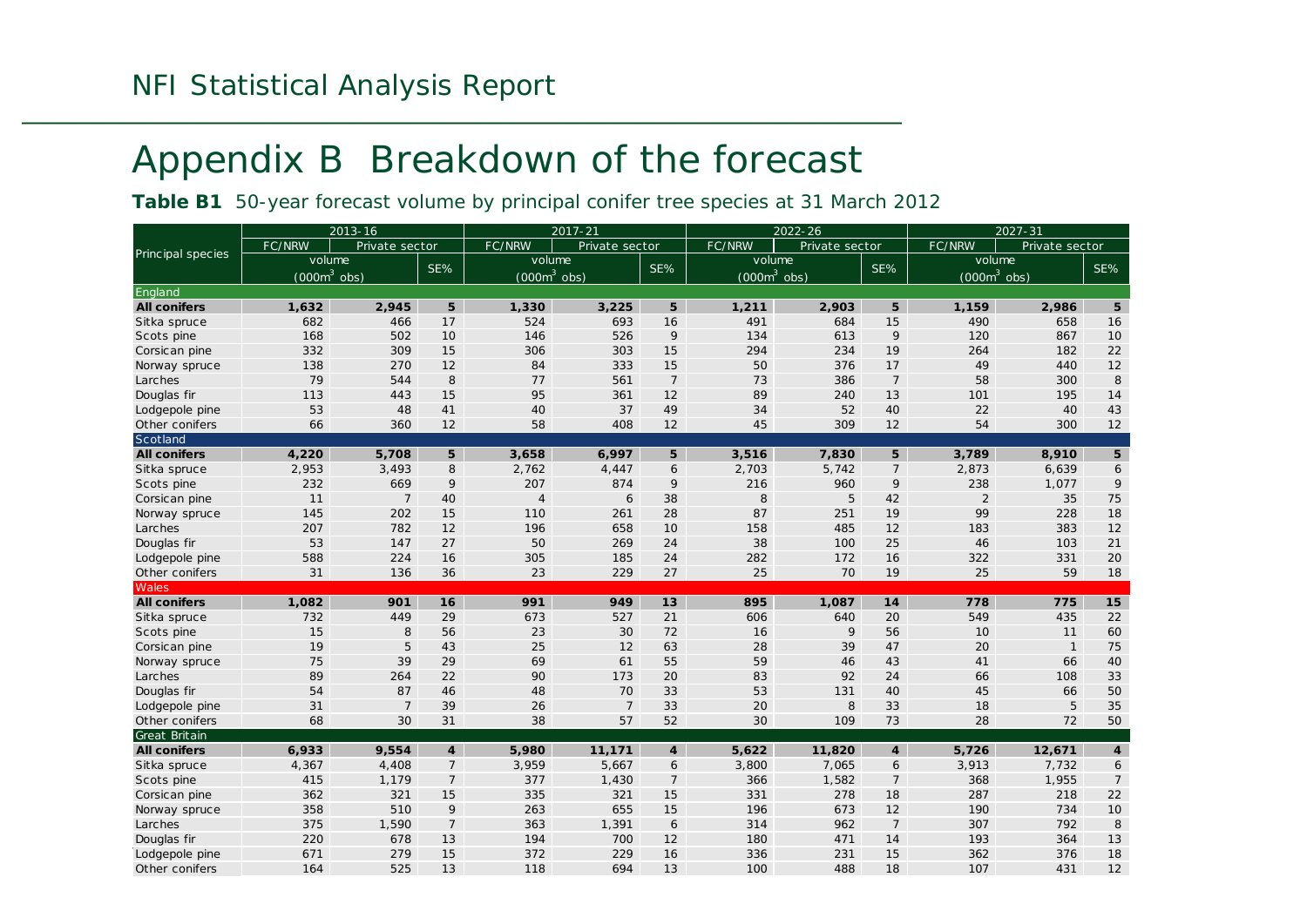|                                      |               | 2032-36        |                  |                | 2037-41        |                      |                | $2042 - 46$    |                |                | 2047-51        |                     |
|--------------------------------------|---------------|----------------|------------------|----------------|----------------|----------------------|----------------|----------------|----------------|----------------|----------------|---------------------|
|                                      | FC/NRW        | Private sector |                  | FC/NRW         | Private sector |                      | FC/NRW         | Private sector |                | FC/NRW         | Private sector |                     |
| Principal species                    | volume        |                | SE%              | volume         |                | SE%                  | volume         |                | SE%            | volume         |                | SE%                 |
|                                      | $(000m3$ obs) |                |                  | $(000m^3$ obs) |                |                      | $(000m3$ obs)  |                |                | $(000m3$ obs)  |                |                     |
| England                              |               |                |                  |                |                |                      |                |                |                |                |                |                     |
| <b>All conifers</b>                  | 1.066         | 2,850          | $\boldsymbol{6}$ | 1.013          | 2,224          | 6                    | 1.055          | 1,848          | 6              | 1.014          | 1,523          | 5                   |
| Sitka spruce                         | 450           | 691            | 18               | 413            | 476            | 19                   | 436            | 339            | 17             | 430            | 256            | 10                  |
| Scots pine                           | 97            | 808            | 9                | 86             | 748            | 12                   | 86             | 470            | 13             | 91             | 472            | 12                  |
| Corsican pine                        | 264           | 144            | 29               | 245            | 104            | 28                   | 222            | 86             | 26             | 186            | 40             | 37                  |
| Norway spruce                        | 36            | 449            | 15               | 50             | 244            | 13                   | 55             | 378            | 15             | 55             | 250            | 16                  |
| Larches                              | 56            | 280            | 8                | 56             | 189            | 9                    | 73             | 144            | 8              | 64             | 154            | 10                  |
| Douglas fir                          | 110           | 170            | 13               | 114            | 154            | 19                   | 126            | 158            | 14             | 129            | 137            | $\overline{7}$      |
| Lodgepole pine                       | 16            | 21             | 51               | 5              | 79             | 43                   | $\overline{4}$ | 39             | 43             | 6              | 8              | 47                  |
| Other conifers                       | 37            | 278            | 17               | 45             | 222            | 18                   | 52             | 229            | 19             | 54             | 203            | 10                  |
| Scotland                             |               |                |                  |                |                |                      |                |                |                |                |                |                     |
| <b>All conifers</b>                  | 3.215         | 8,847          | 5 <sup>5</sup>   | 2.936          | 8,133          | 5                    | 2.730          | 6,527          | 5              | 3,280          | 4,986          | 5 <sup>5</sup>      |
| Sitka spruce                         | 2,511         | 5,845          | 6                | 2,291          | 4,972          | 6                    | 2,059          | 3,878          | 6              | 2,376          | 2,884          | $\overline{7}$      |
| Scots pine                           | 199           | 1,415          | 10               | 164            | 1,540          | 10                   | 203            | 1,293          | 10             | 276            | 973            | 11                  |
| Corsican pine                        | 5             | 40             | 61               | $\overline{4}$ | 23             | 74                   | $\overline{7}$ | 8              | 95             | $\overline{4}$ | $\mathbf{1}$   | 79                  |
| Norway spruce                        | 57            | 340            | 23               | 77             | 391            | 22                   | 83             | 324            | 25             | 163            | 282            | 25                  |
| Larches                              | 149           | 392            | 10               | 142            | 214            | 9                    | 172            | 208            | 13             | 174            | 199            | 10                  |
| Douglas fir                          | 55            | 115            | 18               | 60             | 89             | 18                   | 65             | 101            | 15             | 84             | 84             | 10                  |
| Lodgepole pine                       | 220           | 491            | 17               | 177            | 682            | 14                   | 106            | 596            | 14             | 155            | 415            | 16                  |
| Other conifers                       | 20            | 113            | 20               | 22             | 135            | 28                   | 36             | 84             | 19             | 47             | 106            | 19                  |
| Wales                                |               |                |                  |                |                |                      |                |                |                |                |                |                     |
| <b>All conifers</b>                  | 934           | 736            | 15               | 794            | 679            | 15                   | 531            | 490            | 15             | 585            | 521            | 14                  |
| Sitka spruce                         | 686           | 504            | 21               | 526            | 322            | 23                   | 216            | 273            | 21             | 311            | 273            | 18                  |
| Scots pine                           | 13            | $\overline{4}$ | 64               | 11             | 6              | 45                   | 11             | 11             | 31             | 13             | 13             | 25                  |
| Corsican pine                        | 11            | 3              | 100              | 12             | $\mathbf 0$    | 90                   | 12             | $\mathsf{O}$   | 75             | 14             | $\mathsf{O}$   | 74                  |
| Norway spruce                        | 44            | 32             | 26               | 45             | 157            | 43                   | 35             | 97             | 46             | 41             | 92             | 58                  |
| Larches                              | 72            | 85             | 25               | 94             | 54             | 32                   | 152            | 25             | 26             | 93             | 30             | 35                  |
| Douglas fir                          | 74            | 35             | 25               | 66             | 76             | 30                   | 67             | 45             | 14             | 78             | 56             | 13                  |
| Lodgepole pine                       | 9             | 32             | 53               | $\overline{7}$ | 32             | 58                   | $\overline{2}$ | 10             | 94             | $\overline{4}$ | 11             | 72                  |
| Other conifers                       | 26            | 38             | 35               | 34             | 23             | 26                   | 37             | 23             | 18             | 30             | 38             | 28                  |
| Great Britain<br><b>All conifers</b> | 5,216         | 12,433         | $\overline{4}$   | 4,744          | 11,035         | $\overline{4}$       | 4,316          | 8,865          | $\overline{4}$ | 4,879          | 7.030          | $\boldsymbol{4}$    |
| Sitka spruce                         | 3,647         | 7,040          | 6                | 3,230          | 5,770          | 6                    | 2,712          | 4,490          | 6              | 3,118          | 3,414          | 6                   |
|                                      | 308           |                | $\overline{7}$   | 260            |                | 8                    | 299            |                | 8              | 380            |                | $\mathcal S$        |
| Scots pine                           | 280           | 2,227<br>187   | 26               | 260            | 2,294<br>127   | 27                   | 241            | 1,775<br>93    | 25             | 204            | 1,458<br>40    | 36                  |
| Corsican pine                        | 137           | 821            | 13               | 172            | 791            | 14                   | 174            | 799            | 14             | 259            | 624            | 16                  |
| Norway spruce                        | 276           |                | $\overline{7}$   | 292            |                |                      | 397            | 377            | 8              |                | 383            |                     |
| Larches                              | 239           | 757<br>319     | 10               | 240            | 456<br>319     | $\overline{7}$<br>13 | 258            | 305            | 9              | 331<br>291     | 277            | $\overline{7}$<br>5 |
| Douglas fir                          | 244           | 545            | 16               | 189            | 794            | 13                   | 112            | 645            | 13             | 166            | 434            | 16                  |
| Lodgepole pine                       |               |                |                  |                |                |                      |                |                |                |                |                | 9                   |
| Other conifers                       | 83            | 429            | 13               | 102            | 381            | 14                   | 124            | 335            | 14             | 130            | 348            |                     |

#### **Table B1 cont.** 50-year forecast volume by principal conifer tree species at 31 March 2012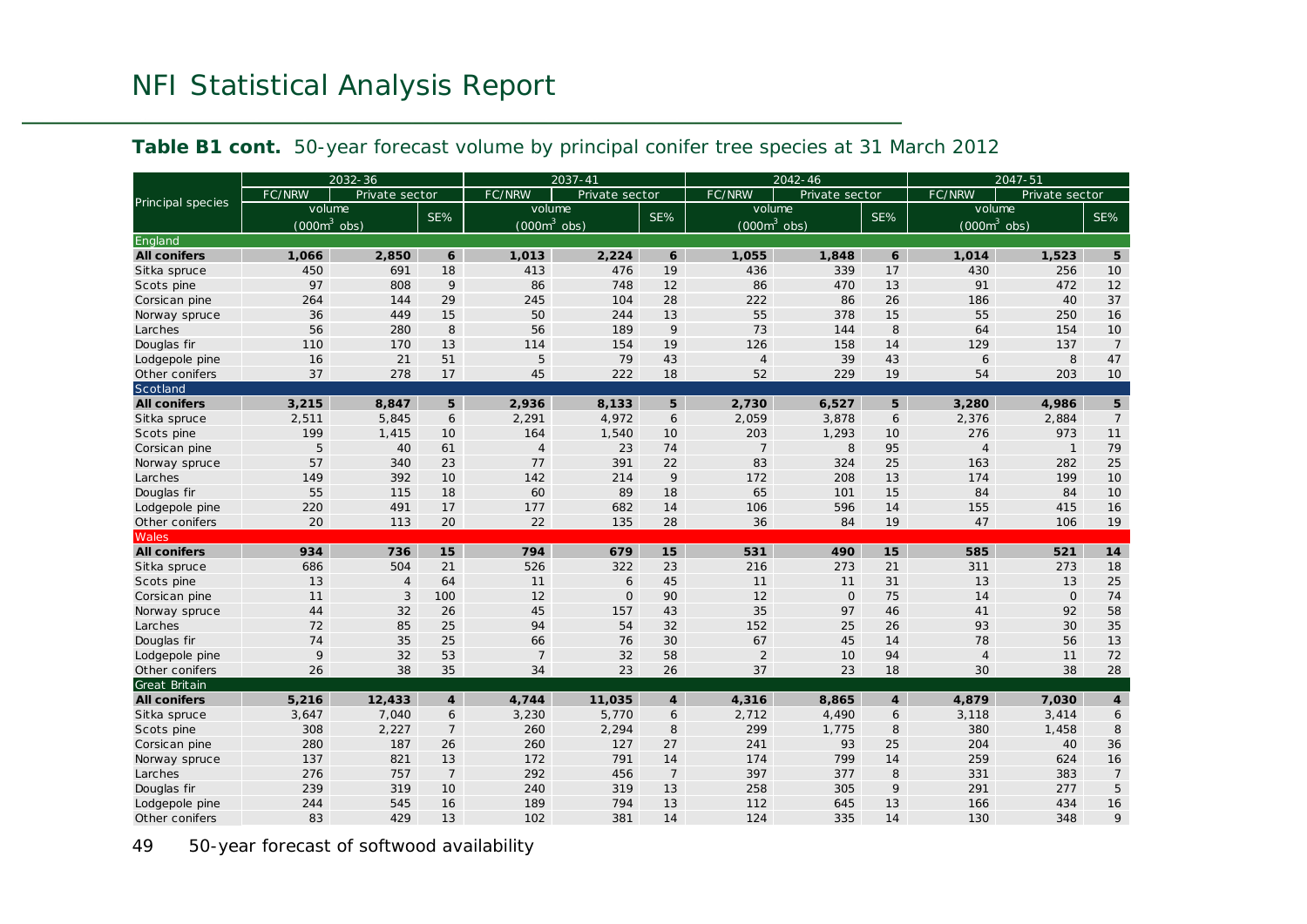|  |  |  | Table B1 cont. 50-year forecast volume by principal conifer tree species at 31 March 2012 |  |
|--|--|--|-------------------------------------------------------------------------------------------|--|
|--|--|--|-------------------------------------------------------------------------------------------|--|

|                     |                | 2052-56        |                             | $2057 - 61$    |                |                 |  |  |
|---------------------|----------------|----------------|-----------------------------|----------------|----------------|-----------------|--|--|
| Principal species   | FC/NRW         | Private sector |                             | <b>FC/NRW</b>  | Private sector |                 |  |  |
|                     | volume         |                | SE%                         | volume         |                | SE%             |  |  |
|                     | $(000m^3$ obs) |                |                             | $(000m3$ obs)  |                |                 |  |  |
| England             |                |                |                             |                |                |                 |  |  |
| <b>All conifers</b> | 828            | 1,431          | 6                           | 1,250          | 1,603          | 6               |  |  |
| Sitka spruce        | 343            | 292            | 11                          | 622            | 440            | 17              |  |  |
| Scots pine          | 81             | 310            | 12                          | 124            | 360            | 12              |  |  |
| Corsican pine       | 124            | 51             | 40                          | 114            | 48             | 54              |  |  |
| Norway spruce       | 49             | 275            | 22                          | 85             | 188            | 15              |  |  |
| Larches             | 47             | 135            | 8                           | 93             | 145            | $\overline{7}$  |  |  |
| Douglas fir         | 124            | 169            | 12                          | 133            | 191            | 10 <sup>1</sup> |  |  |
| Lodgepole pine      | $\overline{7}$ | 6              | 30                          | 10             | 3              | 41              |  |  |
| Other conifers      | 53             | 191            | 8                           | 71             | 226            | 8               |  |  |
| Scotland            |                |                |                             |                |                |                 |  |  |
| <b>All conifers</b> | 2,886          | 5,679          | $\overline{\boldsymbol{4}}$ | 2,339          | 5,627          | $\overline{4}$  |  |  |
| Sitka spruce        | 2,017          | 3,739          | 6                           | 1,639          | 4.021          | 5               |  |  |
| Scots pine          | 258            | 1,007          | 9                           | 255            | 861            | 8               |  |  |
| Corsican pine       | 8              | $\mathbf{1}$   | 62                          | $\overline{4}$ | $\mathbf{1}$   | 80              |  |  |
| Norway spruce       | 108            | 222            | 28                          | 123            | 162            | 19              |  |  |
| Larches             | 171            | 170            | 9                           | 139            | 177            | 8               |  |  |
| Douglas fir         | 69             | 127            | 17                          | 73             | 121            | 9               |  |  |
| Lodgepole pine      | 196            | 231            | 21                          | 44             | 143            | 29              |  |  |
| Other conifers      | 60             | 151            | 15                          | 63             | 130            | 7               |  |  |
| Wales               |                |                |                             |                |                |                 |  |  |
| <b>All conifers</b> | 495            | 734            | 13                          | 679            | 694            | 12 <sup>7</sup> |  |  |
| Sitka spruce        | 220            | 480            | 18                          | 342            | 472            | 16              |  |  |
| Scots pine          | 14             | 37             | 72                          | 17             | 12             | 17              |  |  |
| Corsican pine       | 17             | $\Omega$       | 77                          | 14             | $\Omega$       | 79              |  |  |
| Norway spruce       | 40             | 38             | 51                          | 73             | 44             | 23              |  |  |
| Larches             | 76             | 18             | 32                          | 80             | 19             | 30              |  |  |
| Douglas fir         | 80             | 102            | 22                          | 88             | 77             | 19              |  |  |
| Lodgepole pine      | 6              | 8              | 98                          | 13             | 18             | 81              |  |  |
| Other conifers      | 41             | 40             | 15                          | 51             | 43             | 18              |  |  |
| Great Britain       |                |                |                             |                |                |                 |  |  |
| <b>All conifers</b> | 4,209          | 7,845          | 3                           | 4,269          | 7,924          | 3               |  |  |
| Sitka spruce        | 2,579          | 4,512          | 5                           | 2,603          | 4,934          | 5               |  |  |
| Scots pine          | 352            | 1,355          | 8                           | 395            | 1,232          | 6               |  |  |
| Corsican pine       | 149            | 52             | 39                          | 132            | 49             | 53              |  |  |
| Norway spruce       | 197            | 534            | 16                          | 281            | 395            | 11              |  |  |
| Larches             | 294            | 323            | 6                           | 312            | 340            | 5               |  |  |
| Douglas fir         | 274            | 397            | 9                           | 294            | 388            | 6               |  |  |
| Lodgepole pine      | 209            | 245            | 20                          | 66             | 164            | 25              |  |  |
| Other conifers      | 154            | 383            | $\overline{7}$              | 184            | 400            | 5               |  |  |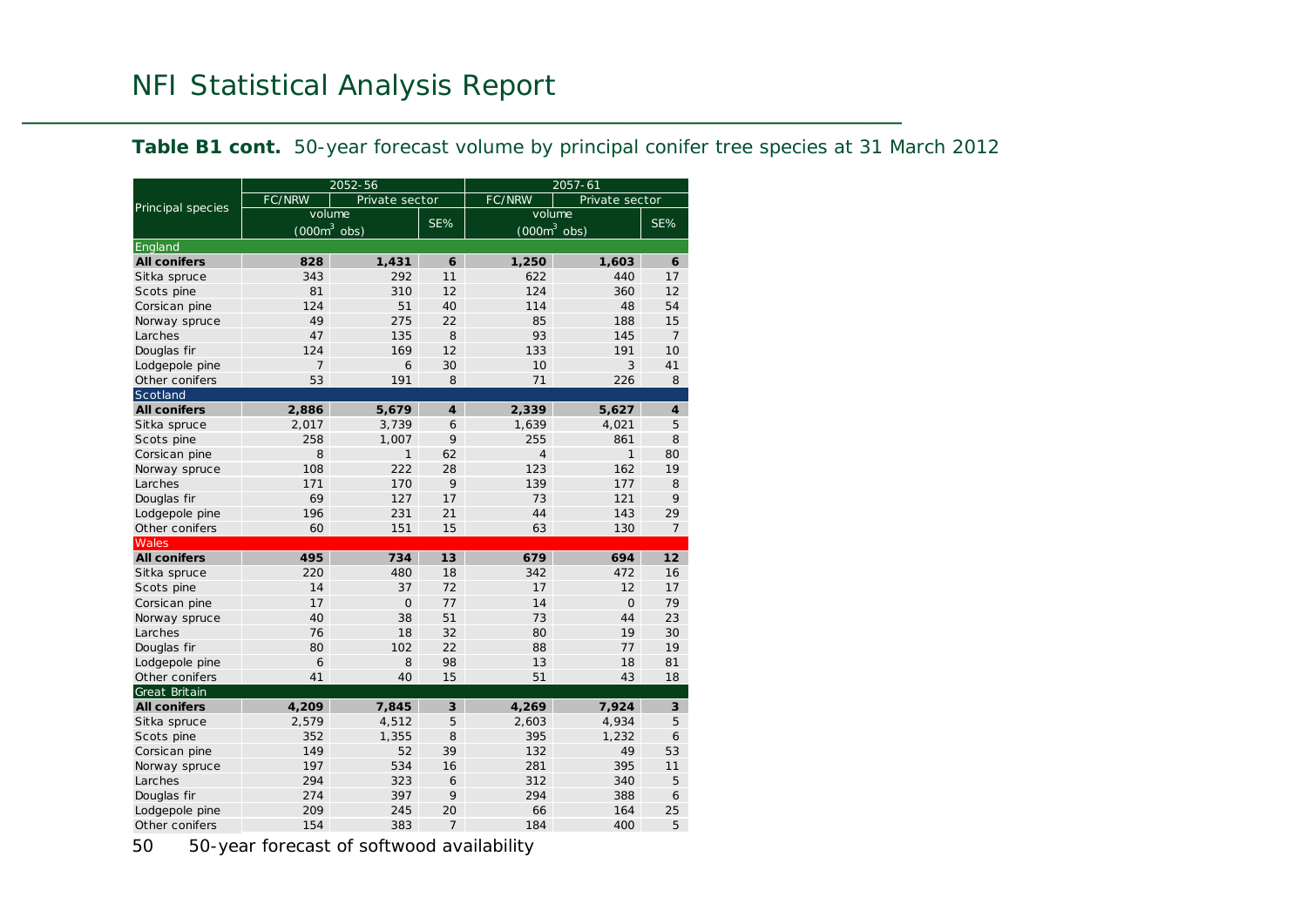|  | <b>Table B2</b> Summary of volume by country and region with % spruce |  |  |  |  |
|--|-----------------------------------------------------------------------|--|--|--|--|
|  |                                                                       |  |  |  |  |

|                               |                             | $2013 - 16$ |                |                |                 |                            |                |                            | 2017-21         |                |                |                 |                  |             |
|-------------------------------|-----------------------------|-------------|----------------|----------------|-----------------|----------------------------|----------------|----------------------------|-----------------|----------------|----------------|-----------------|------------------|-------------|
|                               | <b>FC/NRW</b>               |             |                | Private sector |                 | Total                      |                | FC/NRW                     |                 |                | Private sector |                 | Total            |             |
| Country / region              | volume                      | %           | volume         | SE%            | $\frac{9}{6}$   | volume                     | %              | volume                     | %               | volume         | SE%            | %               |                  | %           |
|                               | (000 <sub>m</sub> )<br>obs) | spruce      | obs)<br>(000m° |                | spruce          | (000m <sup>-</sup><br>obs) | spruce         | (000m <sup>3</sup><br>obs) | spruce          | (000m°<br>obs) |                | spruce          | <b>Total vol</b> | $spruc \in$ |
| England                       | 1,632                       | 50          | 2,945          | 5              | 25              | 4,577                      | 34             | 1,330                      | 46              | 3,225          | 5              | 32 <sub>2</sub> | 4,555            | 36          |
| North West England            | 174                         | 82          | 265            | 17             | 56              | 439                        | 66             | 130                        | 78              | 302            | 15             | 51              | 432              | 59          |
| North East England            | 589                         | 86          | 286            | 19             | 53              | 875                        | 75             | 412                        | 85              | 368            | 17             | 52              | 780              | 69          |
| Yorkshire and the Humber      | 125                         | 36          | 292            | 11             | 32              | 417                        | 33             | 118                        | 37              | 332            | 15             | 37              | 450              | 37          |
| East Midlands                 | 91                          | 5           | 123            | 13             | 12              | 214                        | 9              | 83                         | $\mathbf{3}$    | 142            | 16             | 15              | 225              | 11          |
| East England                  | 186                         | O           | 179            | 11             |                 | 365                        | $\overline{4}$ | 166                        | $\mathbf{0}$    | 216            | 12             | 5               | 383              | 3           |
| South East England and London | 127                         | 9           | 629            | 9              | 10 <sup>°</sup> | 756                        | 9              | 124                        | 10 <sup>°</sup> | 598            | $\overline{7}$ | 12              | 722              | 11          |
| South West England            | 230                         | 42          | 741            | 10             | 24              | 971                        | 28             | 207                        | 40              | 893            | 10             | 40              | 1,101            | 40          |
| <b>West Midlands</b>          | 109                         | 14          | 432            | 16             | 17              | 540                        | 17             | 90                         | 15              | 374            | 16             | 26              | 463              | 24          |
| <b>Scotland</b>               | 4,220                       | 73          | 5,708          | 5              | 65              | 9,928                      | 68             | 3,658                      | 79              | 6,997          | 5              | 67              | 10,656           | 71          |
| North Scotland                | 587                         | 25          | 558            | 13             | 40              | 1,144                      | 32             | 367                        | 34              | 777            | 14             | 50              | 1,143            | 45          |
| North East Scotland           | 488                         | 49          | 958            | 8              | 27              | 1,446                      | 34             | 395                        | 57              | 1,284          | 9              | 42              | 1,679            | 46          |
| <b>East Scotland</b>          | 208                         | 66          | 945            | 14             | 59              | 1,153                      | 60             | 164                        | 65              | 968            | 14             | 59              | 1,132            | 60          |
| South Scotland                | 1,594                       | 88          | 2,081          | 11             | 84              | 3,674                      | 86             | 1.457                      | 89              | 2.429          | 9              | 80              | 3,887            | 83          |
| West Scotland                 | 1,342                       | 87          | 1,167          | 10             | 78              | 2,509                      | 83             | 1,275                      | 88              | 1,540          | 12             | 82              | 2,815            | 85          |
| <b>Wales</b>                  | 1,082                       | 75          | 901            | 16             | 54              | 1,983                      | 65             | 991                        | 75              | 949            | 13             | 62              | 1,940            | 69          |
| <b>Great Britain</b>          | 6,933                       | 68          | 9,554          | 4              | 51              | 16,487                     | 58             | 5,980                      | 71              | 11,171         | $\overline{4}$ | 57              | 17,151           | 61          |

|                               |                    |                |                          | $2022 - 26$    |        |           |        |                          |         |                    | 2027-31        |        |           |        |
|-------------------------------|--------------------|----------------|--------------------------|----------------|--------|-----------|--------|--------------------------|---------|--------------------|----------------|--------|-----------|--------|
|                               | <b>FC/NRW</b>      |                |                          | Private sector |        | Total     |        | <b>FC/NRW</b>            |         |                    | Private sector |        | Total     |        |
| Country / region              | volume             | %              | volume                   | SE%            | %      |           | %      | volume                   | %       | volume             | SE%            | %      |           | %      |
|                               | $(000m^3)$<br>obs) | spruce         | (000m $^{\circ}$<br>obs) |                | spruce | Total vol | spruce | (000m $^{\circ}$<br>obs) | spruce. | (000 $m^3$<br>obs) |                | spruce | Total vol | spruce |
| <b>England</b>                | 1,211              | 45             | 2,903                    | 5              | 37     | 4,113     | 39     | 1,159                    | 47      | 2,986              | 5              | 37     | 4,145     | 39     |
| North West England            | 150                | 81             | 447                      | 17             | 74     | 596       | 75     | 150                      | 88      | 378                | 15             | 62     | 528       | 69     |
| North East England            | 314                | 88             | 367                      | 17             | 60     | 682       | 73     | 277                      | 90      | 483                | 19             | 52     | 760       | 66     |
| Yorkshire and the Humber      | 124                | 37             | 300                      | 11             | 38     | 424       | 38     | 102                      | 43      | 338                | 17             | 53     | 440       | 51     |
| <b>East Midlands</b>          | 74                 | $\overline{4}$ | 143                      | 22             | 12     | 216       | 9      | 67                       | 4       | 159                | 17             | 17     | 226       | 13     |
| East England                  | 157                | $\mathsf{O}$   | 199                      | 16             | 6      | 357       | 3      | 171                      | $\circ$ | 262                | 17             | 13     | 433       | 8      |
| South East England and London | 101                | 8              | 591                      | 9              | 16     | 692       | 15     | 87                       | 9       | 598                | 9              | 20     | 684       | 18     |
| South West England            | 185                | 42             | 517                      | 9              | 27     | 702       | 31     | 209                      | 43      | 515                | 9              | 37     | 723       | 39     |
| <b>West Midlands</b>          | 106                | 10             | 339                      | 18             | 39     | 445       | 32     | 96                       | 15      | 254                | 16             | 25     | 350       | 22     |
| <b>Scotland</b>               | 3,516              | 79             | 7,830                    | 5              | 77     | 11,346    | 77     | 3,789                    | 78      | 8,910              | 5              | 77     | 12,700    | 77     |
| North Scotland                | 365                | 32             | 619                      | 13             | 56     | 984       | 47     | 457                      | 30      | 901                | 12             | 53     | 1,358     | 46     |
| North East Scotland           | 369                | 60             | 1,258                    | 9              | 41     | 1,627     | 45     | 409                      | 65      | 1.414              | 10             | 43     | 1,823     | 48     |
| East Scotland                 | 178                | 66             | 735                      | 12             | 65     | 913       | 65     | 192                      | 68      | 682                | 11             | 60     | 874       | 62     |
| South Scotland                | 1,373              | 91             | 3,223                    | 9              | 88     | 4,597     | 89     | 1,307                    | 91      | 3,872              | 8              | 92     | 5,179     | 92     |
| West Scotland                 | 1,230              | 88             | 1,994                    | 10             | 90     | 3,224     | 89     | 1,424                    | 87      | 2,042              | 10             | 89     | 3,466     | 88     |
| <b>Wales</b>                  | 895                | 74             | 1,087                    | 14             | 63     | 1,982     | 68     | 778                      | 76      | 775                | 15             | 65     | 1,553     | 70     |
| <b>Great Britain</b>          | 5,622              | 71             | 11,820                   | 4              | 65     | 17,442    | 67     | 5,726                    | 72      | 12,671             | $\overline{4}$ | 67     | 18,398    | 68     |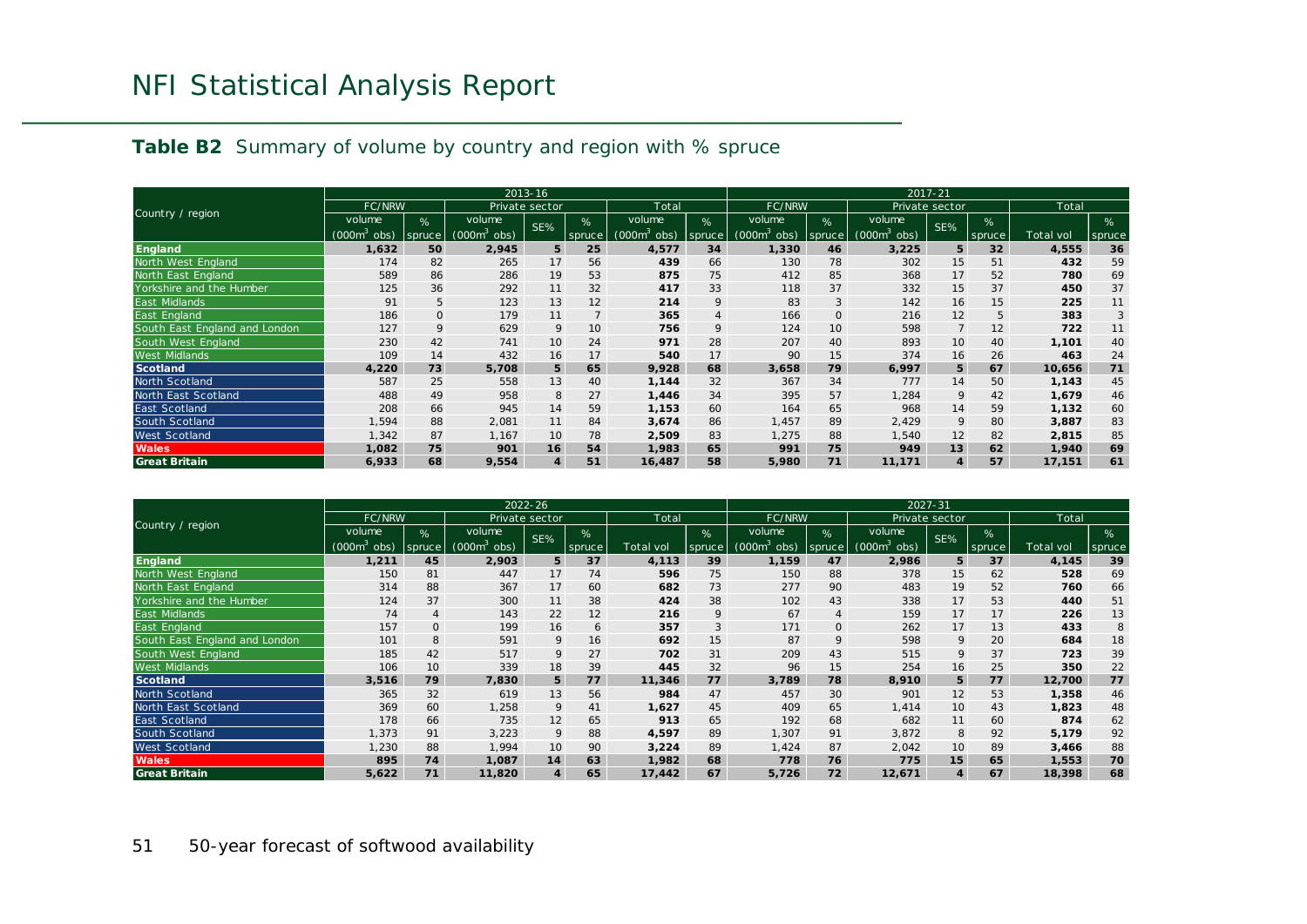### **Table B2 cont.** Summary of volume by country and region with % spruce

|                               |                             | 2032-36        |                           |                  |        |           |        |                            |                |                             | 2037-41        |        |                  |                |
|-------------------------------|-----------------------------|----------------|---------------------------|------------------|--------|-----------|--------|----------------------------|----------------|-----------------------------|----------------|--------|------------------|----------------|
|                               | <b>FC/NRW</b>               |                |                           | Private sector   |        | Total     |        | FC/NRW                     |                |                             | Private sector |        | Total            |                |
| Country / region              | volume                      | %              | volume                    | SE%              | %      |           | %      | volume                     | %              | volume                      | SE%            | %      |                  | %              |
|                               | (000 <sub>m</sub> )<br>obs) | spruce         | obs)<br>$(000\text{m}^3)$ |                  | spruce | Total vol | spruce | (000m <sup>3</sup><br>obs) | spruce         | (000 <sup>3</sup> )<br>obs) |                | spruce | <b>Total vol</b> | spruce         |
| <b>England</b>                | 1,066                       | 46             | 2,850                     | 6                | 40     | 3,916     | 42     | 1,013                      | 46             | 2,224                       | 6              | 32     | 3,237            | 37             |
| North West England            | 114                         | 83             | 288                       | 19               | 69     | 402       | 73     | 133                        | 83             | 181                         | 13             | 48     | 314              | 63             |
| North East England            | 280                         | 92             | 535                       | 19               | 68     | 815       | 76     | 234                        | 90             | 481                         | 19             | 56     | 714              | 67             |
| Yorkshire and the Humber      | 109                         | 41             | 223                       | 13               | 29     | 332       | 33     | 88                         | 53             | 204                         | 16             | 44     | 292              | 47             |
| <b>East Midlands</b>          | 70                          | $\overline{4}$ | 128                       | 18               | 23     | 198       | 16     | 52                         | 10             | 110                         | 25             | 20     | 162              | 17             |
| East England                  | 162                         |                | 304                       | 18               | 11     | 465       |        | 171                        | $\overline{2}$ | 226                         | 18             |        | 397              | $\overline{4}$ |
| South East England and London | 78                          | 10             | 516                       | 11               | 20     | 594       | 18     | 86                         | 10             | 453                         | 13             | 17     | 538              | 16             |
| South West England            | 166                         | 40             | 453                       | 9                | 36     | 619       | 37     | 164                        | 41             | 365                         | 12             | 37     | 529              | 38             |
| <b>West Midlands</b>          | 88                          | 13             | 403                       | 19               | 47     | 491       | 41     | 86                         | 15             | 205                         | 23             | 12     | 291              | 13             |
| <b>Scotland</b>               | 3,215                       | 80             | 8,847                     | 5                | 70     | 12,062    | 73     | 2,936                      | 81             | 8,133                       | 5              | 66     | 11,069           | 70             |
| North Scotland                | 440                         | 39             | 1,356                     | 10               | 52     | 1,796     | 49     | 405                        | 50             | 1,623                       | 10             | 39     | 2,028            | 41             |
| North East Scotland           | 337                         | 66             | 1,606                     | 9                | 34     | 1,943     | 40     | 333                        | 69             | 1,547                       | 10             | 39     | 1,881            | 45             |
| East Scotland                 | 170                         | 63             | 893                       | 13               | 74     | 1,063     | 73     | 123                        | 71             | 856                         | 13             | 60     | 978              | 62             |
| South Scotland                | 1,094                       | 92             | 3,032                     | 9                | 85     | 4,125     | 87     | 919                        | 89             | 2,444                       | 9              | 89     | 3,363            | 89             |
| West Scotland                 | 1,175                       | 91             | 1,960                     | 9                | 85     | 3,135     | 87     | 1,157                      | 89             | 1,663                       | 10             | 87     | 2,819            | 88             |
| <b>Wales</b>                  | 934                         | 78             | 736                       | 15               | 73     | 1,670     | 76     | 794                        | 72             | 679                         | 15             | 71     | 1,473            | 71             |
| <b>Great Britain</b>          | 5,216                       | 73             | 12,433                    | $\boldsymbol{4}$ | 63     | 17,649    | 66     | 4,744                      | 72             | 11,035                      | $\overline{4}$ | 59     | 15,779           | 63             |

|                               |                              |                |                            | $2042 - 46$    |                 |                  |        |                          |                |                    | 2047-51        |        |           |        |
|-------------------------------|------------------------------|----------------|----------------------------|----------------|-----------------|------------------|--------|--------------------------|----------------|--------------------|----------------|--------|-----------|--------|
|                               | <b>FC/NRW</b>                |                |                            | Private sector |                 | Total            |        | <b>FC/NRW</b>            |                |                    | Private sector |        | Total     |        |
| Country / region              | volume                       | %              | volume                     | SE%            | $\overline{\%}$ |                  | %      | volume                   | %              | volume             | SE%            | %      |           | %      |
|                               | (000m <sup>3</sup> )<br>obs) | spruce         | (000m <sup>-</sup><br>obs) |                | spruce          | <b>Total</b> vol | spruce | (000m $^{\circ}$<br>obs) | spruce         | (000 $m^3$<br>obs) |                | spruce | Total vol | spruce |
| <b>England</b>                | 1,055                        | 47             | 1,848                      | 6              | 39              | 2,903            | 42     | 1,014                    | 48             | 1,523              | 5              | 33     | 2,537     | 39     |
| North West England            | 113                          | 58             | 215                        | 17             | 55              | 328              | 56     | 101                      | 70             | 170                | 14             | 58     | 271       | 63     |
| North East England            | 324                          | 91             | 255                        | 22             | 63              | 579              | 79     | 297                      | 91             | 190                | 17             | 46     | 486       | 74     |
| Yorkshire and the Humber      | 77                           | 55             | 172                        | 14             | 32              | 248              | 39     | 84                       | 53             | 168                | 14             | 39     | 253       | 44     |
| <b>East Midlands</b>          | 56                           | 12             | 138                        | 22             | 28              | 194              | 23     | 48                       | 10             | 92                 | 20             | 21     | 141       | 17     |
| East England                  | 130                          | $\overline{2}$ | 137                        | 20             | 19              | 267              | 11     | 114                      | $\overline{2}$ | 89                 | 21             | 12     | 202       | 6      |
| South East England and London | 105                          | 8              | 439                        | 13             | 30              | 544              | 26     | 110                      | 9              | 319                | 12             | 20     | 429       | 17     |
| South West England            | 169                          | 36             | 347                        | 12             | 36              | 516              | 36     | 168                      | 42             | 318                | 10             | 36     | 485       | 38     |
| <b>West Midlands</b>          | 81                           | 14             | 146                        | 19             | 41              | 227              | 32     | 92                       | 11             | 178                | 21             | 28     | 270       | 22     |
| <b>Scotland</b>               | 2,730                        | 78             | 6,527                      | 5              | 64              | 9,257            | 69     | 3,280                    | 77             | 4,986              | 5              | 63     | 8,266     | 69     |
| North Scotland                | 355                          | 55             | 961                        | 11             | 43              | 1,317            | 46     | 450                      | 50             | 585                | 13             | 32     | 1,035     | 40     |
| North East Scotland           | 373                          | 63             | 1,484                      | 10             | 39              | 1,857            | 44     | 508                      | 68             | 974                | 11             | 31     | 1,482     | 44     |
| East Scotland                 | 147                          | 70             | 746                        | 12             | 62              | 893              | 63     | 155                      | 69             | 504                | 13             | 57     | 660       | 60     |
| South Scotland                | 925                          | 85             | 2,158                      | 9              | 83              | 3,082            | 84     | 1,126                    | 85             | 1,726              | 9              | 86     | 2,853     | 86     |
| West Scotland                 | 930                          | 89             | 1,178                      | 11             | 81              | 2,108            | 84     | 1,040                    | 87             | 1,197              | 10             | 75     | 2,236     | 81     |
| <b>Wales</b>                  | 531                          | 47             | 490                        | 15             | 76              | 1,021            | 61     | 585                      | 60             | 521                | 14             | 70     | 1,106     | 65     |
| <b>Great Britain</b>          | 4,316                        | 67             | 8,865                      | 4              | 60              | 13,181           | 62     | 4,879                    | 69             | 7,030              | $\overline{4}$ | 57     | 11,909    | 62     |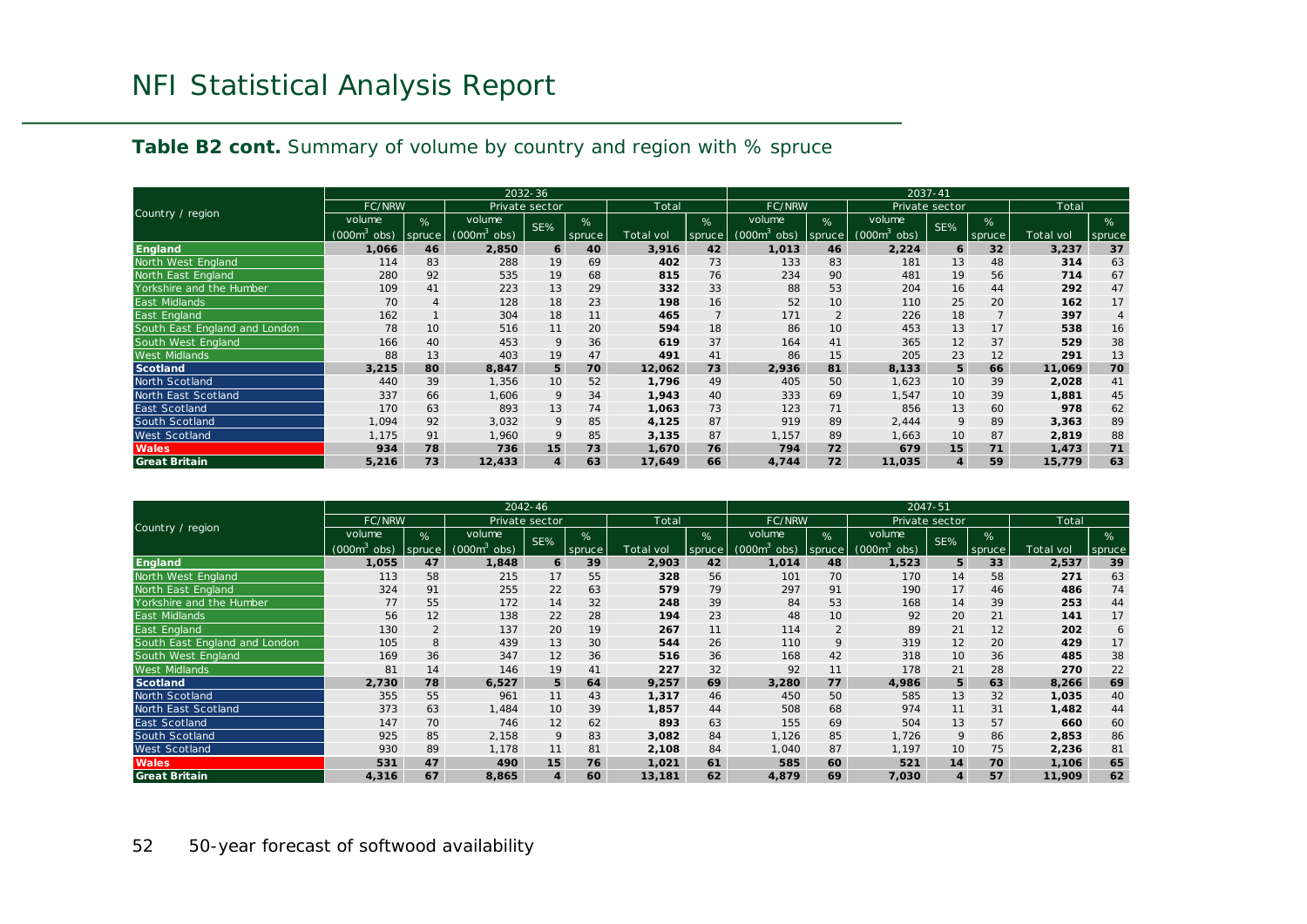|                               |                             |        |                | 2052-56        |        |           |        |                            |        |                         | $2057 - 61$      |        |            |        |
|-------------------------------|-----------------------------|--------|----------------|----------------|--------|-----------|--------|----------------------------|--------|-------------------------|------------------|--------|------------|--------|
|                               | <b>FC/NRW</b>               |        |                | Private sector |        | Total     |        | <b>FC/NRW</b>              |        |                         | Private sector   |        | Total      |        |
| Country / region              | volume                      | %      | volume         | SE%            | %      |           | $\%$   | volume                     | %      | volume                  | SE%              | %      |            | %      |
|                               | (000 <sup>o</sup> )<br>obs) | spruce | (000m`<br>obs) |                | spruce | Total vol | spruce | (000m <sup>3</sup><br>obs) | spruce | (000m <sup>3</sup> obs) |                  | spruce | Total vol. | spruce |
| <b>England</b>                | 828                         | 47     | 1,431          | 6              | 40     | 2,259     | 42     | 1,250                      | 57     | 1,603                   | 6                | 39     | 2,853      | 47     |
| North West England            | 105                         | 81     | 194            | 16             | 65     | 299       | 71     | 184                        | 82     | 226                     | 22               | 62     | 410        | 71     |
| North East England            | 234                         | 88     | 172            | 18             | 51     | 407       | 72     | 417                        | 87     | 242                     | 21               | 53     | 660        | 75     |
| Yorkshire and the Humber      | 59                          | 44     | 139            | 9              | 43     | 199       | 43     | 199                        | 54     | 156                     | 11               | 40     | 355        | 48     |
| <b>East Midlands</b>          | 62                          | 8      | 111            | 24             | 37     | 173       | 27     | 55                         | 10     | 121                     | 27               | 27     | 176        | 22     |
| East England                  | 82                          | 3      | 122            | 21             | 6      | 204       | 5      | 82                         | 4      | 96                      | 15               | 14     | 178        | 9      |
| South East England and London | 74                          | 10     | 306            | 15             | 36     | 380       | 31     | 101                        | 10     | 267                     | 9                | 24     | 368        | 20     |
| South West England            | 140                         | 38     | 264            | 10             | 34     | 404       | 35     | 142                        | 40     | 357                     | 13               | 41     | 500        | 41     |
| <b>West Midlands</b>          | 72                          | 11     | 123            | 20             | 36     | 195       | 27     | 69                         | 11     | 137                     | 14               | 30     | 206        | 23     |
| <b>Scotland</b>               | 2,886                       | 74     | 5,679          | $\overline{4}$ | 70     | 8,566     | 71     | 2,339                      | 75     | 5,627                   | $\boldsymbol{4}$ | 74     | 7,966      | 75     |
| North Scotland                | 418                         | 59     | 736            | 13             | 42     | 1,155     | 48     | 426                        | 60     | 648                     | 12               | 64     | 1,074      | 63     |
| North East Scotland           | 366                         | 65     | 1,255          | 8              | 43     | 1,621     | 48     | 336                        | 64     | 1,206                   | 9                | 46     | 1,542      | 50     |
| East Scotland                 | 585                         | 65     | 603            | 15             | 68     | 1,188     | 66     | 191                        | 58     | 411                     | 11               | 61     | 602        | 60     |
| South Scotland                | 787                         | 81     | 2,337          | $\overline{7}$ | 89     | 3,123     | 87     | 664                        | 83     | 2,321                   | $\overline{7}$   | 88     | 2,986      | 87     |
| West Scotland                 | 730                         | 85     | 749            | 8              | 82     | 1,479     | 84     | 722                        | 87     | 1,040                   | 9                | 89     | 1,762      | 88     |
| <b>Wales</b>                  | 495                         | 53     | 734            | 13             | 71     | 1,229     | 63     | 679                        | 61     | 694                     | 12               | 74     | 1,373      | 68     |
| <b>Great Britain</b>          | 4,209                       | 66     | 7,845          | 3              | 64     | 12,054    | 65     | 4,269                      | 68     | 7,924                   | 3                | 67     | 12,193     | 67     |

**Table B2 cont.** Summary of volume by country and region with % spruce

A table showing the full regional breakout of the forecast by principal conifer tree species can be found in Table B3 of the accompanying spreadsheet.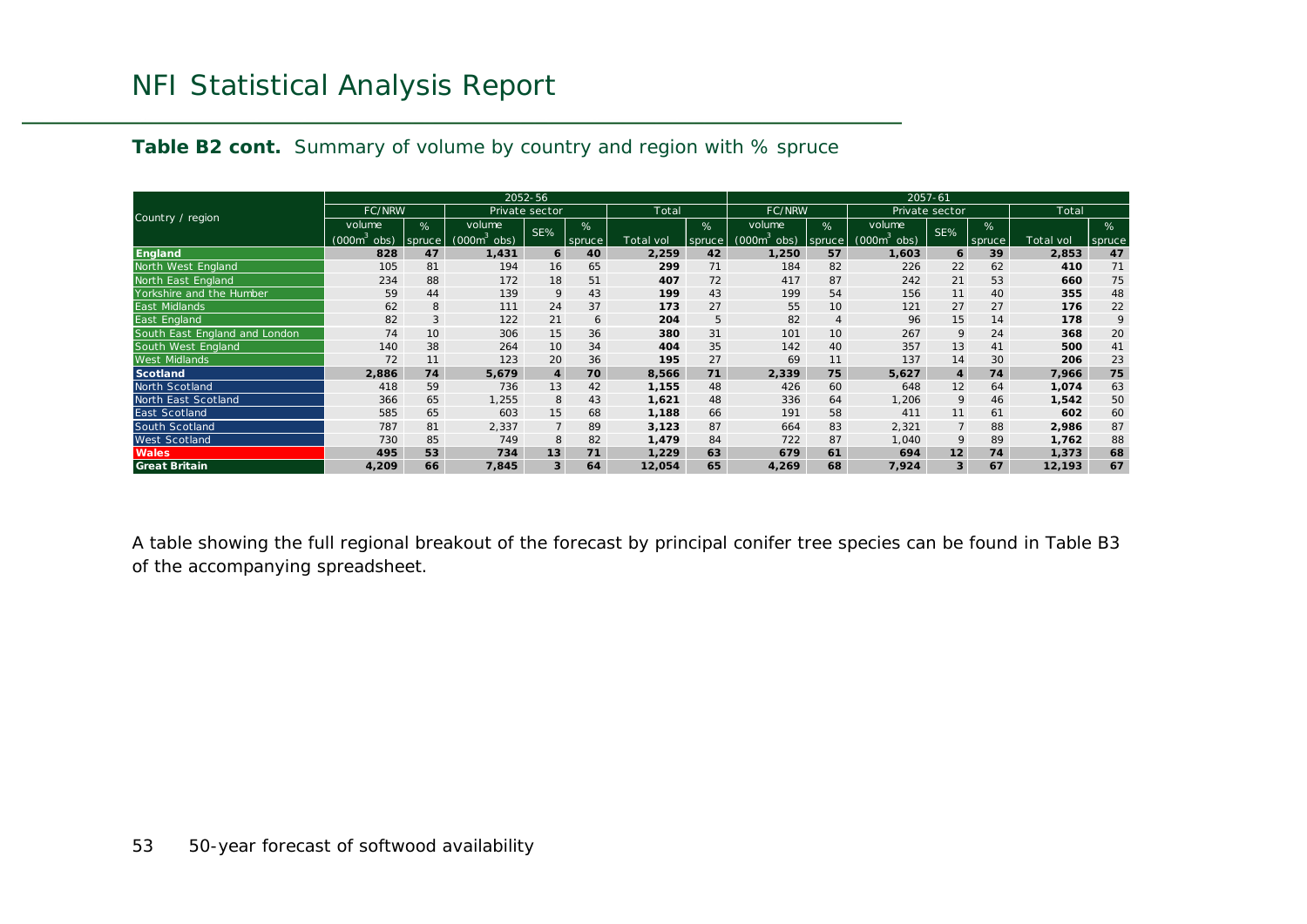## Appendix C Constraints on harvesting

#### **Figure C1** Suitability for harvesting

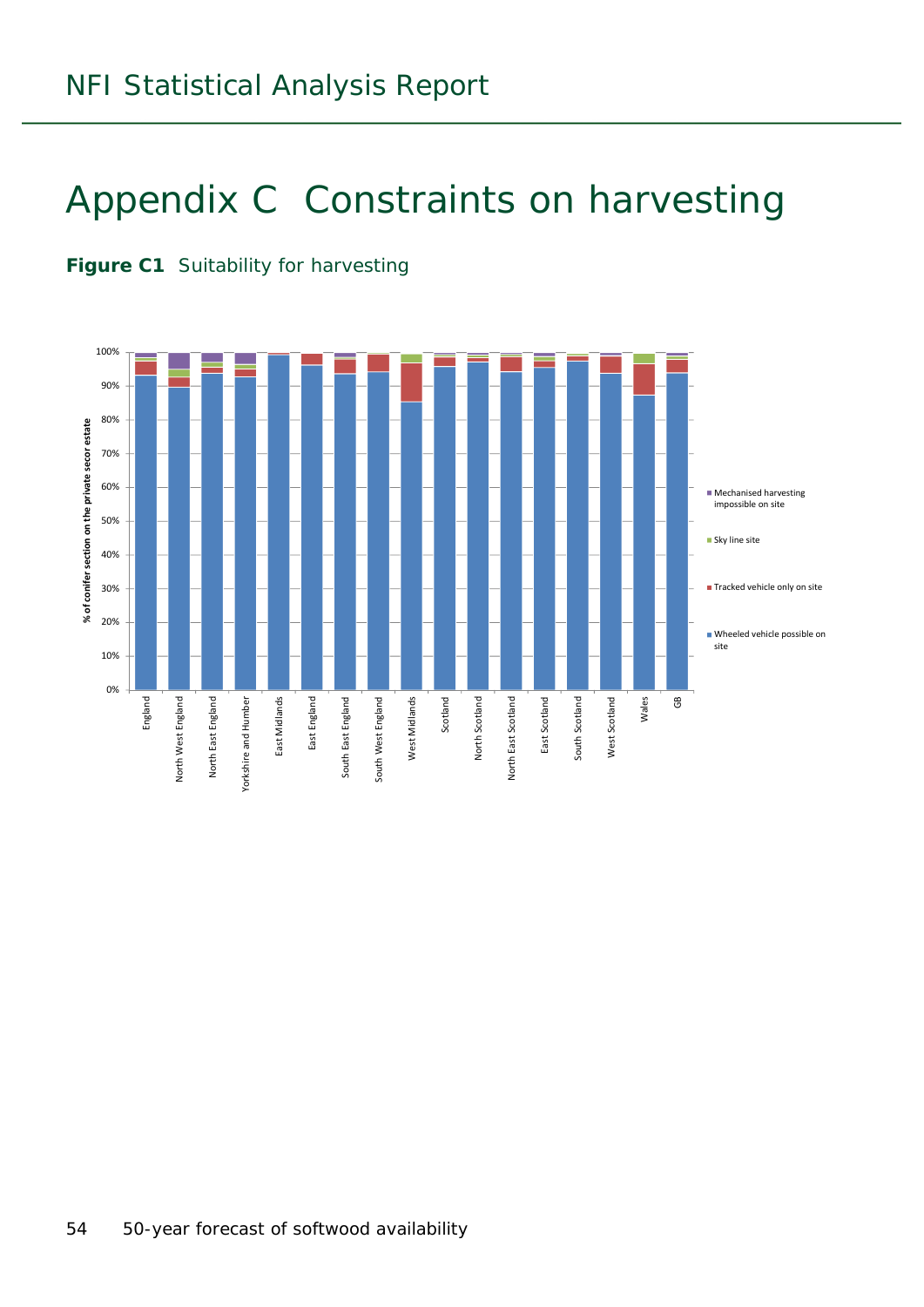

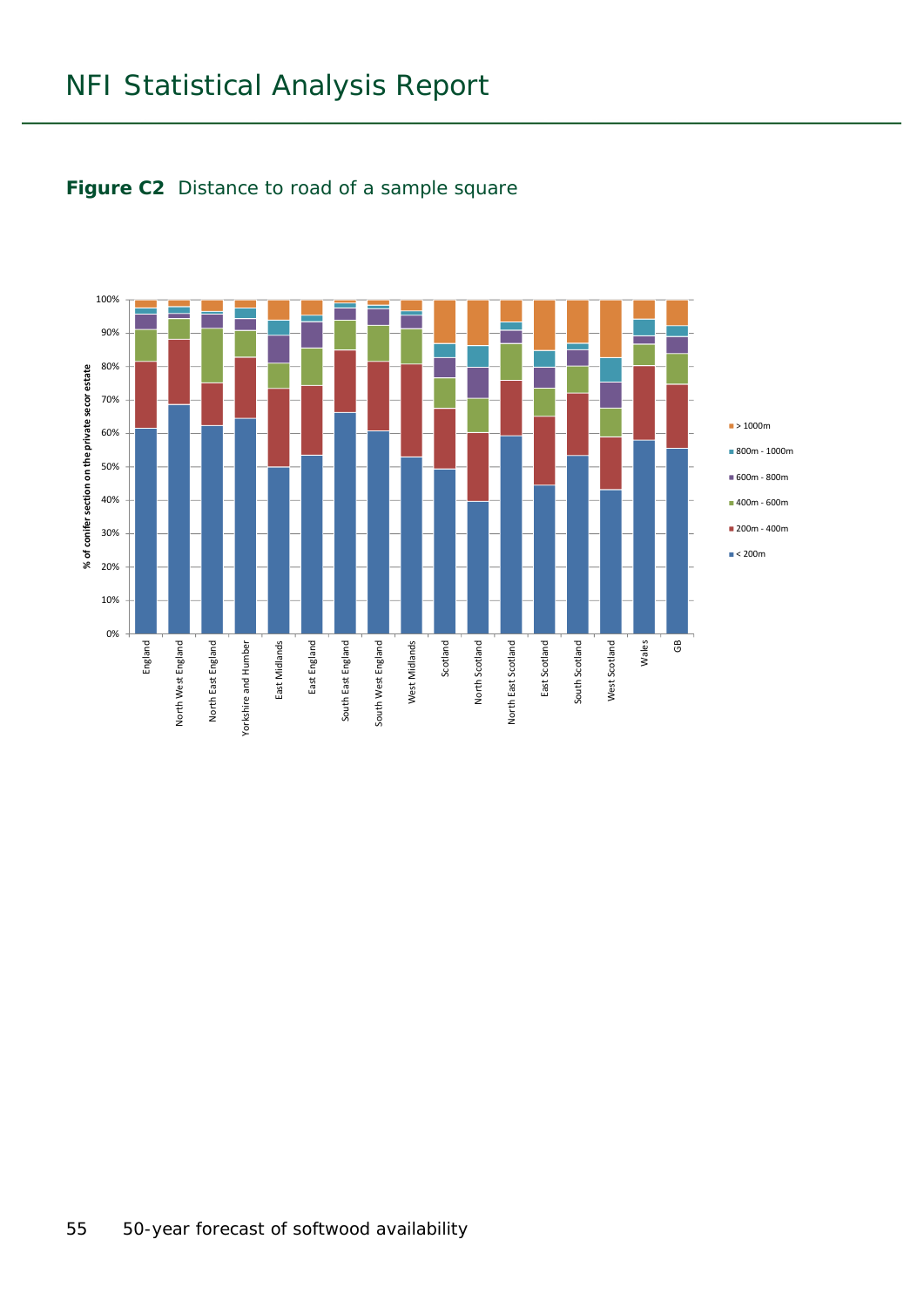## Appendix D Forecast scenarios

#### **Table D1** Scenarios summary

| <b>Principle harvesting</b><br>scenarios to be<br>included in the 50-<br>year forecast                                                                           | Overdue<br>timber<br>treatment                                                   | Replanting<br>scenario                                                                                     | Hard to<br>harvest<br>timber /<br><b>lower</b><br>likelihood of<br>availability | Scenario<br>Number | Publish later |
|------------------------------------------------------------------------------------------------------------------------------------------------------------------|----------------------------------------------------------------------------------|------------------------------------------------------------------------------------------------------------|---------------------------------------------------------------------------------|--------------------|---------------|
| <b>Private Sector</b>                                                                                                                                            |                                                                                  |                                                                                                            |                                                                                 |                    |               |
| Modified biological<br>potential, thinning and<br>felling assuming<br>moderate wind risk<br>$measures - the$<br>'headline' 25 yr<br>forecast run for 50<br>years | Overdue option<br>1                                                              | Restock option<br>2 - like for like<br>(0% reduction<br>in conifer area,<br>same species<br>proportions)   | Included                                                                        | $\mathbf{1}$       |               |
| Modified biological<br>potential, thinning and<br>felling assuming<br>moderate wind risk<br>$measures - the$<br>'headline' 25 yr<br>forecast run for 50<br>years | Overdue option<br>1                                                              | Restock option<br>1 (10%<br>reduction in<br>stocked conifer<br>area & change<br>in species<br>proportions) | Included                                                                        | $\overline{2}$     |               |
| Modified biological<br>potential, thinning and<br>felling assuming<br>moderate wind risk<br>$measures - the$<br>'headline' 25 yr<br>forecast run for 50<br>years | Overdue option<br>1                                                              | Option $3 -$<br>restocking<br>variant (20 %<br>reduction in<br>conifer stocked<br>area)                    | Included                                                                        | 3                  |               |
| Applying the same<br>assumptions as used in<br>the 25-year forecast<br>for comparative<br>purposes: Modified<br>biological potential,                            | Felled at day<br>one of the<br>forecast and<br>volume<br>reported<br>separately. | Like for like<br>restock for<br>felling arising<br>during the<br>forecast period.<br>Currently             | Included                                                                        | $\overline{4}$     |               |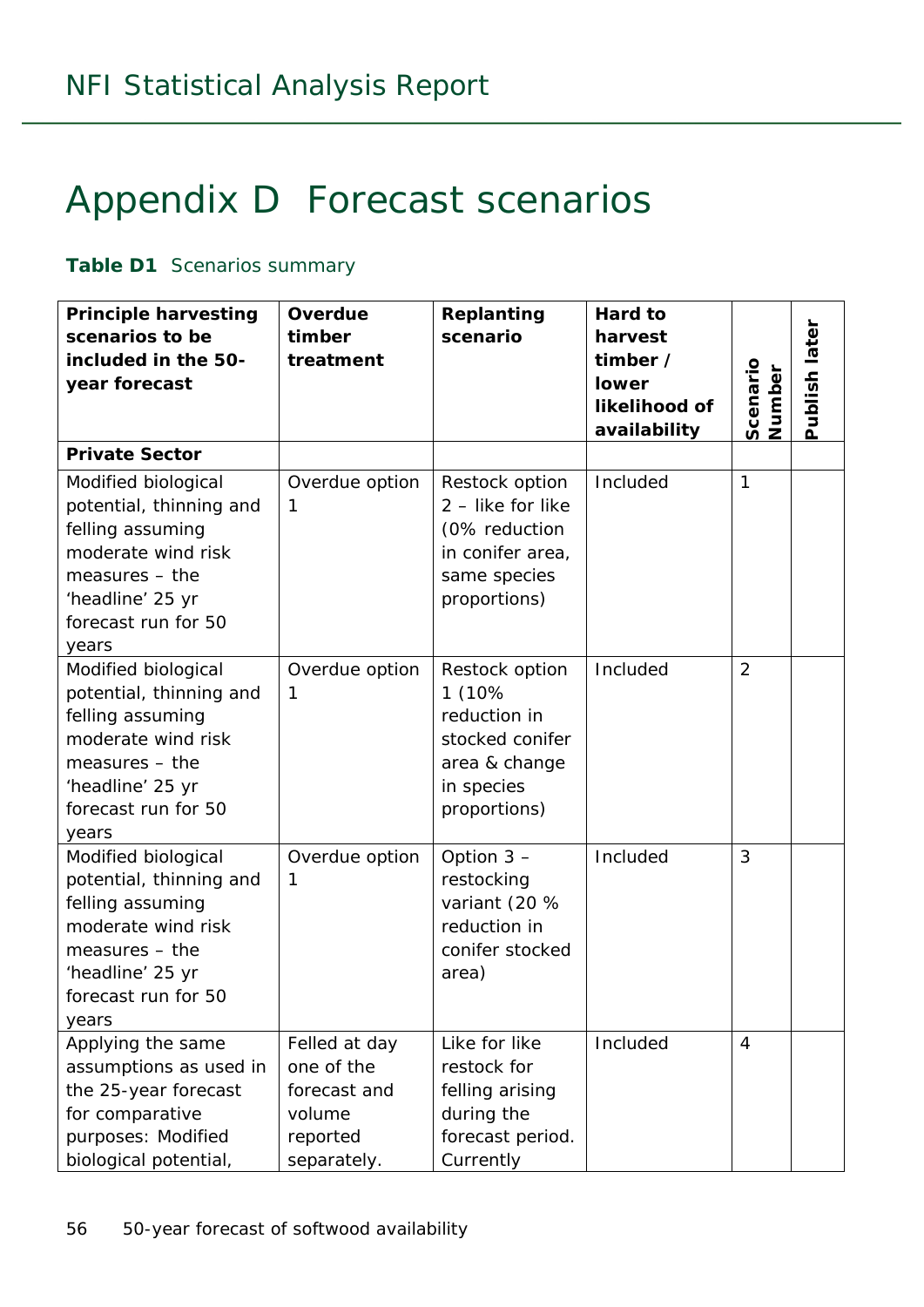| <b>Principle harvesting</b><br>scenarios to be<br>included in the 50-<br>year forecast                                                                           | Overdue<br>timber<br>treatment                                    | Replanting<br>scenario                                                                         | Hard to<br>harvest<br>timber /<br>lower<br>likelihood of<br>availability | Scenario<br>Number | Publish later |
|------------------------------------------------------------------------------------------------------------------------------------------------------------------|-------------------------------------------------------------------|------------------------------------------------------------------------------------------------|--------------------------------------------------------------------------|--------------------|---------------|
| thinning and felling<br>assuming moderate<br>wind risk measures -<br>the 'headline' 25 yr<br>forecast run for 50<br>years                                        |                                                                   | clearfelled land<br>restocked to<br>the main<br>restock option<br>$(1)$ , at 100%<br>stocking. |                                                                          |                    |               |
| Felling at 25m top<br>height                                                                                                                                     | Overdue option<br>1                                               | Restock option<br>1                                                                            | Included                                                                 | 5                  |               |
| Felling and thinning to<br>the 2005 industry<br>'view'                                                                                                           | Overdue option<br>2 treatment as<br>per the 2005<br>industry view | Option 4<br>treatment as<br>per the 2005<br>industry view                                      | Included                                                                 | 6                  |               |
| <b>Public Sector</b>                                                                                                                                             |                                                                   |                                                                                                |                                                                          |                    |               |
| Management felling<br>and thinning plans                                                                                                                         | Overdue option<br>4<br>Fell all within<br>ten years               | Restock option<br>1                                                                            | Excluded                                                                 |                    |               |
| Option for a revised<br>industry 'view'                                                                                                                          | Overdue option<br>3                                               | Restock option<br>5                                                                            | To be decided                                                            |                    | Yes           |
| Improved SS Yield *                                                                                                                                              | Overdue option                                                    | Restock option<br>6                                                                            | Included                                                                 |                    | Yes           |
| Modified biological<br>potential, thinning and<br>felling assuming<br>moderate wind risk<br>$measures - the$<br>'headline' 25 yr<br>forecast run for 50<br>years | Overdue option<br>1                                               | Restock option<br>1                                                                            | Excluded                                                                 |                    | Yes           |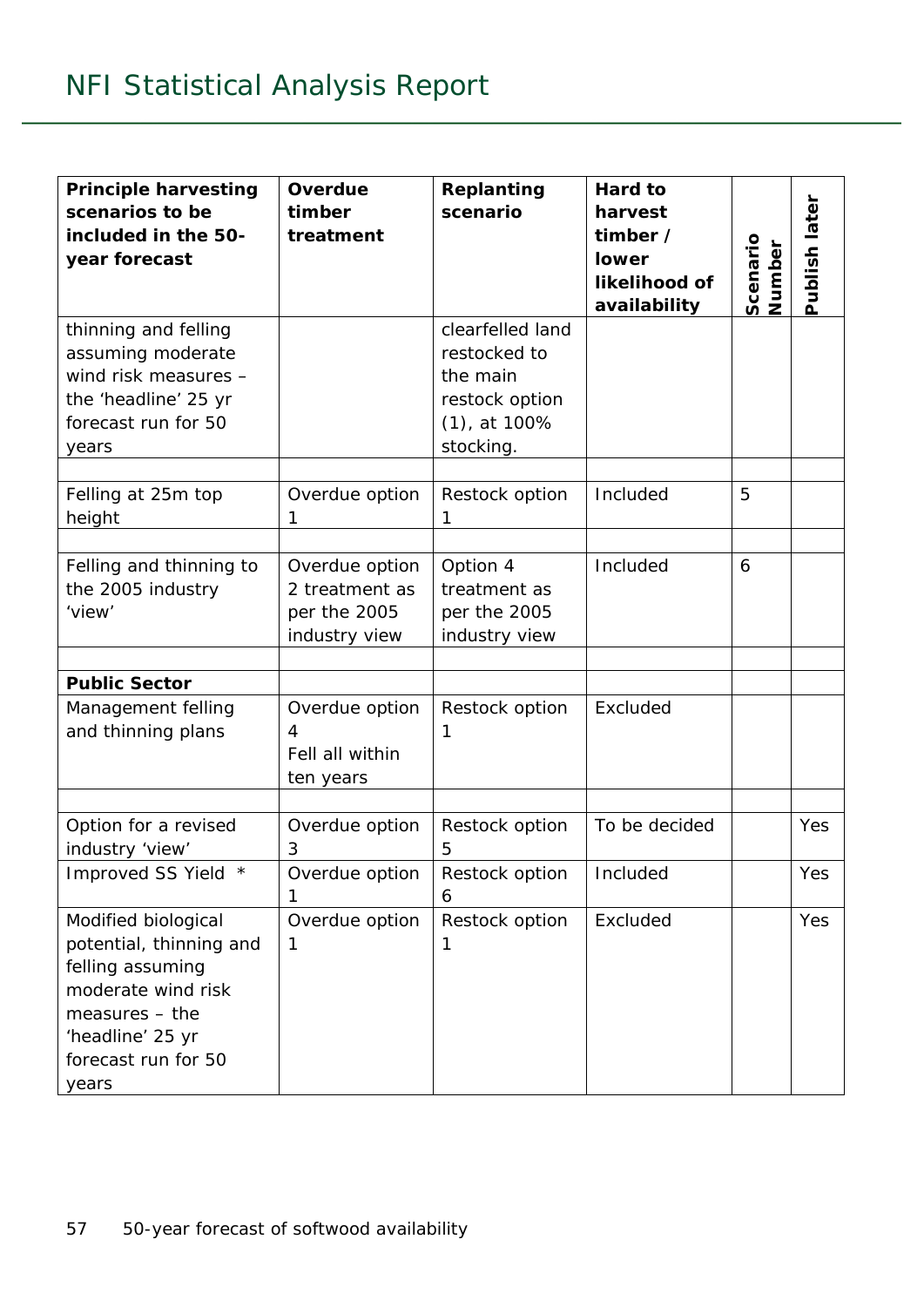#### **Table D2** Overdue timber allocation option 1

|               | year)                 | Prescription by years beyond maximum MAI (as of base |                    |
|---------------|-----------------------|------------------------------------------------------|--------------------|
| Species       | 0-10 yrs beyond       | 10-30 yrs beyond                                     | $30 + yrs$ beyond  |
|               |                       |                                                      |                    |
| Sitka spruce  | Fell 50% 1- 25 yrs    | Fell 50% 1- 25 yrs                                   | Fell 75% 1-25 yrs  |
|               | Fell 50% 26-50        | Fell 40% 26-50                                       |                    |
|               |                       | yrs                                                  |                    |
|               |                       | 10% zero                                             | 25% zero           |
|               |                       | intervention                                         | intervention       |
|               |                       |                                                      |                    |
| Norway spruce | Fell 50% 1- 25 yrs    | Fell 50% 1- 25 yrs                                   | Fell 75% 1-25 yrs  |
|               | Fell 50% 26-50        | Fell 40% 26-50                                       |                    |
|               |                       | yrs                                                  |                    |
|               |                       | 10% zero                                             | 25% zero           |
|               |                       | intervention                                         | intervention       |
|               |                       |                                                      |                    |
| Douglas fir   | Fell 50 % 1-25        | Fell 75 % 1-25                                       | Fell 75% over 10   |
|               | yrs,                  |                                                      | yrs                |
|               | Fell 25% 26-50        | 25% zero                                             | 25% zero           |
|               | yrs                   | intervention                                         | intervention       |
|               | 25% zero              |                                                      |                    |
|               | intervention          |                                                      |                    |
|               |                       |                                                      |                    |
| Scots pine    | Fell 0% 1-25 yrs      | Fell 50 % 1-25<br>yrs,                               | Fell 50% 1- 25 yrs |
|               | Fell 75% 26-50        | Fell 25 % 26-50                                      | 50% zero           |
|               | yrs                   | yrs                                                  | intervention       |
|               | 25% zero              | 25% zero                                             |                    |
|               | intervention          | intervention                                         |                    |
|               |                       |                                                      |                    |
| Larches       | Fell 50% 1-10<br>yrs, | Fell 50 % 1-25<br>yrs                                | Fell 75% 1- 10 yrs |
|               | Fell 40% 11-25        | Fell 40 % 26-50                                      | 25% zero           |
|               | yrs,                  | yrs                                                  | intervention       |
|               | 10% zero              | 10% zero                                             |                    |
|               | intervention          | intervention                                         |                    |
|               |                       |                                                      |                    |
| Corsican pine | Fell 50% 1-10         | Fell 50 % 1-25                                       | Fell 75% 1- 10 yrs |
|               | yrs,                  | yrs                                                  |                    |
|               | Fell 40% 11-25        | Fell 25 % 26- 50                                     | 25% zero           |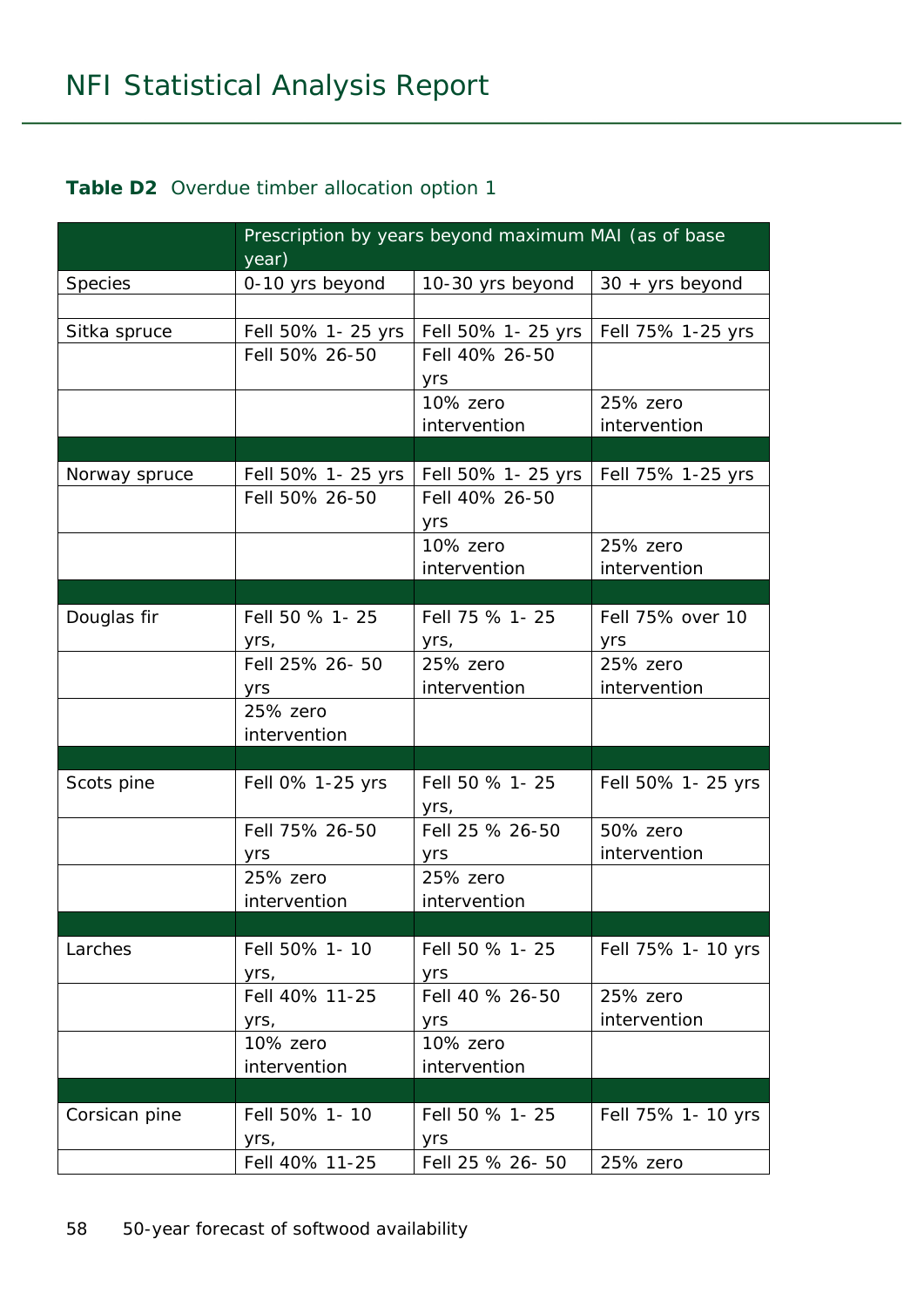|                | Prescription by years beyond maximum MAI (as of base<br>year) |                    |                    |  |  |  |  |  |  |  |
|----------------|---------------------------------------------------------------|--------------------|--------------------|--|--|--|--|--|--|--|
| <b>Species</b> | 0-10 yrs beyond                                               | 10-30 yrs beyond   | $30 + yrs$ beyond  |  |  |  |  |  |  |  |
|                | yrs,                                                          | yrs                | intervention       |  |  |  |  |  |  |  |
|                | 10% zero                                                      | 25% zero           |                    |  |  |  |  |  |  |  |
|                | intervention                                                  | intervention       |                    |  |  |  |  |  |  |  |
|                |                                                               |                    |                    |  |  |  |  |  |  |  |
| Lodgepole pine | Fell 50% 1-10                                                 | Fell 50 % 1-25 yrs | Fell 75% 1- 10 yrs |  |  |  |  |  |  |  |
|                | yrs,                                                          |                    |                    |  |  |  |  |  |  |  |
|                | Fell 40% 11-25                                                | Fell 25 % 26-50    | 25% zero           |  |  |  |  |  |  |  |
|                | yrs,                                                          | yrs                | intervention       |  |  |  |  |  |  |  |
|                | 10% zero                                                      | 25% zero           |                    |  |  |  |  |  |  |  |
|                | intervention                                                  | intervention       |                    |  |  |  |  |  |  |  |
|                |                                                               |                    |                    |  |  |  |  |  |  |  |
| Other species  | Fell 50 % 1-25                                                | Fell 75 % 1-25     | Fell 75% 1- 10 yrs |  |  |  |  |  |  |  |
|                | yrs,                                                          | yrs,               |                    |  |  |  |  |  |  |  |
|                | Fell 25% 26-50                                                | 25% zero           | 25% zero           |  |  |  |  |  |  |  |
|                | yrs                                                           | intervention       | intervention       |  |  |  |  |  |  |  |
|                | 25% zero                                                      |                    |                    |  |  |  |  |  |  |  |
|                | intervention                                                  |                    |                    |  |  |  |  |  |  |  |

#### Assumptions and principles used to set overdue timber prescriptions

It was assumed that stands a few years beyond the age of maximum MAI are more likely to be harvested close to age of maximum MAI as compared to those stands significantly beyond age of maximum MAI. Underlying this assumption is that several factors make it difficult or undesirable to harvest exactly at the age of maximum MAI, whilst harvesting close to or around the age of maximum MAI may still be the objective. Some of the factors that influence owners to harvest close to, rather than precisely at year of maximum MAI are:

- Establishing the exact year of maximum MAI is difficult.
- The organisation of harvesting to an exact year may be problematic.
- The ability to market timber at an exact year may be problematic.
- Market demand and price may prevent felling at an exact year from being the optimum economic strategy.
- Planning issues may not facilitate felling at an exact year.
- The felling of stands may be deferred so that they can be grouped into parcels of several stands to achieve economies of scale in harvesting and marketing.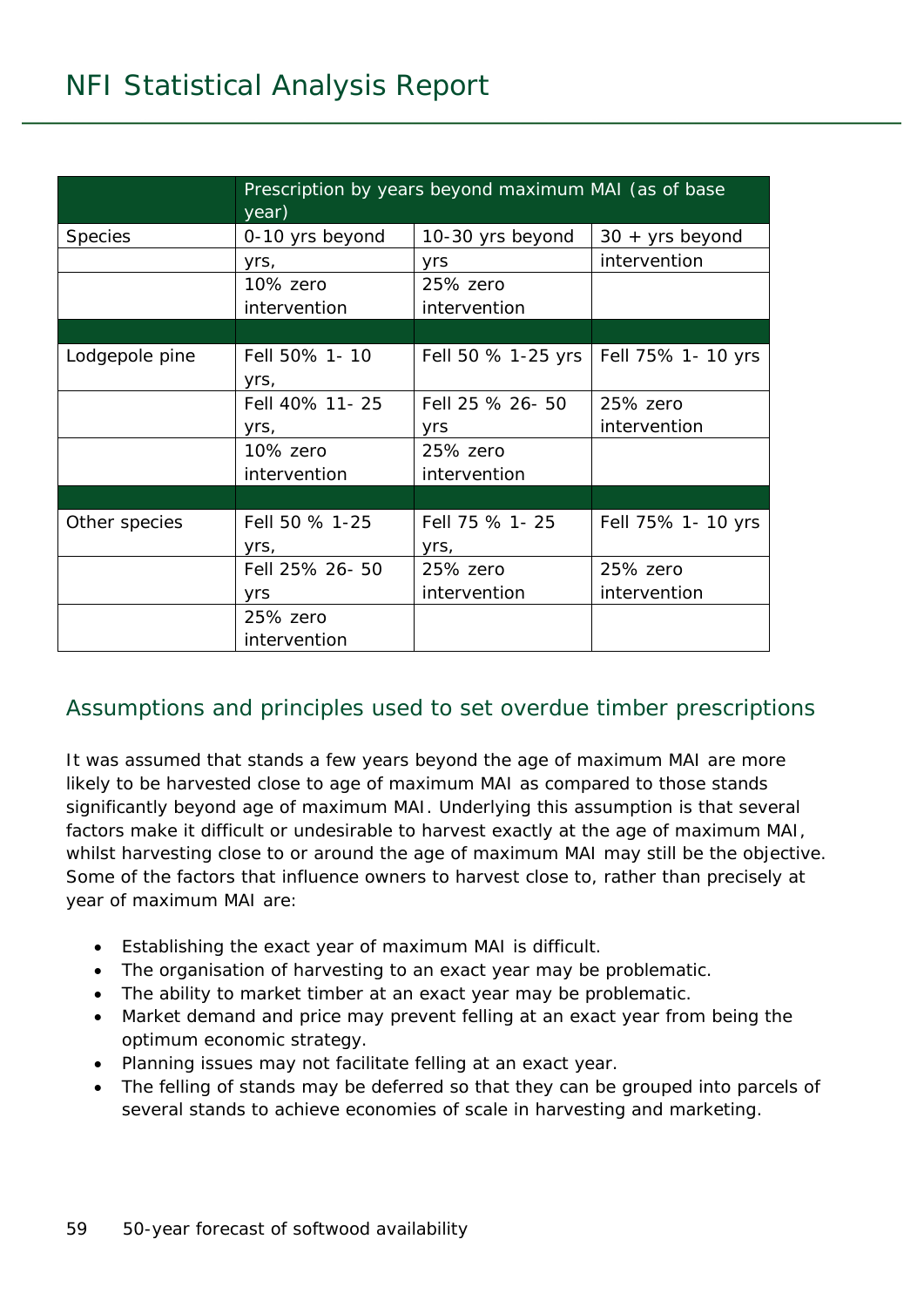- The nature of stand growth is such that typically an increment plateau exists for a number of years before significant losses are experienced in terms of productivity through the retention of stands.
- The widely held belief that incremental yield does not tail off as quickly as FC Yield Tables suggest

Such stands are therefore assumed to be harvested within a short period after maximum MAI is achieved.

- Older stands, those well beyond maximum MAI, are considered to be more likely to be retained for longer periods, as their retention, based on their age, discounts the above factors being a reason for them not being harvested to date and that their retention appears more likely to be deliberate. The reasons for retention may include:
	- o The stands being part of natural reserves.
	- o The stands being managed for amenity or landscape purposes.
	- o The stands being a part of a silvicultural system that involves longer rotation lengths.
	- o Owner choice.

Some specific factors influencing whether stands are managed for felling at maximum MAI or not are:

- A proportion of all species will be within unmanaged woodland, natural reserves and sites that that would be expensive or difficult to harvest and therefore a proportion of all species are not harvested;
- That some woodland will be in parks, cemeteries, gardens etc. and will not be managed primarily for commercial purposes and thus will contribute to overdue timber being permanently retained;
- As Scots pine is a native tree species, it is assumed that a higher proportion of overdue timber is retained, reflecting natural reserves;
- As Spruces are a non-native genus and are generally considered to be commercial species, a lower proportion of overdue timber is retained;
- Spruces and Lodgepole pine are more likely to be planted on less wind firm sites than other species and therefore on average will have shorter rotation lengths. As a result, a higher proportion of their overdue timber is felled to avoid wind damage;
- The retention of the larches, Corsican pine and Lodgepole pine will almost certainly be reduced due to the spread of pest and diseases such as *Dothistroma* needle blight and *Phytophthora ramorum*; and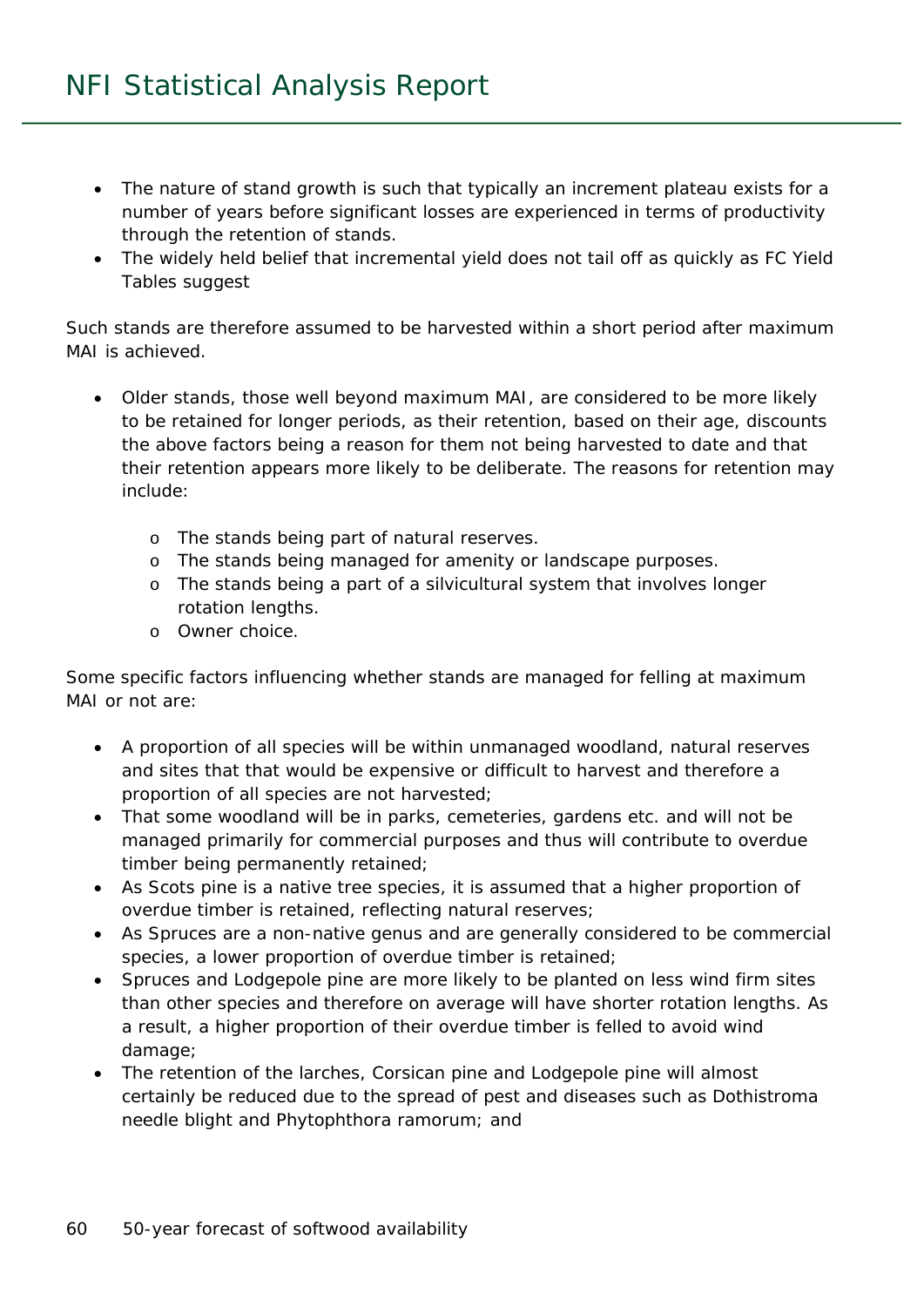• That certain species, such as Douglas fir and larches, are more likely to be retained for amenity purposes.

For the purposes of a strategic 50-year forecast this report assumes that the same prescriptions for overdue are applied across GB. This was also the approach taken in the 2005 forecast.

## Restock Options per Country

The following tables set out the prescriptions for which tree species will be replanted during restocking of woodland felled within the forecast period. The same prescription applies to restocking currently clearfelled land. They also set out the assumption for the reduction in net conifer stocked area as a percentage of current net stocked conifer area.

#### Restocking Option 1

Species proportions as per those proposed in Tables D3, D4 and D5 below, and loss of conifer stocked area at a rate of 10%. The lost area will be allocated as 50% open space and 50% broadleaved species (i.e. 5% each from the previous conifer stocked area).

#### Restocking Option 2

Reduction of conifer stocked area by 20% in the restocked crop, with 10% allocated to open space and 10% allocated to broadleaved species. Proportions of conifer species within the area restocked with conifers is as in option 1.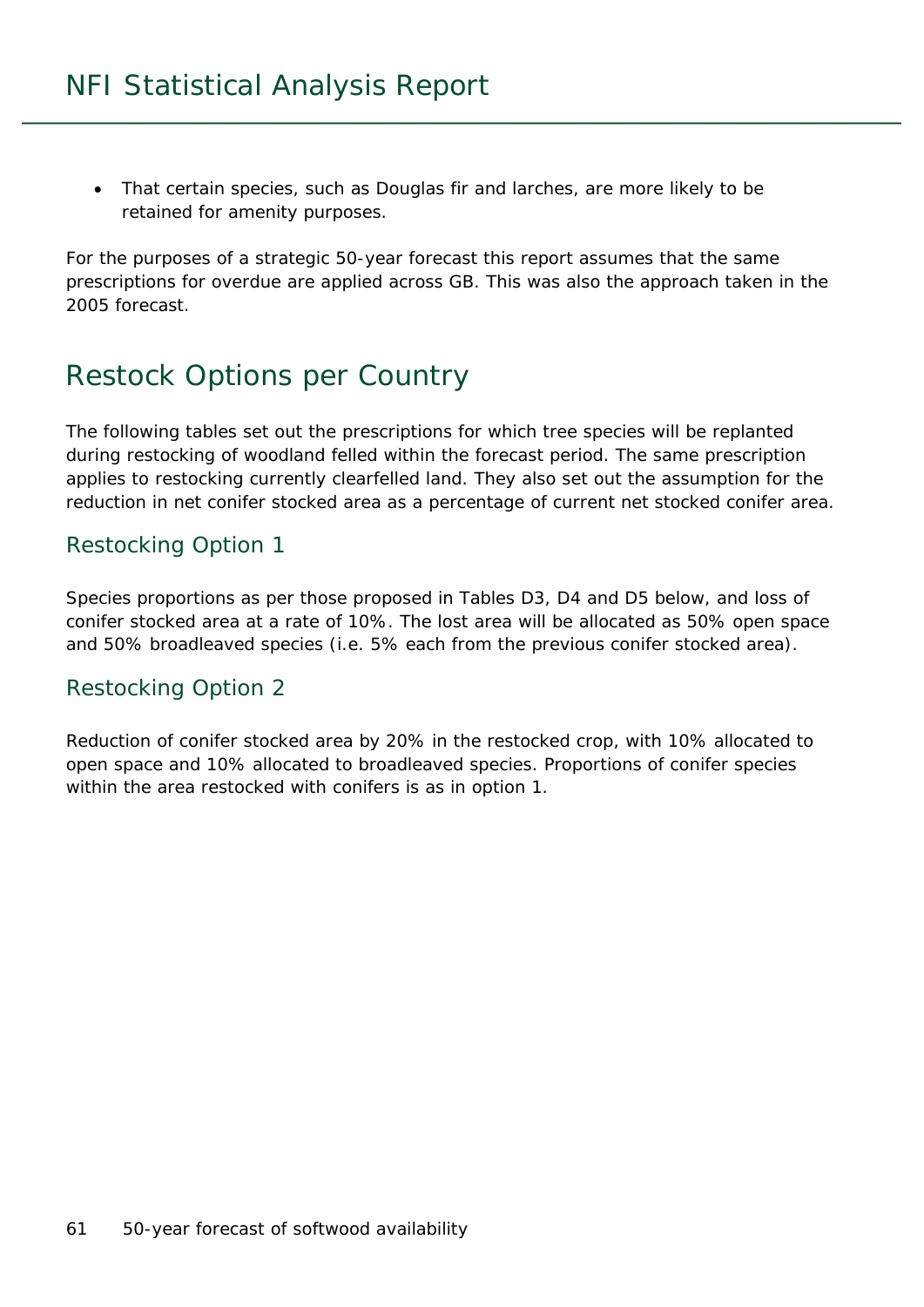#### Table D3 Restock options 1 for England

| <b>Species</b>                         | Current      | Conifer species as a | Proposed conifer species as a % of              | Assumed % change    |
|----------------------------------------|--------------|----------------------|-------------------------------------------------|---------------------|
|                                        | stocked area | % of conifer area    | conifer area                                    | to conifer woodland |
| Sitka spruce                           | 81           | 25.2                 | 30.0                                            |                     |
| Scots pine                             | 67           | 20.9                 | 25.0                                            |                     |
| Corsican pine                          | 43           | 13.4                 | 0.5                                             |                     |
| Norway spruce                          | 29           | 9.0                  | 10.0                                            |                     |
| Larches                                | 44           | 13.7                 | 2.0                                             |                     |
| Douglas fir                            | 25           | 7.8                  | 14.0                                            |                     |
| Lodgepole pine                         | 8            | 2.5                  | 0.5                                             |                     |
| Other conifer species                  | 24           | 7.5                  | 18.0                                            |                     |
| Total                                  | 321          | 100.0                | 100.0                                           | $-10$               |
|                                        |              |                      |                                                 |                     |
| Areas                                  | Area         | % of total woodland  |                                                 |                     |
|                                        |              | area                 |                                                 |                     |
| Total conifer stocked area             | 321          | 24.8                 |                                                 |                     |
| Total broadleaved stocked              | 886          | 68.5                 |                                                 |                     |
| area                                   |              |                      |                                                 |                     |
| Total conifer and                      | 1,207        | 93.3                 |                                                 |                     |
| broadleaved stocked area               |              |                      |                                                 |                     |
| Total unstocked area                   | 88           | 6.8                  |                                                 |                     |
| Woodland area at 2011                  | 1,294        |                      |                                                 |                     |
|                                        |              |                      |                                                 |                     |
| Projected change after one<br>rotation |              |                      |                                                 |                     |
| Resultant total conifer                | 289          | 22.3                 |                                                 |                     |
| stocked area                           |              |                      |                                                 |                     |
| Resultant total broadleaved            | 902          | 69.7                 |                                                 |                     |
| stocked area                           |              |                      |                                                 |                     |
| Resultant total conifer and            | 1,190        | 92.0                 | Figures assume 50% of the conifer               |                     |
| broadleaved stocked area               |              |                      | reduction goes to blvd trees and<br>50% to open |                     |
| Resultant total unstocked              | 104          | 8.0                  |                                                 |                     |
| area                                   |              |                      |                                                 |                     |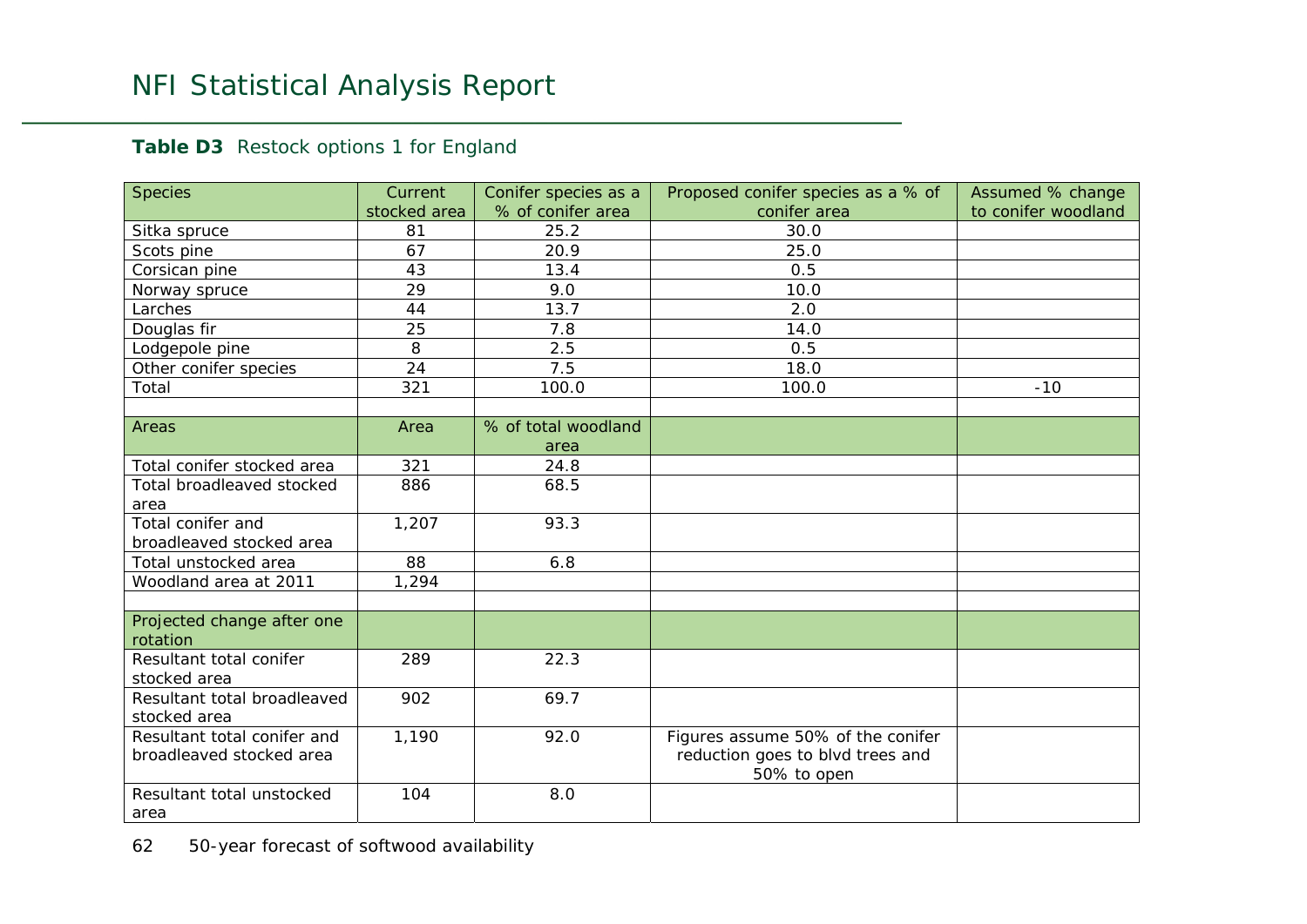#### Table D4 Restock options 1 for Scotland

| <b>Species</b>                              | Current      | Conifer species as a | Proposed conifer species as a % of              | Assumed % change    |
|---------------------------------------------|--------------|----------------------|-------------------------------------------------|---------------------|
|                                             | stocked area | % of conifer area    | conifer area                                    | to conifer woodland |
| Sitka spruce                                | 523          | 57.7                 | 59.0                                            |                     |
| Scots pine                                  | 171          | 18.9                 | $\overline{2}$ 4.5                              |                     |
| Corsican pine                               | 3            | 0.3                  | 0.0                                             |                     |
| Norway spruce                               | 26           | 2.9                  | 6.0                                             |                     |
| Larches                                     | 68           | 7.5                  | 2.0                                             |                     |
| Douglas fir                                 | 11           | 1.2                  | 3.0                                             |                     |
| Lodgepole pine                              | 94           | 10.4                 | 0.5                                             |                     |
| Other conifer species                       | 10           | 1.1                  | 5.0                                             |                     |
| Total                                       | 906          | 100.0                | 100.0                                           | $-10$               |
|                                             |              |                      |                                                 |                     |
| Areas                                       | Area         | % of total woodland  |                                                 |                     |
|                                             |              | area                 |                                                 |                     |
| Total conifer stocked area                  | 906          | 65.4                 |                                                 |                     |
| Total broadleaved stocked                   | 265          | 19.1                 |                                                 |                     |
| area                                        |              |                      |                                                 |                     |
| Total conifer and                           | 1,171        | 84.5                 |                                                 |                     |
| broadleaved stocked area                    |              |                      |                                                 |                     |
| Total unstocked area                        | 214          | 15.5                 |                                                 |                     |
| Woodland area at 2011                       | 1,385        |                      |                                                 |                     |
|                                             |              |                      |                                                 |                     |
| Projected change after one<br>rotation      |              |                      |                                                 |                     |
| Resultant total conifer                     | 815          | 58.9                 |                                                 |                     |
| stocked area                                |              |                      |                                                 |                     |
| Resultant total broadleaved<br>stocked area | 310          | 22.4                 |                                                 |                     |
| Resultant total conifer and                 | 1,126        | 81.3                 | Figures assume 50% of the conifer               |                     |
| broadleaved stocked area                    |              |                      | reduction goes to blvd trees and<br>50% to open |                     |
| Resultant total unstocked                   | 259          | 18.7                 |                                                 |                     |
| area                                        |              |                      |                                                 |                     |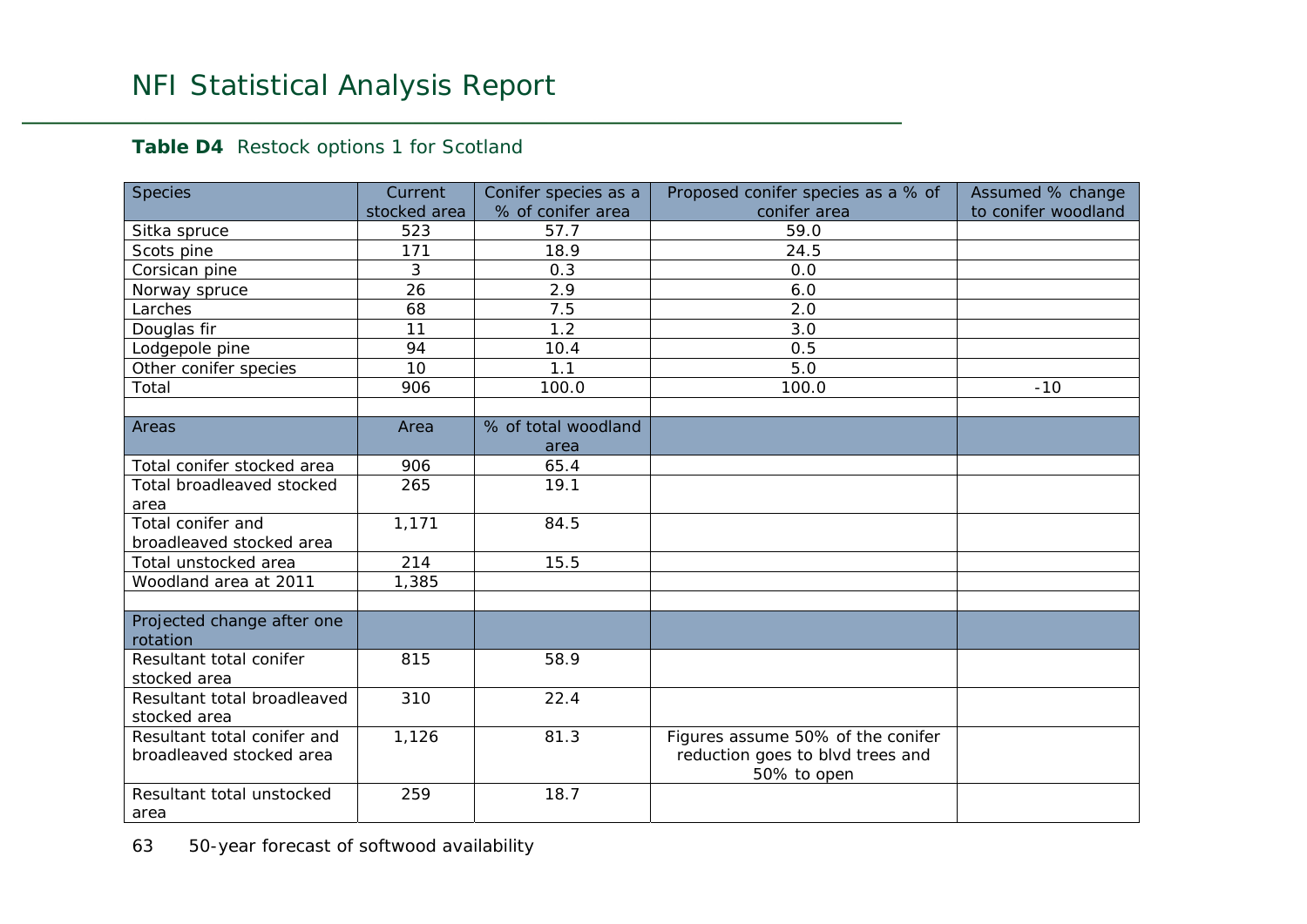#### Table D5 Restock options 1 for Wales

| <b>Species</b>              | Current        | Conifer species as a | Proposed conifer species as a % of | Assumed % change    |
|-----------------------------|----------------|----------------------|------------------------------------|---------------------|
|                             | stocked area   | % of conifer area    | conifer area                       | to conifer woodland |
| Sitka spruce                | 78             | 59.1                 | 60.0                               |                     |
| Scots pine                  | 4              | 2.8                  | 6.0                                |                     |
| Corsican pine               | 3              | 2.1                  | 0.0                                |                     |
| Norway spruce               | $\overline{7}$ | 5.2                  | 8.0                                |                     |
| Larches                     | 21             | 16.0                 | 0.5                                |                     |
| Douglas fir                 | 10             | 7.2                  | 17.0                               |                     |
| Lodgepole pine              | 4              | 3.2                  | 0.5                                |                     |
| Other conifer species       | 6              | 4.3                  | 8.0                                |                     |
| Total                       | 131            | 100.0                | 100.0                              | $-10$               |
|                             |                |                      |                                    |                     |
| Areas                       | Area           | % of total woodland  |                                    |                     |
|                             |                | area                 |                                    |                     |
| Total conifer stocked area  | 131            | 43.1                 |                                    |                     |
| Total broadleaved stocked   | 126            | 41.4                 |                                    |                     |
| area                        |                |                      |                                    |                     |
| Total conifer and           | 257            | 84.6                 |                                    |                     |
| broadleaved stocked area    |                |                      |                                    |                     |
| Total unstocked area        | 47             | 15.5                 |                                    |                     |
| Woodland area at 2011       | 304            |                      |                                    |                     |
|                             |                |                      |                                    |                     |
| Projected change after one  |                |                      |                                    |                     |
| rotation                    |                |                      |                                    |                     |
| Resultant total conifer     | 118            | 38.8                 |                                    |                     |
| stocked area                |                |                      |                                    |                     |
| Resultant total broadleaved | 133            | 43.6                 |                                    |                     |
| stocked area                |                |                      |                                    |                     |
| Resultant total conifer and | 250            | 82.4                 | Figures assume 50% of the conifer  |                     |
| broadleaved stocked area    |                |                      | reduction goes to blvd trees and   |                     |
|                             |                |                      | 50% to open                        |                     |
| Resultant total unstocked   | 54             | 17.6                 |                                    |                     |
| area                        |                |                      |                                    |                     |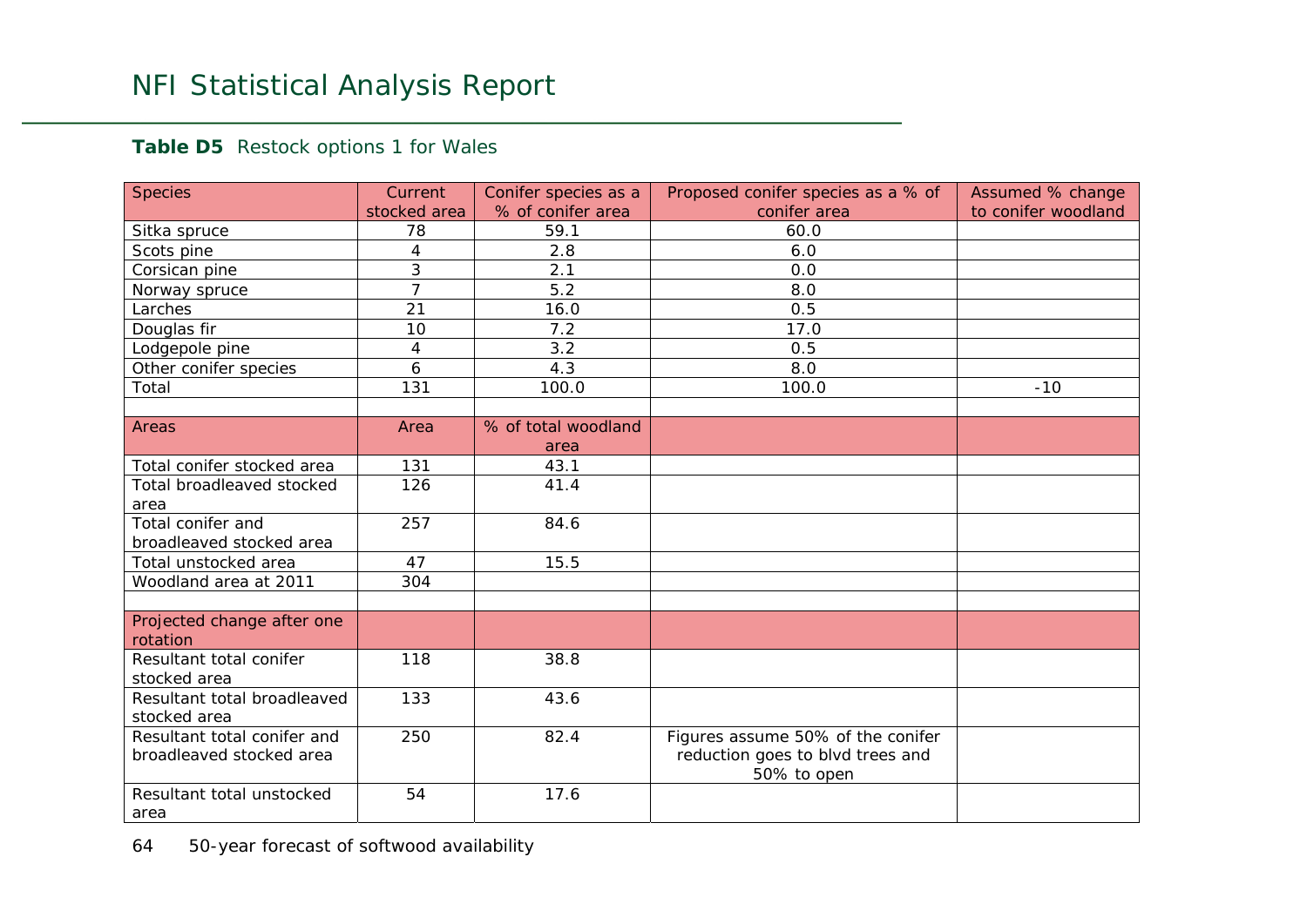## Appendix E 100-year softwood forecast

**Figure E1** 100-year forecast of softwood timber availability by sector



**Figure E2** 100-year forecast of softwood timber availability for the Private sector under different harvesting scenarios

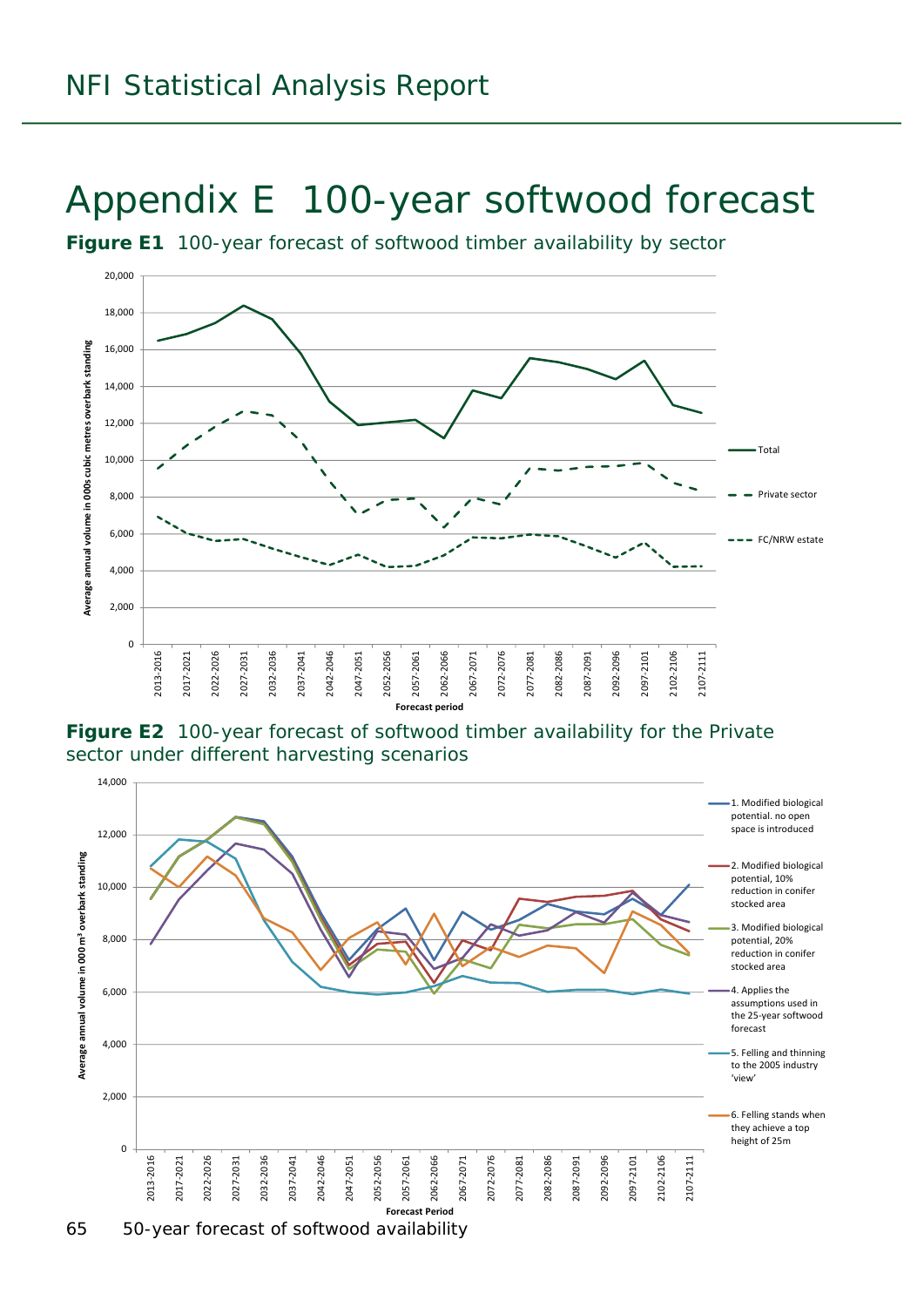## **Glossary**

| Actual production           | Timber actually felled and removed from the forest. The Forestry                                                                       |
|-----------------------------|----------------------------------------------------------------------------------------------------------------------------------------|
|                             | Commission keeps records of actual production for its estate, while                                                                    |
|                             | estimates for the Private sector are compiled from reports made by                                                                     |
|                             | harvesting companies. These figures are available from Forestry                                                                        |
|                             | <b>Commission Statistics</b>                                                                                                           |
| Age class                   | A grouping of trees into specific age ranges, for classification purposes.                                                             |
| Area                        | Forest and woodland area can be defined in net or gross terms. Net area                                                                |
| (forest/woodland)           | is the land actually covered by trees (in the National Forest Inventory                                                                |
|                             | that is to the drip line of the canopy). Gross area includes both the area                                                             |
|                             | covered by trees and the open spaces (<0.5 hectares) within (e.g. rides,                                                               |
|                             | glades, ponds).                                                                                                                        |
| Availability                | A term to describe what timber could potentially be available for                                                                      |
|                             | harvesting within a forest area.                                                                                                       |
| <b>Biological potential</b> | A term applied to forecast scenarios with the objective of maximising                                                                  |
|                             | timber production. It typically involves felling stands in the year of                                                                 |
|                             | maximum MAI and Management table thinning. It may not take account                                                                     |
|                             | of factors that constrain thinning and felling (e.g. wind risk or pest                                                                 |
|                             | attack). The forecast results set out in this report involve constraints on                                                            |
|                             | thinning and times of felling to take account of wind risk.                                                                            |
| <b>Broadleaves</b>          | Trees and shrubs that belong to the angiosperm division of the plant                                                                   |
|                             | kingdom (as distinct from the gymnosperm division that includes                                                                        |
|                             | conifers). Most in the UK have laminar leaves and are deciduous.                                                                       |
|                             | Sometimes referred to as 'hardwoods'.                                                                                                  |
| Clearfelling                | Cutting down of an area of woodland (if it is within a larger area of                                                                  |
|                             | woodland it is typically a felling greater than 0.25 hectare). Sometimes a                                                             |
|                             | scatter or small clumps of trees may be left standing within the felled                                                                |
|                             | area.                                                                                                                                  |
| Conifers                    | Trees and shrubs that belong to the gymnosperm division of the plant                                                                   |
|                             | kingdom (as distinct from the angiosperm division that includes                                                                        |
|                             | broadleaves). Conifers mostly have needles or scale-like leaves and are                                                                |
| Cumulative volume           | usually evergreen. Sometimes referred to as 'softwoods'.<br>The total volume of timber that is forecast to be produced over the entire |
| production                  | forecast period, including any overdue timber                                                                                          |
| DAMS (detailed aspect       | A measure of exposure at a particular location. Can be used as a proxy                                                                 |
| methodology score)          | indicator of the risk of catastrophic wind damage to a stand of trees. May                                                             |
|                             | be used to influence decisions on thinning and timing of clearfelling where                                                            |
|                             | wind is a risk factor.                                                                                                                 |
| DBH (diameter at            | The diameter of a tree (overbark) at breast height, which is usually                                                                   |
| breast height)              | defined as 1.3 metres along the axis of the stem from the ground.                                                                      |
| Design plan                 | A holistic spatial and temporal plan covering the main aspects of long-                                                                |
|                             | term woodland management such as felling and restocking.                                                                               |
| Dothistroma Needle          | An important disease of conifers (especially pines) which causes                                                                       |
| <b>Blight</b>               | premature needle defoliation, resulting in loss of yield and, in severe                                                                |
|                             | cases, tree death. Also known as Red Band needle blight.                                                                               |
| FC estate (Forestry         | Forests, woodlands, open land and other property managed by the                                                                        |
| Commission estate)          | Forestry Commission.                                                                                                                   |
| Felling plan                | A spatial and temporal plan of harvesting activity within a woodland.                                                                  |
| Forest                      | Land predominately covered in trees (defined as land under stands of                                                                   |
|                             | trees with a canopy cover of at least 20%, or the ability to achieve this,                                                             |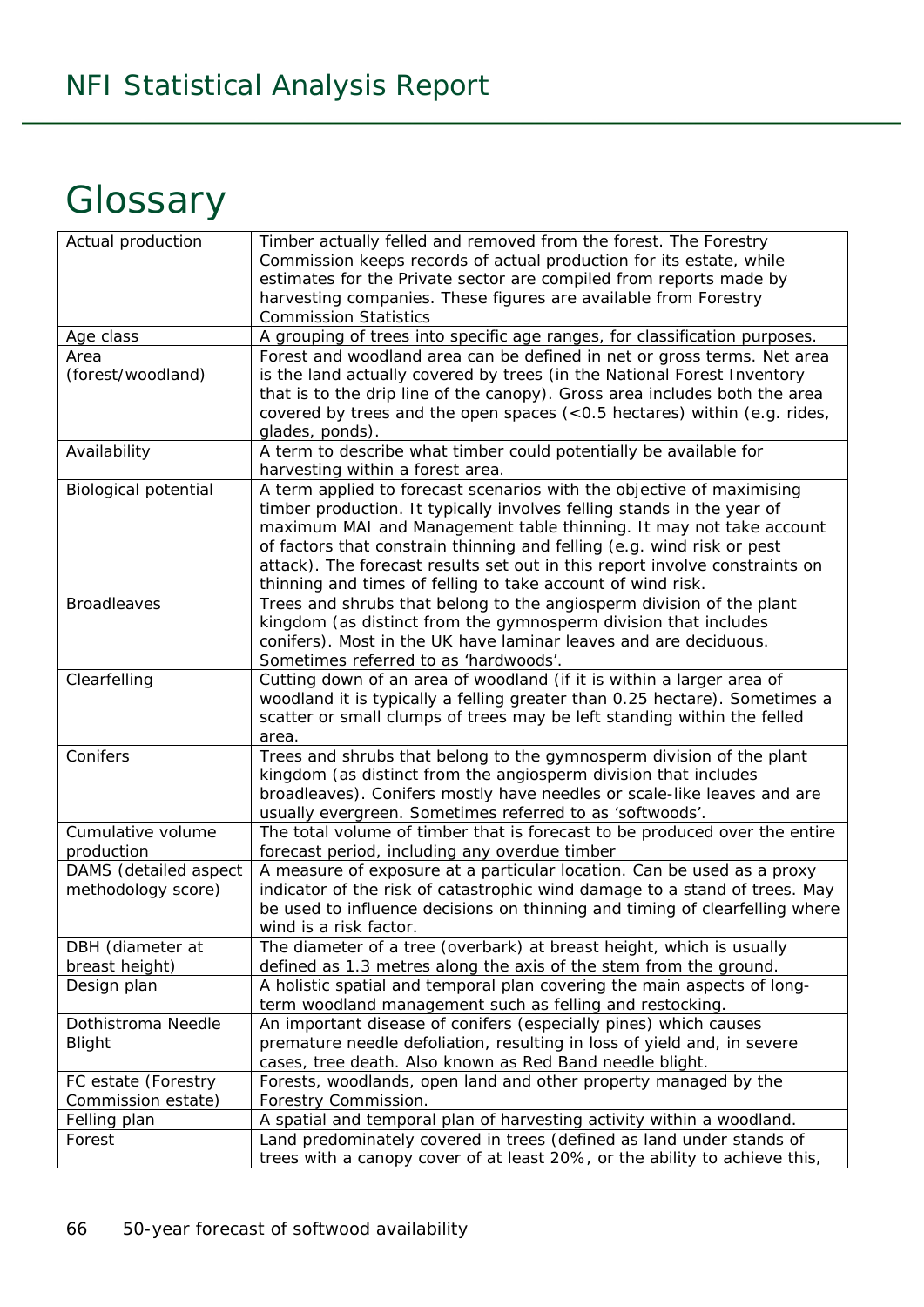|                                                             | and with a minimum area of 0.5 hectare and minimum width of 20<br>metres), whether in large tracts (generally called forests) or smaller<br>areas known by a variety of terms (including woods, copses, spinneys or<br>shelterbelts).                                                                                                                                                       |
|-------------------------------------------------------------|---------------------------------------------------------------------------------------------------------------------------------------------------------------------------------------------------------------------------------------------------------------------------------------------------------------------------------------------------------------------------------------------|
| <b>Forestry Commission</b>                                  | The government department responsible for the regulation of forestry,<br>implementing forestry policy and management of state forests in<br>England, Scotland and (until 31 March 2013) Wales. Forestry policy is<br>devolved, with the exception of common issues, addressed on a GB or UK<br>basis, such as international forestry, plant health and forestry standards.                  |
| Great Britain (GB)                                          | England, Scotland and Wales.                                                                                                                                                                                                                                                                                                                                                                |
| High forest                                                 | Woodland which is not managed as coppice or pollards and which may or<br>may not be managed for timber.                                                                                                                                                                                                                                                                                     |
| Increment                                                   | The increase in volume of a tree or a stand over a year or annualised<br>over a specified period measured either in $m3$ obs per year or in $m3$ obs<br>per hectare per year. See also Mean annual increment (MAI).                                                                                                                                                                         |
| Like-for-like restock                                       | Replacement of felled trees by species with similar productivity. Usually<br>taken to mean, after a period of two years, replacement of felled trees<br>with trees of the same species and yield class.                                                                                                                                                                                     |
| Maximising<br>productivity                                  | The management of woodland to maximise volume production by<br>thinning at the MTI.                                                                                                                                                                                                                                                                                                         |
| Mensuration                                                 | The science of measuring time and distance, used in forestry to mean the<br>measurement of standing and felled timber.                                                                                                                                                                                                                                                                      |
| Maximum MAI<br>(maximum mean<br>annual increment)<br>(MMAI) | The age at which a stand reaches the maximum average rate of volume<br>increment which it can achieve. Felling the stand at this age will ensure<br>that the stand reaches its highest average production per annum for its<br>lifespan, thus optimising the stand in terms of volume production over<br>the long term.                                                                     |
| Mean annual<br>increment (MAI)                              | The average annual rate of volume production from year of planting to a<br>given year, expressed in m <sup>3</sup> obs per hectare per year. In even-aged<br>stands it is calculated by dividing cumulative volume production by age.                                                                                                                                                       |
| MTT (management<br>table thinning)                          | A sequence of thinnings prescribed by Forestry Commission yield tables<br>over the life of a forest stand. Management table thinning refers to the<br>pattern of thinning recommended in these yield tables. In standard yield<br>tables the thinnings are set to an intensity which aims to maximise<br>diameter increment whilst also maintaining maximum cumulative volume<br>production |
| MTI (marginal<br>thinning intensity)                        | The maximum sustainable intensity of thinning defined as 70% of yield<br>class per hectare per year (m <sup>3</sup> /ha/year).                                                                                                                                                                                                                                                              |
| National Forest                                             | An inventory run by the Forestry Commission, set up in 2009, to provide                                                                                                                                                                                                                                                                                                                     |
| Inventory                                                   | a record of key information about GB forests and woodlands.                                                                                                                                                                                                                                                                                                                                 |
| Natural Resources<br>Wales (NRW)                            | The body responsible for advising the Welsh Government on the<br>environment, created on 1 April 2013. NRW is responsible for the<br>functions previously undertaken by the Environment Agency in Wales, the<br>Countryside Council for Wales and Forestry Commission Wales. The<br>woodland referred to in this report as "NRW" relates to the woodland<br>previously managed by FC Wales  |
| Overbark                                                    | Used as a definition when the volume of wood includes the bark.                                                                                                                                                                                                                                                                                                                             |
| Overbark standing<br>(OBS)                                  | Timber is defined in this report as the volume of stemwood to 7 cm top<br>diameter in m3 overbark standing (obs), including stump (above ground)<br>and usable branchwood (of minimum 3 m in length and 7 cm top<br>diameter).                                                                                                                                                              |
| Overdue                                                     | Timber contained in stands that are beyond the felling age prescribed by                                                                                                                                                                                                                                                                                                                    |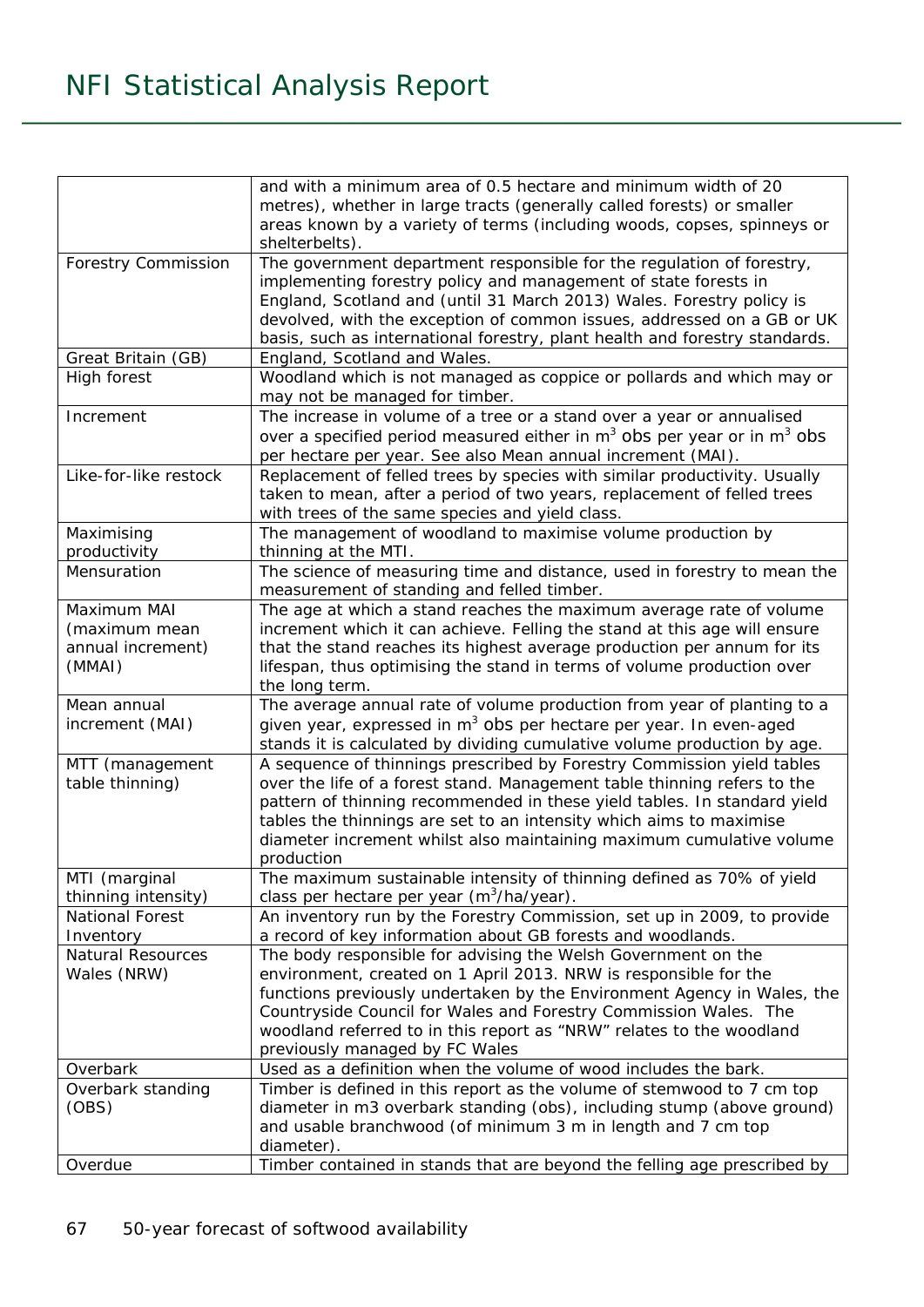|                       | the harvesting scenario at the start of the forecast                                                                                             |
|-----------------------|--------------------------------------------------------------------------------------------------------------------------------------------------|
| Phytophthora          | Fungus-like pathogens that can cause extensive damage and mortality to                                                                           |
| ramorum               | trees and other plants.                                                                                                                          |
| Planned production    | The volumes and assortments published in the removals forecast,                                                                                  |
|                       | reflecting the cumulative impact of managing the FC estate (as of 31                                                                             |
|                       | March 2011) in accordance with approved forest design and thinning                                                                               |
|                       | plans.                                                                                                                                           |
| Potential production  | A forecast which will not necessarily transpire. As the private sector                                                                           |
|                       | estate forecast makes assumptions about future levels of harvest, and                                                                            |
|                       | the assumptions may not transpire, this forecast is one of potential                                                                             |
|                       | production.                                                                                                                                      |
| Private sector estate | Forests and woodlands in the UK not owned or managed by the Forestry                                                                             |
|                       | Commission or Natural Resources Wales. In the context of the National                                                                            |
|                       | Forest Inventory, 'Private sector' is used for convenience although it                                                                           |
|                       | includes land owned or managed by bodies such as local authorities and                                                                           |
|                       | charities.                                                                                                                                       |
| Production forecast   | A forecast of softwood volume production based on a firm plan of                                                                                 |
|                       | harvesting                                                                                                                                       |
| Restocking plan       | A spatial and temporal plan covering replacement planting in harvested                                                                           |
|                       | areas.                                                                                                                                           |
| Softwood              | The wood of coniferous trees or the conifers themselves.                                                                                         |
| Stand                 | A relatively uniform collection of trees (from either artificial or natural                                                                      |
|                       | regeneration), composed, for example, of a single species or a single age<br>class.                                                              |
|                       |                                                                                                                                                  |
| Standard error (SE)   | The measure of the margin of error associated with an estimate as a<br>result of sampling from a population with statistical variability. Larger |
|                       | standard errors indicate less precision in the estimate. Standard errors in                                                                      |
|                       | this report are quoted in relative terms (i.e. as percentages of the value                                                                       |
|                       | of the estimate).                                                                                                                                |
| Standing volume       | The live stemwood and useable branchwood of trees (up to 7 cm top                                                                                |
|                       | diameter). It excludes roots, below ground stump material, small                                                                                 |
|                       | branches, foliage and deadwood. For Private sector woodland only, it also                                                                        |
|                       | excludes standing volume in trees in woodlands of less than 0.5 hectares.                                                                        |
|                       | Usually expressed as $m^3$ overbark standing ( $m^3$ obs).                                                                                       |
| Stem wood             | The woody material forming the above ground main growing shoot(s) of                                                                             |
|                       | a tree or stand of trees. The stem includes all woody volume above                                                                               |
|                       | ground with a diameter greater than 7 cm overbark. Stemwood includes                                                                             |
|                       | wood in major branches where there is at least 3 m of 'straight' length to                                                                       |
|                       | 7 cm top diameter.                                                                                                                               |
| Stocked area          | The area stocked with living trees. The stocked areas in this report are                                                                         |
|                       | quoted in gross terms for the FC/NRW estate and in net terms for the                                                                             |
|                       | Private sector estate (see definitions of Area above)                                                                                            |
| Sustainable (forest   | The stewardship and use of forests and forest lands in a way, and at a                                                                           |
| management)           | rate, that maintains their biodiversity, productivity, regeneration capacity                                                                     |
|                       | and vitality and their potential to fulfil, now and in the future, relevant                                                                      |
|                       | ecological, economic and social functions at local, national and global                                                                          |
|                       | levels, and that does not cause damage to other ecosystems.                                                                                      |
| Terminal height       | The top height of a stand at which risk of wind damage is expected to                                                                            |
|                       | reach a level necessitating clearfelling.                                                                                                        |
| Thinning              | The removal of a proportion of trees in a forest after canopy closure,                                                                           |
|                       | usually to promote growth and greater value in the remaining trees.                                                                              |
| Timber                | The woody product from felled trees, which is destined for construction                                                                          |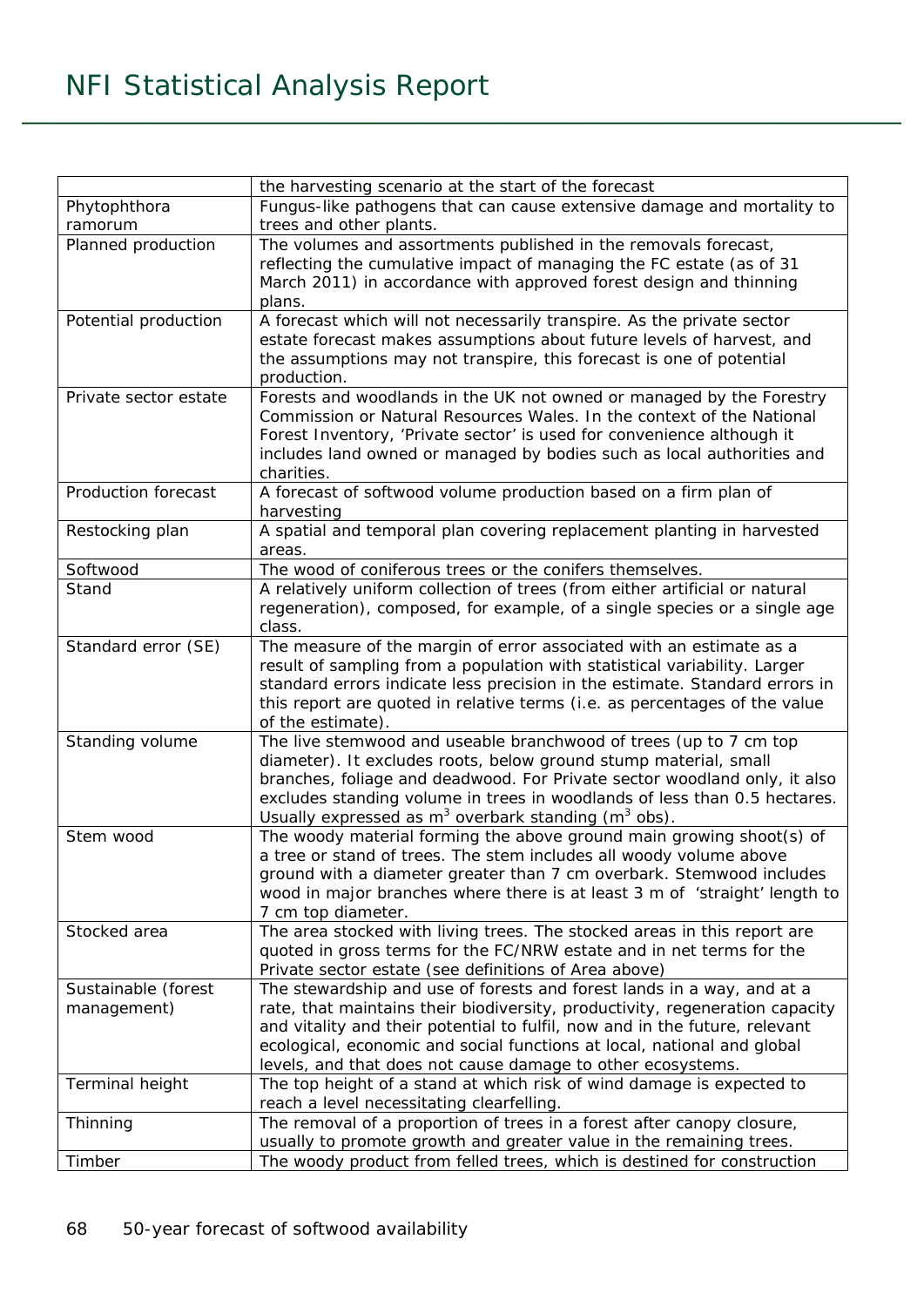|                     | material, pulp or paper industries.                                       |  |
|---------------------|---------------------------------------------------------------------------|--|
| Top diameter        | The diameter of the smaller (top) end of a log, often used to define      |  |
|                     | different categories of wood products (e.g. sawlogs, roundwood, pulp)     |  |
|                     | and merchantable timber.                                                  |  |
| Top height          | The mean total height of the 100 largest dbh trees per hectare.           |  |
| UK (United Kingdom) | Great Britain plus Northern Ireland.                                      |  |
| Volume per hectare  | The woody volume of trees (measured in $m^3$ obs/ha).                     |  |
| Windthrow/windblow  | Uprooting of trees by the wind. Windthrow can be endemic - i.e. that      |  |
|                     | caused by frequently recurring peak winds - or catastrophic - an          |  |
|                     | infrequent occurrence associated with exceptionally strong winds where    |  |
|                     | large areas/numbers of trees are blown down                               |  |
| Yield class (YC)    | An index used in the UK of the potential productivity of even-aged stands |  |
|                     | of trees based on maximum MAI. It reflects the potential productivity of  |  |
|                     | the site for the tree species growing on it.                              |  |